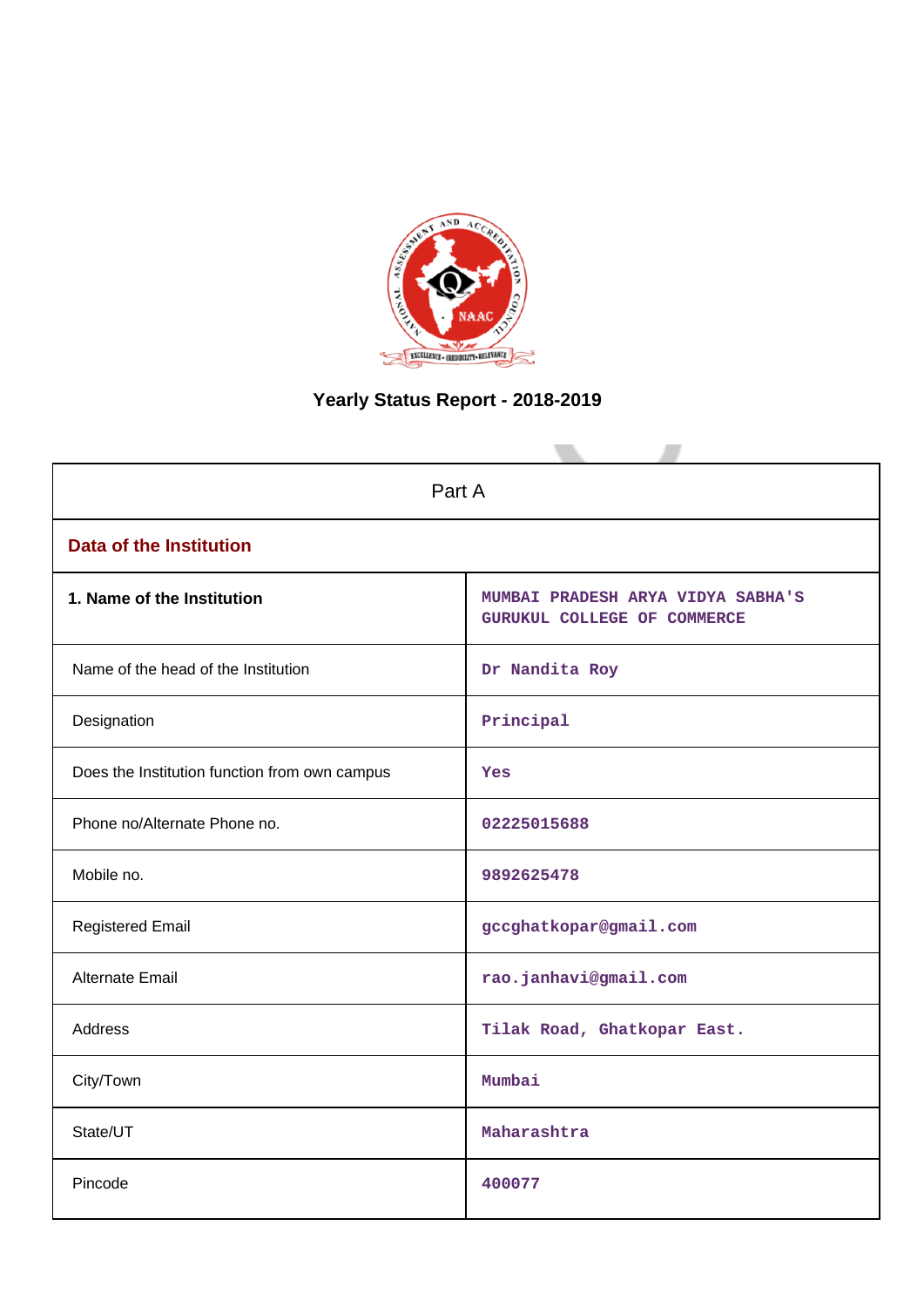| 2. Institutional Status                                                   |                                                |             |                                                          |                                                                           |             |  |
|---------------------------------------------------------------------------|------------------------------------------------|-------------|----------------------------------------------------------|---------------------------------------------------------------------------|-------------|--|
| Affiliated / Constituent                                                  |                                                |             | Affiliated                                               |                                                                           |             |  |
| Type of Institution                                                       |                                                |             | Co-education                                             |                                                                           |             |  |
| Location                                                                  |                                                |             | Urban                                                    |                                                                           |             |  |
| <b>Financial Status</b>                                                   |                                                |             | private                                                  |                                                                           |             |  |
| Name of the IQAC co-ordinator/Director                                    |                                                |             | Dr Asif Baig                                             |                                                                           |             |  |
| Phone no/Alternate Phone no.                                              |                                                |             | 02225015688                                              |                                                                           |             |  |
| Mobile no.                                                                |                                                |             | 9867414615                                               |                                                                           |             |  |
| <b>Registered Email</b>                                                   |                                                |             | gurukuliqac@gmail.com                                    |                                                                           |             |  |
| <b>Alternate Email</b>                                                    |                                                |             | profabaig@gmail.com                                      |                                                                           |             |  |
|                                                                           | 3. Website Address                             |             |                                                          |                                                                           |             |  |
|                                                                           | Web-link of the AQAR: (Previous Academic Year) |             |                                                          | http://qurukulcollegeofcommerce.com/AOA<br>R%202017-18.pdf                |             |  |
| 4. Whether Academic Calendar prepared during<br>the year                  |                                                |             | Yes                                                      |                                                                           |             |  |
| if yes, whether it is uploaded in the institutional website:<br>Weblink:  |                                                |             |                                                          | http://qurukulcollegeofcommerce.com/Aca<br>demic%20Calendar%202018-19.pdf |             |  |
| <b>5. Accrediation Details</b>                                            |                                                |             |                                                          |                                                                           |             |  |
| Cycle                                                                     | Grade                                          | <b>CGPA</b> | Year of                                                  | Validity                                                                  |             |  |
|                                                                           |                                                |             | Accrediation                                             | Period From                                                               | Period To   |  |
| $\mathbf{1}$                                                              | в                                              | 2.22        | 2017                                                     | 12-Sep-2017                                                               | 11-Sep-2022 |  |
| 6. Date of Establishment of IQAC                                          |                                                |             | 05-Apr-2013                                              |                                                                           |             |  |
| 7. Internal Quality Assurance System                                      |                                                |             |                                                          |                                                                           |             |  |
| Quality initiatives by IQAC during the year for promoting quality culture |                                                |             |                                                          |                                                                           |             |  |
| Item /Title of the quality initiative by<br><b>IQAC</b>                   |                                                |             | Date & Duration<br>Number of participants/ beneficiaries |                                                                           |             |  |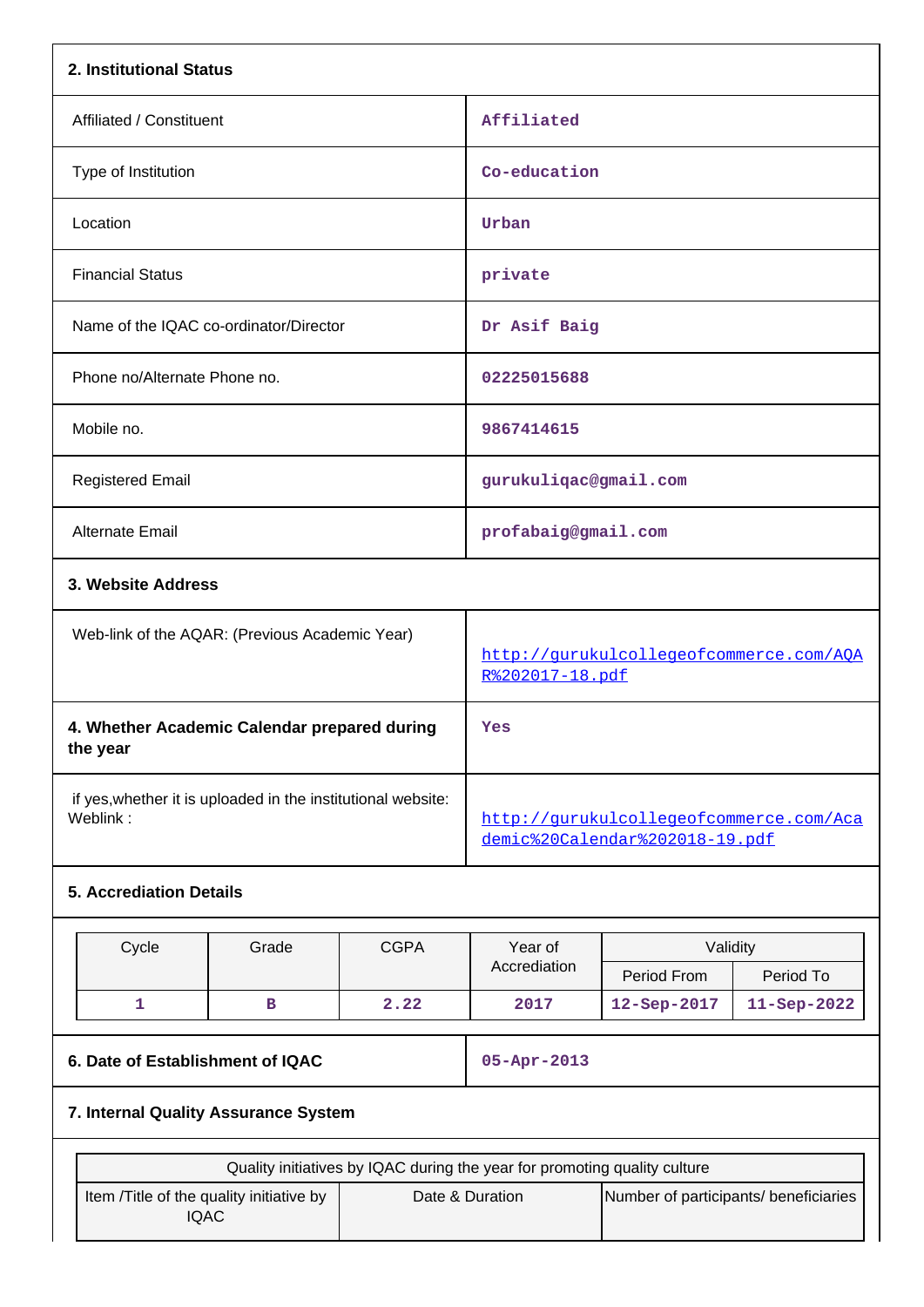| Syllabus Revision                                                                                                                                                             |                                                 |                                   | $19 - Jun - 2018$             |    |                                | 39                |
|-------------------------------------------------------------------------------------------------------------------------------------------------------------------------------|-------------------------------------------------|-----------------------------------|-------------------------------|----|--------------------------------|-------------------|
| workshop in association<br>with University of Mumbai<br>for B.Com A and F and B<br>aSyllabus Revision<br>workshop in association                                              |                                                 |                                   | 1                             |    |                                |                   |
| with University of Mumbai<br>for B.Com Accounting and<br>Finance and Banking and<br>Insurance                                                                                 |                                                 |                                   |                               |    |                                |                   |
| Increase in Add on<br>Certificate Programmes                                                                                                                                  |                                                 |                                   | $10 - Aug - 2018$<br>1        |    |                                | 954               |
| Session on E-Content<br>Development                                                                                                                                           |                                                 |                                   | $01 -$ Sep-2018<br>1.         |    |                                | 20                |
| Academic and Admin Audit<br>Conducted                                                                                                                                         |                                                 |                                   | $04 - Dec - 2018$<br>1        |    |                                | 40                |
| Workshop on Fitness<br>Fusion for faculties of<br>College Campus                                                                                                              |                                                 |                                   | $02 - Feb - 2019$<br>1        |    |                                | 60                |
| Conduct of online<br>Examination                                                                                                                                              |                                                 |                                   | 04-Feb-2019<br>9              |    | 400                            |                   |
| National Conference on<br>Emotional Intelligence                                                                                                                              |                                                 | $23 - Feb - 2019$<br>1            |                               | 54 |                                |                   |
| Conduct of Online<br>Assessment                                                                                                                                               |                                                 |                                   | $25 - Feb - 2019$<br>15       |    |                                | $12 \overline{ }$ |
| Inter-collegiate workshop<br>on increasing office<br>administration                                                                                                           |                                                 |                                   | $02 - \text{Mar} - 2019$<br>1 |    |                                | 30                |
|                                                                                                                                                                               |                                                 |                                   | <u>View File</u>              |    |                                |                   |
| 8. Provide the list of Special Status conferred by Central/ State Government-<br>UGC/CSIR/DST/DBT/ICMR/TEQIP/World Bank/CPE of UGC etc.<br>Institution/Departmen<br>t/Faculty | Scheme                                          |                                   | <b>Funding Agency</b>         |    | Year of award with<br>duration | Amount            |
|                                                                                                                                                                               |                                                 | No Data Entered/Not Applicable!!! |                               |    |                                |                   |
|                                                                                                                                                                               |                                                 |                                   | View File                     |    |                                |                   |
| 9. Whether composition of IQAC as per latest<br><b>NAAC</b> guidelines:                                                                                                       |                                                 |                                   | Yes                           |    |                                |                   |
|                                                                                                                                                                               | Upload latest notification of formation of IQAC |                                   |                               |    |                                |                   |
| 10. Number of IQAC meetings held during the<br>year :                                                                                                                         | 4                                               |                                   |                               |    |                                |                   |

| The minutes of IQAC meeting and compliances to the | Yes |
|----------------------------------------------------|-----|
| decisions have been uploaded on the institutional  |     |
| website                                            |     |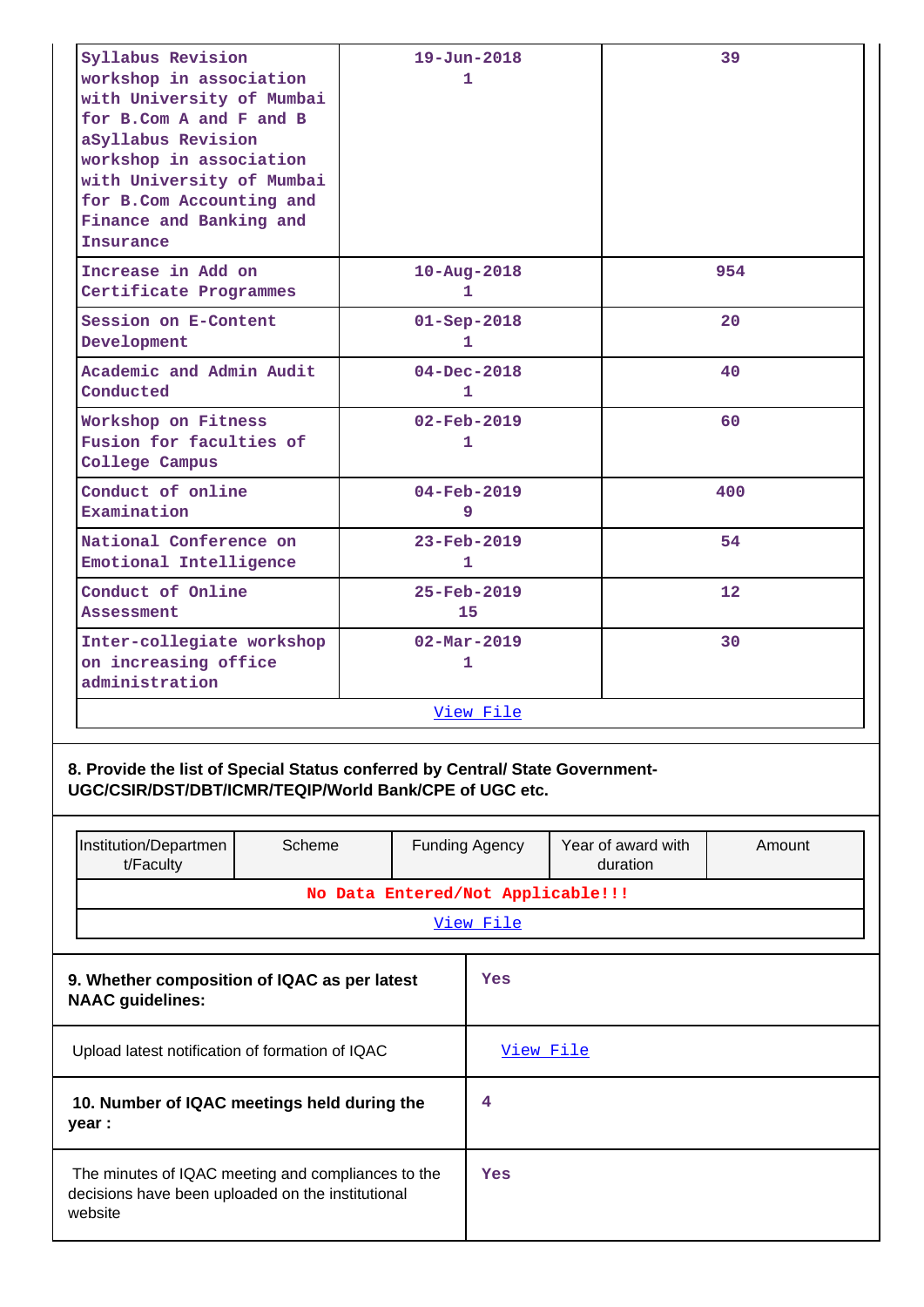**11. Whether IQAC received funding from any of the funding agency to support its activities during the year?**

**No**

# **12. Significant contributions made by IQAC during the current year(maximum five bullets)**

**1. Phasewise installation of projectors in all classrooms for enhancing use of ICT: The IQAC had planned and successfully implemented installation of projectors in a few classrooms with an aim to make all classrooms equipped with ICT facilities in a phase wise manner**

**2. Workshops/Sessions for teaching and Non-teaching staff: The IQAC organised various development programmes in the form of training programmes, workshops recreational games etc. for teaching as well as non-teaching faculties. Topics were related to E-Content, Fitness, Administration etc.**

**3. Feedback: Overall feedback from stakeholders has been collected. Online feedback from students and manual feedback from parents, alumni and others has been collected. The same has been placed in the IQAC and suggestions has been taken into consideration.**

**4. Planning and Execution of IQAC: The IQAC has conducted regular meetings (4 meetings per year) AQAR for 201718 has been discussed, placed before the CDC and has been successfully submitted on 20th December 2018.**

**5. Steps towards Digitalisation: IQAC has taken initiatives to implement admission and automation software. Also online examination was successfully implemented for internal examination of B.Com (Accounting Finance) and B.Com (Banking Insurance) Assessment was also done online by the teaching faculty**

## [View File](https://assessmentonline.naac.gov.in/public/Postacc/Contribution/1973_Contribution.xlsx)

**13. Plan of action chalked out by the IQAC in the beginning of the academic year towards Quality Enhancement and outcome achieved by the end of the academic year**

| Plan of Action                          | Achivements/Outcomes                    |
|-----------------------------------------|-----------------------------------------|
| Conducting Annual Workshops/Conferences | a. Syllabus Revision Workshop for       |
| for Teaching and Non-teaching Staff     | Accounting and Finance and Banking and  |
|                                         | Ins held on 19th June 2018 in           |
|                                         | association with Board of Studies,      |
|                                         | University of Mumbai b. The IQAC        |
|                                         | conducted a one day workshop for        |
|                                         | teaching faculty on EContent            |
|                                         | Development on 1st September 2018 c.    |
|                                         | One day Workshop on Fitness Fusion was  |
|                                         | held for the faculties of the campus on |
|                                         | 23rd February 2019 d.One day Inter      |
|                                         | Collegiate workshop on Increasing       |
|                                         | Efficiency in Office Administration was |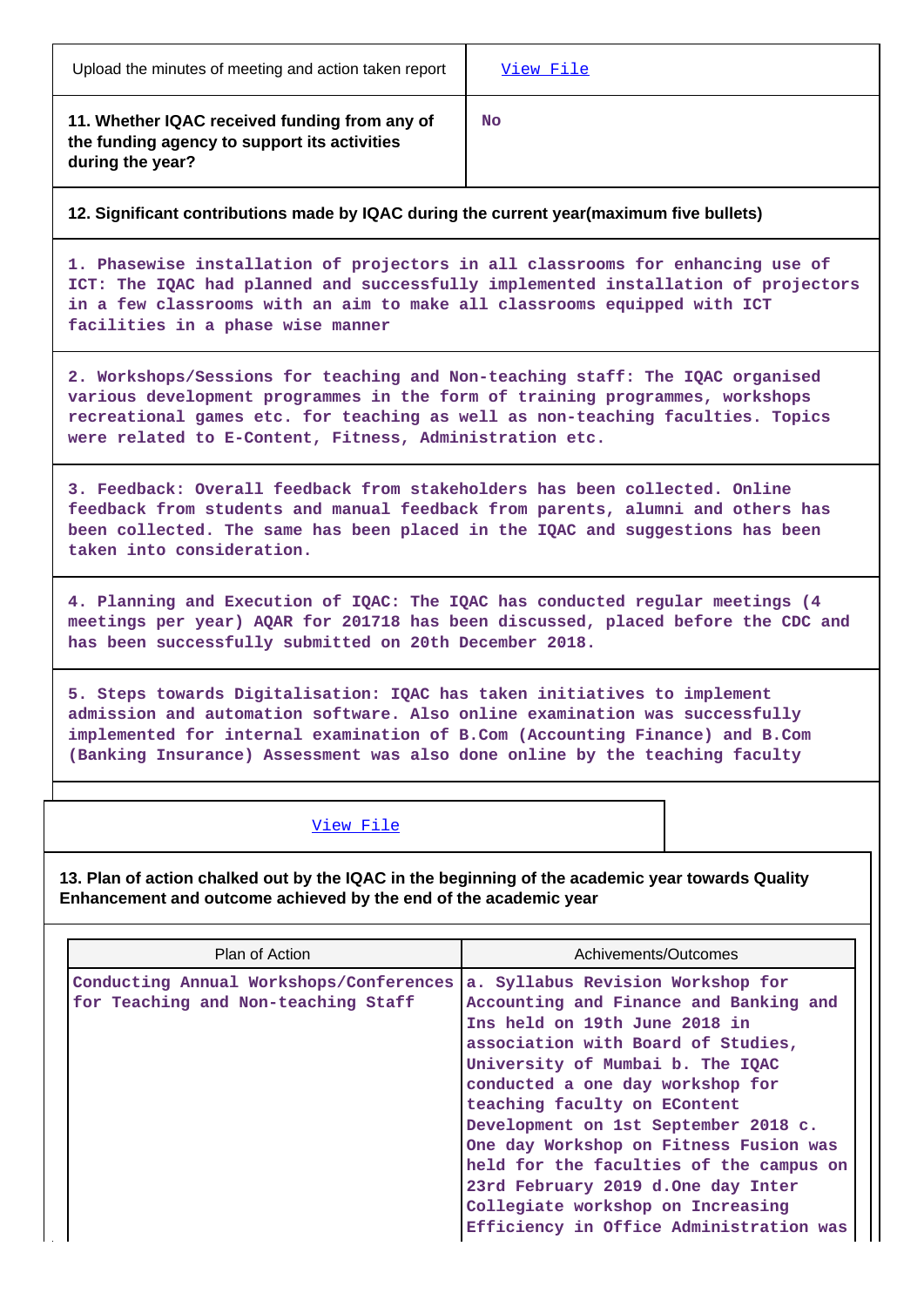|                                                                       | held on 2nd March 2019. e. One Day<br>National Conference on Dimensions of<br>Emotional Intelligence Frontiers and<br>Beyond was held on 23rd February 2019                                                                                                                                                                                                                                                                                                                                                                                                                         |
|-----------------------------------------------------------------------|-------------------------------------------------------------------------------------------------------------------------------------------------------------------------------------------------------------------------------------------------------------------------------------------------------------------------------------------------------------------------------------------------------------------------------------------------------------------------------------------------------------------------------------------------------------------------------------|
| Application for New UG/PG Programmes                                  | Application was made for New Courses<br>BMS, M.Com (Advanced Accountancy and<br>Business Management) and Additional<br>Division of B.Com Acc and Finance to be<br>started wef 201920. The proposal was<br>accepted by the University of Mumbai<br>and sent to Mantralay for approval.                                                                                                                                                                                                                                                                                               |
| Entrepreneurship Development<br>Initiatives                           | Entrepreneurship development<br>initiatives were taken by introducing<br>self employment courses on Mehendi,<br>Basic Beautician in association with<br>Jan Shikshan Sanstha, Ministry of Skill<br>Development and Entrepreneurship,<br>Government of India. 50 students have<br>successfully completed these courses                                                                                                                                                                                                                                                               |
| Strengthening MOU's with<br>Institutions/Organisations                | MOU was signed between brightwayz for<br>preparation of MBA entrance<br>examination. Also MOU was signed with<br>Bhartiya Vidyapeeth Institute to<br>promote education and knowledge sharing<br>between two institutions. MOUs was also<br>signed with other corporate houses for<br>certificate programmes/add on courses<br>towards skill enhancement.                                                                                                                                                                                                                            |
| Online Admission, online fee payment<br>and Office Automation         | a. Purchased online admission and<br>office automation software and<br>implemented successfully enabling easy<br>access to information and generation of<br>required reports. b. Fee payment<br>procedure also implemented through<br>online mode, thereby promoting<br>digitalisation amongst stakeholders                                                                                                                                                                                                                                                                         |
| Application for Additional Division of<br>B.Com and B.Com Acc and Fin | Applied for one fasttrack additional<br>division of B.Com and B.Com (Acc and<br>Fin.) Recievd permission on 31st August<br>2018 and thus the college has 4<br>divisions of B.Com and two divisions of<br>B.Com (Acc and Fin.)                                                                                                                                                                                                                                                                                                                                                       |
| Introduction of Additional Certificate<br>Courses                     | New add on courses started as against 6<br>and in 2017-18. Also MS-CIT was<br>replaced with Yoga Value and Ethics. The<br>same was approved in the College<br>Development Committee Meeting held on<br>10th August 2018. Totally the College<br>has 9 Add on/Certificate Programmes for<br>2018-19. The courses are as under: a.<br>Conversational English b. Yoga Value<br>and Ethics (New) c. Perosnality<br>Development and Image building (New) d.<br>Retail Marketing e. Advanced Excel,<br>Powerpoint and Prezi Presentation (New)<br>f. Digital Marketing (New) g. Campus to |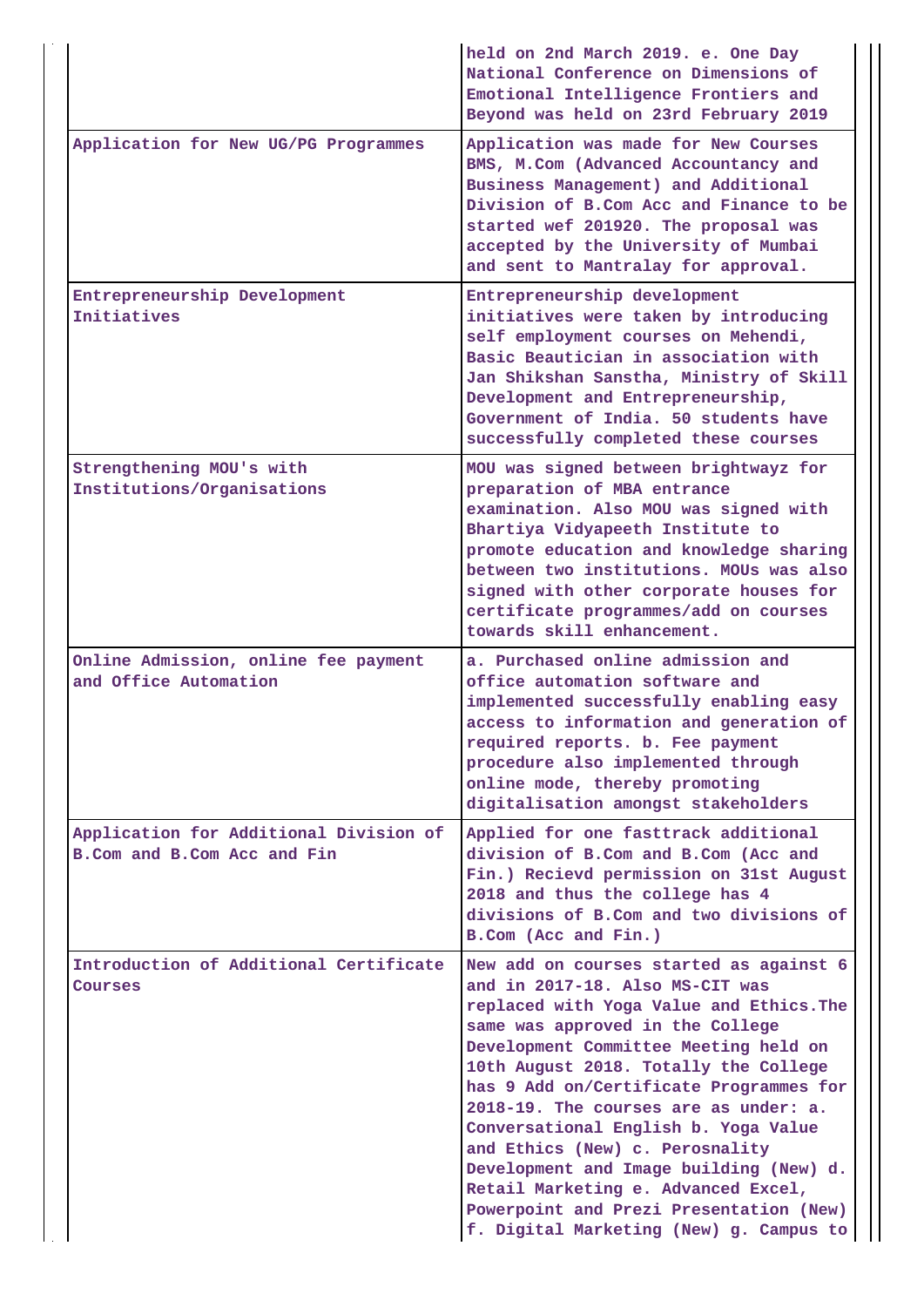|                                                                                                                      | Corporate h. Tally ERP9 i. Capital<br>Market                                                                                                                                                                                                                                                                                                                                                                                                                                                                                                                                                                                                                                                                                                                                   |  |  |  |
|----------------------------------------------------------------------------------------------------------------------|--------------------------------------------------------------------------------------------------------------------------------------------------------------------------------------------------------------------------------------------------------------------------------------------------------------------------------------------------------------------------------------------------------------------------------------------------------------------------------------------------------------------------------------------------------------------------------------------------------------------------------------------------------------------------------------------------------------------------------------------------------------------------------|--|--|--|
| Online Examination and Online<br>Assessment                                                                          | Interal Online Examination and<br>Evaluation software was prepared and<br>implemented successfully for internal<br>examination of Acc and Finance and<br>Banking and Insurance students                                                                                                                                                                                                                                                                                                                                                                                                                                                                                                                                                                                        |  |  |  |
| Strengthening Research activities                                                                                    | Minor Research project grant was<br>received in 201718 for three faculties.<br>The project has been successfully<br>completed and submitted to the<br>University of Mumbai in 201819. Minor<br>Research project grant was received for<br>another two faculties in the year<br>201819 90 faculties published research<br>papers in UGC approved Journals and<br>Conference proceedings Principal<br>Dr. Nandita Roy has represented the<br>institution at an International<br>Symposia on Mythology at Ardahan<br>University, Turkey in May 2019. One of<br>our faculty Mr. Rajendra Vare received<br>Best Research Paper award at the One<br>Day National Conference at L S Raheja<br>College, Mumbai 3 faculties have been<br>awarded with Ph. D. in Academic Year<br>201819 |  |  |  |
| Application for Additional Extension<br>Unit and Award                                                               | The college had one NSS Unit of 100<br>students and had applied for one more<br>unit. Now, the college has 2 NSS Units<br>100 students each and 1 Unit of<br>Department of lifelng learning and<br>extension of 50 students. Ms. Bhoomi<br>Patel our student received Best NSS<br>Volunteer Award for the Academic Year<br>2018-19 from the University of Mumbai                                                                                                                                                                                                                                                                                                                                                                                                               |  |  |  |
|                                                                                                                      | View File                                                                                                                                                                                                                                                                                                                                                                                                                                                                                                                                                                                                                                                                                                                                                                      |  |  |  |
| 14. Whether AQAR was placed before statutory<br>body?                                                                | Yes                                                                                                                                                                                                                                                                                                                                                                                                                                                                                                                                                                                                                                                                                                                                                                            |  |  |  |
| Name of Statutory Body                                                                                               | <b>Meeting Date</b>                                                                                                                                                                                                                                                                                                                                                                                                                                                                                                                                                                                                                                                                                                                                                            |  |  |  |
| College Development Committee                                                                                        | 22-Nov-2019                                                                                                                                                                                                                                                                                                                                                                                                                                                                                                                                                                                                                                                                                                                                                                    |  |  |  |
| 15. Whether NAAC/or any other accredited<br>body(s) visited IQAC or interacted with it to<br>assess the functioning? | <b>No</b>                                                                                                                                                                                                                                                                                                                                                                                                                                                                                                                                                                                                                                                                                                                                                                      |  |  |  |
| 16. Whether institutional data submitted to<br><b>AISHE:</b>                                                         | Yes                                                                                                                                                                                                                                                                                                                                                                                                                                                                                                                                                                                                                                                                                                                                                                            |  |  |  |
| Year of Submission                                                                                                   | 2018                                                                                                                                                                                                                                                                                                                                                                                                                                                                                                                                                                                                                                                                                                                                                                           |  |  |  |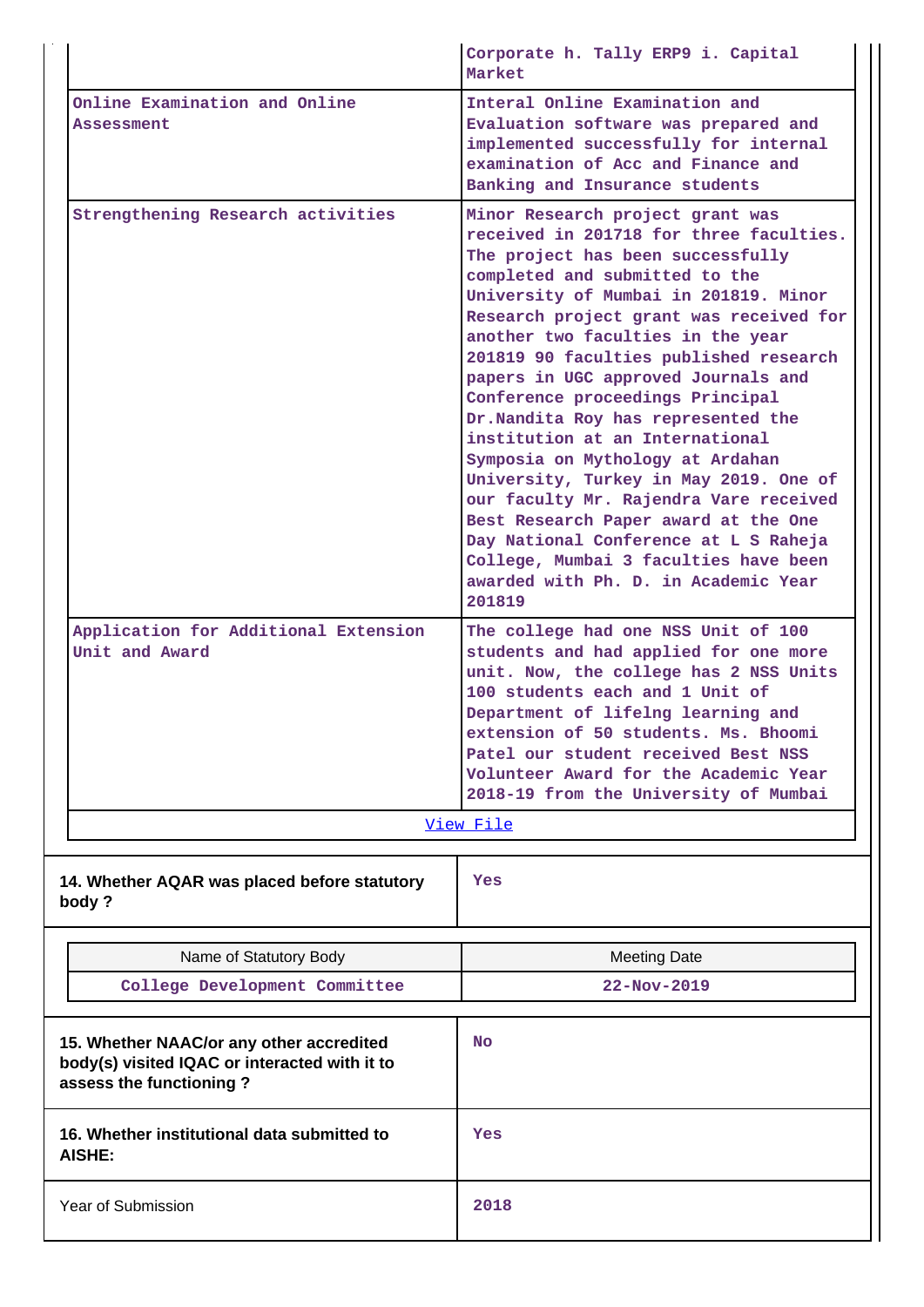| Date of Submission                                                                                  | $17 - Dec - 2018$                                                                                                                                                                                                                                                                                                                                                                                                                                                                                                                                                                                                                                                                                                                                                                            |
|-----------------------------------------------------------------------------------------------------|----------------------------------------------------------------------------------------------------------------------------------------------------------------------------------------------------------------------------------------------------------------------------------------------------------------------------------------------------------------------------------------------------------------------------------------------------------------------------------------------------------------------------------------------------------------------------------------------------------------------------------------------------------------------------------------------------------------------------------------------------------------------------------------------|
| 17. Does the Institution have Management<br><b>Information System?</b>                              | Yes                                                                                                                                                                                                                                                                                                                                                                                                                                                                                                                                                                                                                                                                                                                                                                                          |
| If yes, give a brief descripiton and a list of modules<br>currently operational (maximum 500 words) | The College has a partial MIS for<br>monitoring student admission general<br>data and fee reconciliation. The<br>students fill all data in the admission<br>software link given in the website and<br>the data is automatically received in<br>the software that can be easily<br>accessed by the office administration<br>staff. The data then is used for<br>generating various reports to be<br>submitted to relevant authorities. This<br>has reduced the burden of manual work.<br>Also the same software is used for<br>generating results of the students.<br>Thus the details are automatically<br>incorporated in the result MIS and<br>results are generated through the<br>software. Also the software enables<br>generation of various reports related<br>to results of students |

**Part B** 

# **CRITERION I – CURRICULAR ASPECTS**

#### **1.1 – Curriculum Planning and Implementation**

 1.1.1 – Institution has the mechanism for well planned curriculum delivery and documentation. Explain in 500 words

 **At the beginning of each semester faculty meetings are convened by the Principal in which the objectives of curriculum are highlighted and discussed. The departmental activities of the entire year are planned revolving around the objectives of the curriculum. Faculty members ensure the fulfilment of objectives of the curriculum by maintaining Daily Report. Students are assigned projects in topics relevant to the objectives of curriculum. Faculty meeting, under the Chairmanship of the Principal, is held at the end of each academic year where in the workload, academic planning and other activities for the subsequent academic year are discussed. Academic calendar is drafted under the guidance of IQAC and finalized in consultation with Time Table Committee. Periodic Staff & Departmental meetings are conducted to assess the progress of syllabus and reports submitted to Principal. Head of the Departments and Coordinators monitor the compliance with academic/ teaching plan periodically. Senior faculty members from other institutions are invited to interact with faculty members on curriculum. Members of relevant Board of Studies are invited to interact with the faculty members. Head of the Departments along with their faculty members prepare semester wise teaching plan. Principal and faculty members interact with students through Open House to get a feedback on curriculum delivery. Library committee meets regularly to take stock of the available resources in the library and update from time to time for effective curriculum delivery. Faculties and students recommend books, periodicals and journals for enrichment of the library. The college is affiliated to the University of Mumbai and the syllabus guidelines as designed by the University**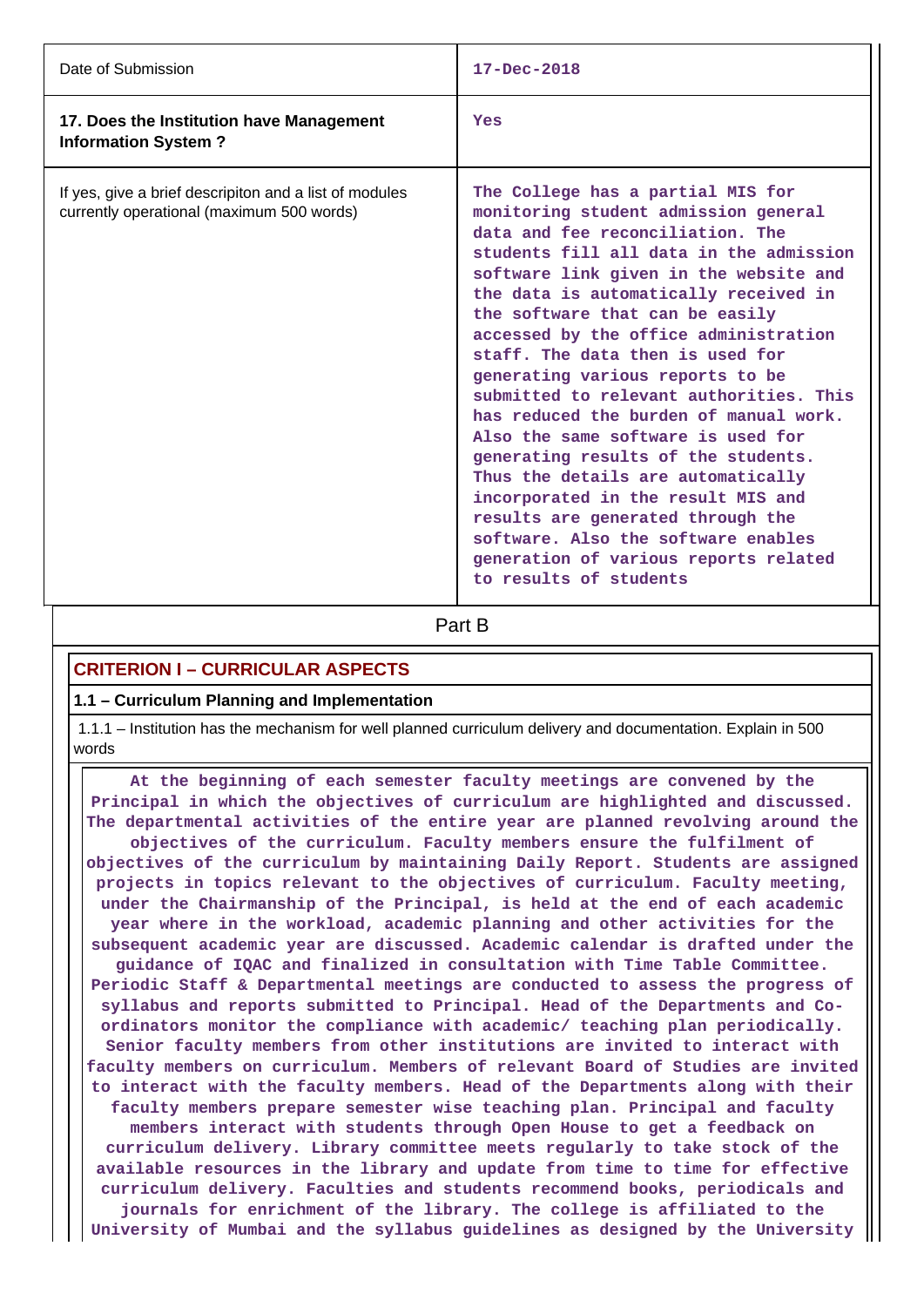|                                                                                            |                                          | of Mumbai is followed by the college.                                                |           |                                                                                                         |                             |
|--------------------------------------------------------------------------------------------|------------------------------------------|--------------------------------------------------------------------------------------|-----------|---------------------------------------------------------------------------------------------------------|-----------------------------|
| 1.1.2 - Certificate/ Diploma Courses introduced during the academic year                   |                                          |                                                                                      |           |                                                                                                         |                             |
| Certificate                                                                                | Diploma Courses                          | Dates of<br>Introduction                                                             | Duration  | Focus on employ<br>ability/entreprene<br>urship                                                         | <b>Skill</b><br>Development |
| Mehendi                                                                                    | <b>NIL</b>                               | 03/10/2018                                                                           | 15        | Yes                                                                                                     | Yes                         |
| <b>Basic</b><br>Beautician                                                                 | <b>NIL</b>                               | 11/02/2019                                                                           | 45        | Yes                                                                                                     | Yes                         |
| 1.2 - Academic Flexibility                                                                 |                                          |                                                                                      |           |                                                                                                         |                             |
| 1.2.1 - New programmes/courses introduced during the academic year                         |                                          |                                                                                      |           |                                                                                                         |                             |
| Programme/Course                                                                           |                                          | Programme Specialization                                                             |           | Dates of Introduction                                                                                   |                             |
|                                                                                            |                                          | No Data Entered/Not Applicable !!!                                                   |           |                                                                                                         |                             |
|                                                                                            |                                          |                                                                                      | View File |                                                                                                         |                             |
|                                                                                            |                                          | affiliated Colleges (if applicable) during the academic year.                        |           | 1.2.2 - Programmes in which Choice Based Credit System (CBCS)/Elective course system implemented at the |                             |
| Name of programmes adopting<br><b>CBCS</b>                                                 |                                          | Programme Specialization                                                             |           | Date of implementation of<br><b>CBCS/Elective Course System</b>                                         |                             |
| No Data Entered/Not Applicable !!!                                                         |                                          |                                                                                      |           |                                                                                                         |                             |
|                                                                                            |                                          | 1.2.3 - Students enrolled in Certificate/ Diploma Courses introduced during the year |           |                                                                                                         |                             |
| Certificate<br>Diploma Course                                                              |                                          |                                                                                      |           |                                                                                                         |                             |
| <b>Number of Students</b>                                                                  |                                          |                                                                                      | 50        |                                                                                                         |                             |
| 1.3 - Curriculum Enrichment                                                                |                                          |                                                                                      |           |                                                                                                         |                             |
| 1.3.1 – Value-added courses imparting transferable and life skills offered during the year |                                          |                                                                                      |           |                                                                                                         |                             |
| <b>Value Added Courses</b>                                                                 |                                          | Date of Introduction                                                                 |           | <b>Number of Students Enrolled</b>                                                                      |                             |
| Yoga, Ethics and Business<br><b>Values</b>                                                 |                                          | 19/11/2018                                                                           |           | 146                                                                                                     |                             |
| Digital Marketing                                                                          |                                          | 20/08/2018                                                                           |           | 63                                                                                                      |                             |
| Advanced Excel,<br>Powerpoint and Prezi<br>Presentation                                    |                                          | 20/08/2018                                                                           |           | 113                                                                                                     |                             |
| Personality Development<br>and Image Building                                              |                                          | 06/02/2019                                                                           |           | 131                                                                                                     |                             |
|                                                                                            |                                          |                                                                                      | View File |                                                                                                         |                             |
|                                                                                            |                                          | 1.3.2 - Field Projects / Internships under taken during the year                     |           |                                                                                                         |                             |
| Project/Programme Title                                                                    |                                          | Programme Specialization                                                             |           | No. of students enrolled for Field<br>Projects / Internships                                            |                             |
|                                                                                            | COMMERCE/A AND F/ B AND I<br><b>BCom</b> |                                                                                      |           | 898                                                                                                     |                             |
|                                                                                            |                                          |                                                                                      | View File |                                                                                                         |                             |
| 1.4 - Feedback System                                                                      |                                          |                                                                                      |           |                                                                                                         |                             |
|                                                                                            |                                          | 1.4.1 - Whether structured feedback received from all the stakeholders.              |           |                                                                                                         |                             |
| <b>Students</b>                                                                            |                                          |                                                                                      |           | Yes                                                                                                     |                             |
| <b>Teachers</b>                                                                            |                                          |                                                                                      |           | Yes                                                                                                     |                             |
|                                                                                            |                                          |                                                                                      |           |                                                                                                         |                             |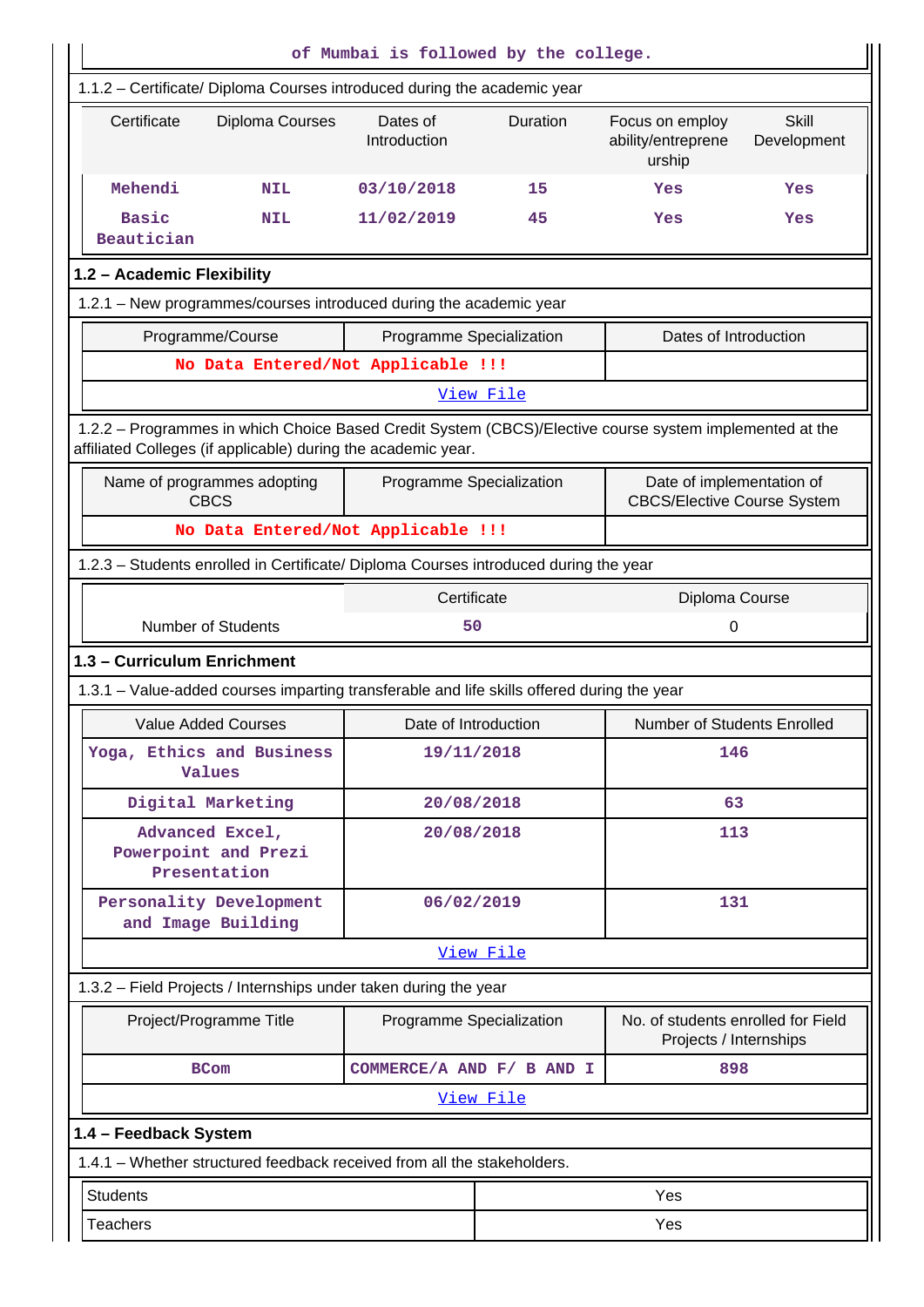| Employers | Yes |
|-----------|-----|
| Alumni    | Yes |
| Parents   | Yes |

 1.4.2 – How the feedback obtained is being analyzed and utilized for overall development of the institution? (maximum 500 words)

#### Feedback Obtained

**Feedback has been received from all stakeholders. Feedback has been collected through online mode from students and physical mode through other stakeholders. The feedback form has been discussed and designed in consultation with the IQAC. The feedback has been analysed and placed in the IQAC meeting. The suggestions received therein has been implemented and necessary action has been initiated on the same.**

# **CRITERION II – TEACHING- LEARNING AND EVALUATION**

## **2.1 – Student Enrolment and Profile**

## 2.1.1 – Demand Ratio during the year

| Name of the<br>Programme | Programme<br>Specialization             | Number of seats<br>available | Number of<br>Application received | <b>Students Enrolled</b> |
|--------------------------|-----------------------------------------|------------------------------|-----------------------------------|--------------------------|
| <b>BCom</b>              | <b>COMMERCE</b>                         | 1272                         | 2191                              | 976                      |
| <b>BCom</b>              | <b>ACCOUNTING AND</b><br><b>FINANCE</b> | 264                          | 647                               | 227                      |
| <b>BCom</b>              | <b>BANKING AND</b><br><b>INSURANCE</b>  | 216                          | 372                               | 178                      |

#### [View File](https://assessmentonline.naac.gov.in/public/Postacc/Demand_ratio/1973_Demand_ratio_1573706140.xlsx)

# **2.2 – Catering to Student Diversity**

2.2.1 – Student - Full time teacher ratio (current year data)

| Year | Number of<br>students enrolled<br>in the institution | Number of<br>students enrolled<br>in the institution | Number of<br>fulltime teachers<br>available in the           | Number of<br>fulltime teachers<br>available in the | Number of<br>teachers<br>teaching both UG |
|------|------------------------------------------------------|------------------------------------------------------|--------------------------------------------------------------|----------------------------------------------------|-------------------------------------------|
|      | (UG)                                                 | (PG)                                                 | institution<br>teaching only UG Iteaching only PG<br>courses | institution<br>courses                             | and PG courses                            |
| 2018 | 1381                                                 |                                                      | 22                                                           |                                                    |                                           |

# **2.3 – Teaching - Learning Process**

 2.3.1 – Percentage of teachers using ICT for effective teaching with Learning Management Systems (LMS), Elearning resources etc. (current year data)

| Number of<br>Teachers on Roll | Number of<br>teachers using<br>ICT (LMS, e-<br>Resources) | <b>ICT Toolsand</b><br>resources<br>available | Number of ICT<br>enabled<br><b>Classrooms</b> | Numberof smart<br>classrooms | I E-resources and<br>techniques used |
|-------------------------------|-----------------------------------------------------------|-----------------------------------------------|-----------------------------------------------|------------------------------|--------------------------------------|
| 22                            | 22                                                        | 17                                            |                                               |                              |                                      |

2.3.2 – Students mentoring system available in the institution? Give details. (maximum 500 words)

 YES. The college has a mentoring system where students are divided between the available full time faculties. The mentors continuously interact with the students. The mentors evaluate the attendance of students and take corrective measures in case of absenteeism. The performance of the students is also monitored by encouraging them to actively participate in various activities ensuring holistic development. The mentors are approached by the mentee in case of any personal, career related or any other challenges. The mentor, then addresses these issues and also maintains regular interaction with parents as and when required.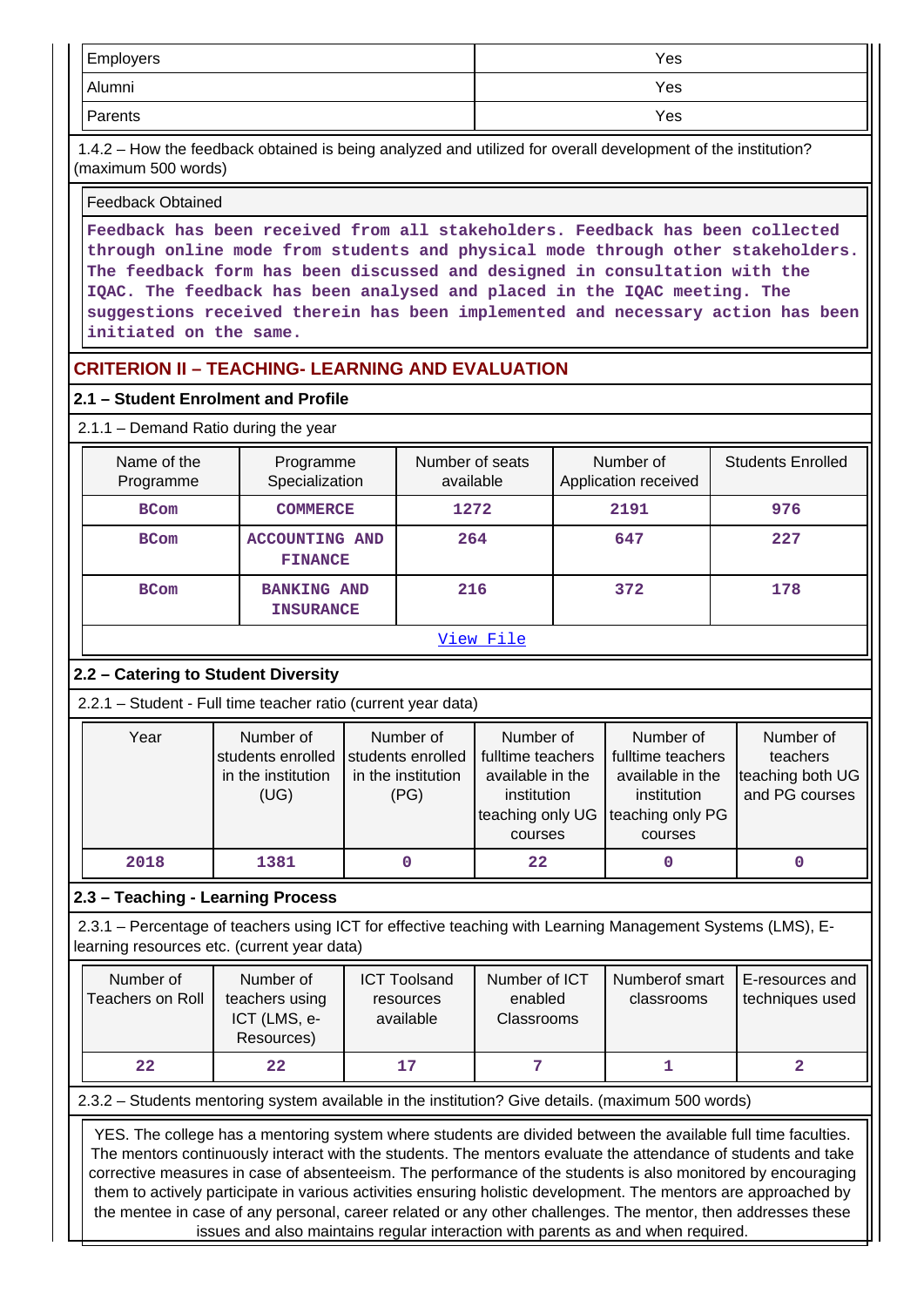| Number of students enrolled in the<br>institution                                                                              |                         |                     | Number of fulltime teachers                                                         |                            |                                                                |                           |                                                                      | Mentor: Mentee Ratio                                                                                                |  |  |
|--------------------------------------------------------------------------------------------------------------------------------|-------------------------|---------------------|-------------------------------------------------------------------------------------|----------------------------|----------------------------------------------------------------|---------------------------|----------------------------------------------------------------------|---------------------------------------------------------------------------------------------------------------------|--|--|
| 1381                                                                                                                           |                         |                     |                                                                                     | 22                         |                                                                |                           |                                                                      | 63:1                                                                                                                |  |  |
| 2.4 - Teacher Profile and Quality                                                                                              |                         |                     |                                                                                     |                            |                                                                |                           |                                                                      |                                                                                                                     |  |  |
| 2.4.1 - Number of full time teachers appointed during the year                                                                 |                         |                     |                                                                                     |                            |                                                                |                           |                                                                      |                                                                                                                     |  |  |
| No. of sanctioned<br>positions                                                                                                 | No. of filled positions | Vacant positions    |                                                                                     |                            | Positions filled during<br>the current year                    |                           |                                                                      | No. of faculty with<br>Ph.D                                                                                         |  |  |
| 22                                                                                                                             | 20                      |                     |                                                                                     | $\overline{a}$             |                                                                | 2                         |                                                                      | 8                                                                                                                   |  |  |
| International level from Government, recognised bodies during the year)                                                        |                         |                     |                                                                                     |                            |                                                                |                           |                                                                      | 2.4.2 – Honours and recognition received by teachers (received awards, recognition, fellowships at State, National, |  |  |
| Year of Award                                                                                                                  |                         | international level | Name of full time teachers<br>receiving awards from<br>state level, national level, |                            | Designation                                                    |                           |                                                                      | Name of the award,<br>fellowship, received from<br>Government or recognized<br>bodies                               |  |  |
| 2018                                                                                                                           |                         | Dr Nandita Roy      |                                                                                     |                            | Principal                                                      |                           |                                                                      | Guru Dronacharya<br>Award                                                                                           |  |  |
| 2018                                                                                                                           |                         | Ms Janhavi Rao      |                                                                                     |                            | Vice Principal                                                 |                           |                                                                      | Guru Dronacharya<br>Award                                                                                           |  |  |
| 2018                                                                                                                           |                         | Dr Asif Baig        |                                                                                     | IQAC / CIQA<br>coordinator |                                                                | Guru Dronacharya<br>Award |                                                                      |                                                                                                                     |  |  |
| 2018                                                                                                                           |                         | Dr Hemal Vora       |                                                                                     |                            | Assistant Professor                                            |                           |                                                                      | Guru Dronacharya<br>Award                                                                                           |  |  |
| 2018                                                                                                                           |                         | Dr. Priti Ghag      |                                                                                     | Assistant Professor        |                                                                |                           |                                                                      | Guru Dronacharya<br>Award                                                                                           |  |  |
| 2018                                                                                                                           |                         | Ms Kanchan Lotale   |                                                                                     | Assistant Professor        |                                                                |                           | Guru Dronacharya<br>Award                                            |                                                                                                                     |  |  |
| 2018                                                                                                                           |                         | Dr. Priti Ghag      |                                                                                     |                            | Assistant Professor                                            |                           | Dr.<br>APJ Abdul Kalam<br>Life time<br>Achievement<br>National Award |                                                                                                                     |  |  |
| 2019                                                                                                                           |                         |                     | Mr Rajendra Vare                                                                    | Assistant Professor        |                                                                |                           |                                                                      | Best Research Paper<br>Presentation                                                                                 |  |  |
|                                                                                                                                |                         |                     |                                                                                     | View File                  |                                                                |                           |                                                                      |                                                                                                                     |  |  |
| 2.5 - Evaluation Process and Reforms                                                                                           |                         |                     |                                                                                     |                            |                                                                |                           |                                                                      |                                                                                                                     |  |  |
| 2.5.1 - Number of days from the date of semester-end/ year- end examination till the declaration of results during<br>the year |                         |                     |                                                                                     |                            |                                                                |                           |                                                                      |                                                                                                                     |  |  |
| Programme Name                                                                                                                 | Programme Code          |                     | Semester/year                                                                       |                            | Last date of the last<br>semester-end/year-<br>end examination |                           |                                                                      | Date of declaration of<br>results of semester-<br>end/ year- end<br>examination                                     |  |  |
| <b>BCom</b>                                                                                                                    | <b>2C00141</b>          |                     | T.                                                                                  |                            |                                                                | 07/12/2018                |                                                                      | 19/01/2019                                                                                                          |  |  |
| <b>BCom</b>                                                                                                                    | <b>2C00142</b>          |                     | II                                                                                  |                            |                                                                | 13/05/2019                |                                                                      | 22/05/2019                                                                                                          |  |  |
| <b>BCom</b>                                                                                                                    | <b>2C00143</b>          |                     |                                                                                     | III                        |                                                                | 22/11/2018                |                                                                      | 19/01/2019                                                                                                          |  |  |
| <b>BCom</b>                                                                                                                    | 2C100144                |                     | IV                                                                                  |                            |                                                                | 03/05/2019                |                                                                      | 22/05/2019                                                                                                          |  |  |

**BCom 2C100145 V 13/11/2018 29/01/2019 BCom 2C00146 VI 11/04/2019 25/05/2019**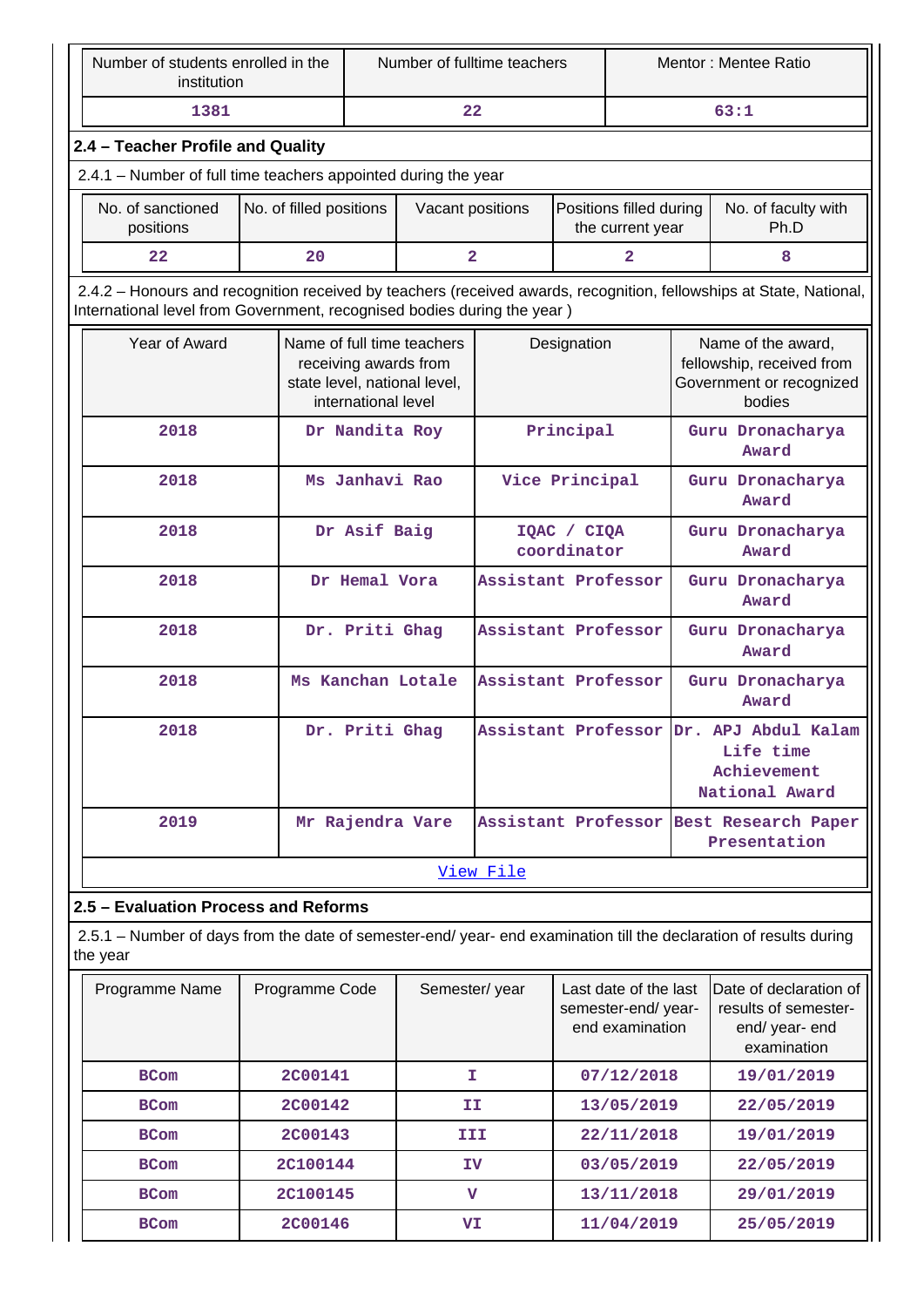| <b>BCom</b> | <b>2C00451</b>   | I                       | 07/12/2018 | 19/01/2019 |  |  |  |  |  |  |  |
|-------------|------------------|-------------------------|------------|------------|--|--|--|--|--|--|--|
| <b>BCom</b> | <b>2C00452</b>   | II.                     | 12/04/2019 | 22/05/2019 |  |  |  |  |  |  |  |
| <b>BCom</b> | <b>2C00453</b>   | III                     | 03/11/2018 | 19/01/2019 |  |  |  |  |  |  |  |
| <b>BCom</b> | <b>2C00454</b>   | IV                      | 04/04/2019 | 22/05/2019 |  |  |  |  |  |  |  |
| <b>BCom</b> | <b>2C00455</b>   | $\overline{\mathbf{v}}$ | 30/11/2018 | 26/03/2019 |  |  |  |  |  |  |  |
| <b>BCom</b> | 2C00456          | VI                      | 09/05/2019 | 27/06/2019 |  |  |  |  |  |  |  |
| <b>BCom</b> | <b>2C00341</b>   | T.                      | 07/12/2018 | 19/01/2019 |  |  |  |  |  |  |  |
| <b>BCom</b> | 2C00342          | II.                     | 12/04/2019 | 22/05/2019 |  |  |  |  |  |  |  |
| <b>BCom</b> | 2C00343          | III.                    | 02/11/2018 | 19/01/2019 |  |  |  |  |  |  |  |
| <b>BCom</b> | <b>2C00344</b>   | IV                      | 04/05/2019 | 22/05/2019 |  |  |  |  |  |  |  |
| <b>BCom</b> | <b>2C00345</b>   | $\mathbf{v}$            | 29/11/2018 | 06/03/2019 |  |  |  |  |  |  |  |
| <b>BCom</b> | <b>2C00346</b>   | VI                      | 08/05/2019 | 26/06/2019 |  |  |  |  |  |  |  |
|             | <u>View File</u> |                         |            |            |  |  |  |  |  |  |  |

2.5.2 – Reforms initiated on Continuous Internal Evaluation(CIE) system at the institutional level (250 words)

 **The college is affiliated to the University of Mumbai and thus follows the norms prescribed by the University. All examinations are conducted as per the instructions provided by the University. The set guidelines for internal evaluation has been followed by the college. The same is monitored by the HOD. To enhance Digitalisation, the college has prepared a software for Internal Online Examination and Online evaluation. Students of Accounting and Finance and Banking and Insurance gave their internal examination through online mode.The evaluation of the students is also monitored on the basis of their overall performance.The concerned faculty takes initiative to continuously monitor the performance of students through various class tests and other competitions. The college also conducts Prelim Examination to monitor the performance of Third Year students. Projects are also given to students as a part of their continuation evaluation system.Tutorials are conducted to monitor and give practice sessions to the students. Performance is also evaluated during Practicals for subjects like Computer Systems and Applications.**

 2.5.3 – Academic calendar prepared and adhered for conduct of Examination and other related matters (250 words)

 **The Academic Calendar is prepared in the beginning of the year as per the dates of commencement and academic calendar issued by the University of Mumbai. The same is placed in the CDC and IQAC meetings and informed to the staff in the staff meeting. The dates of examination are declared by the University of Mumbai for all programmes. As the college is an affiliated college, examinations are held as per the dates declared by the University.**

## **2.6 – Student Performance and Learning Outcomes**

 2.6.1 – Program outcomes, program specific outcomes and course outcomes for all programs offered by the institution are stated and displayed in website of the institution (to provide the weblink)

<http://gurukulcollegeofcommerce.com/Programme%20Outcomes.pdf>

2.6.2 – Pass percentage of students

| Programme | Programme | Programme      | Number of                                 | Number of                                       | <b>Pass Percentage</b> |
|-----------|-----------|----------------|-------------------------------------------|-------------------------------------------------|------------------------|
| Code      | Name      | Specialization | students<br>appeared in the<br>final year | students passed<br>in final year<br>examination |                        |
|           |           |                | examination                               |                                                 |                        |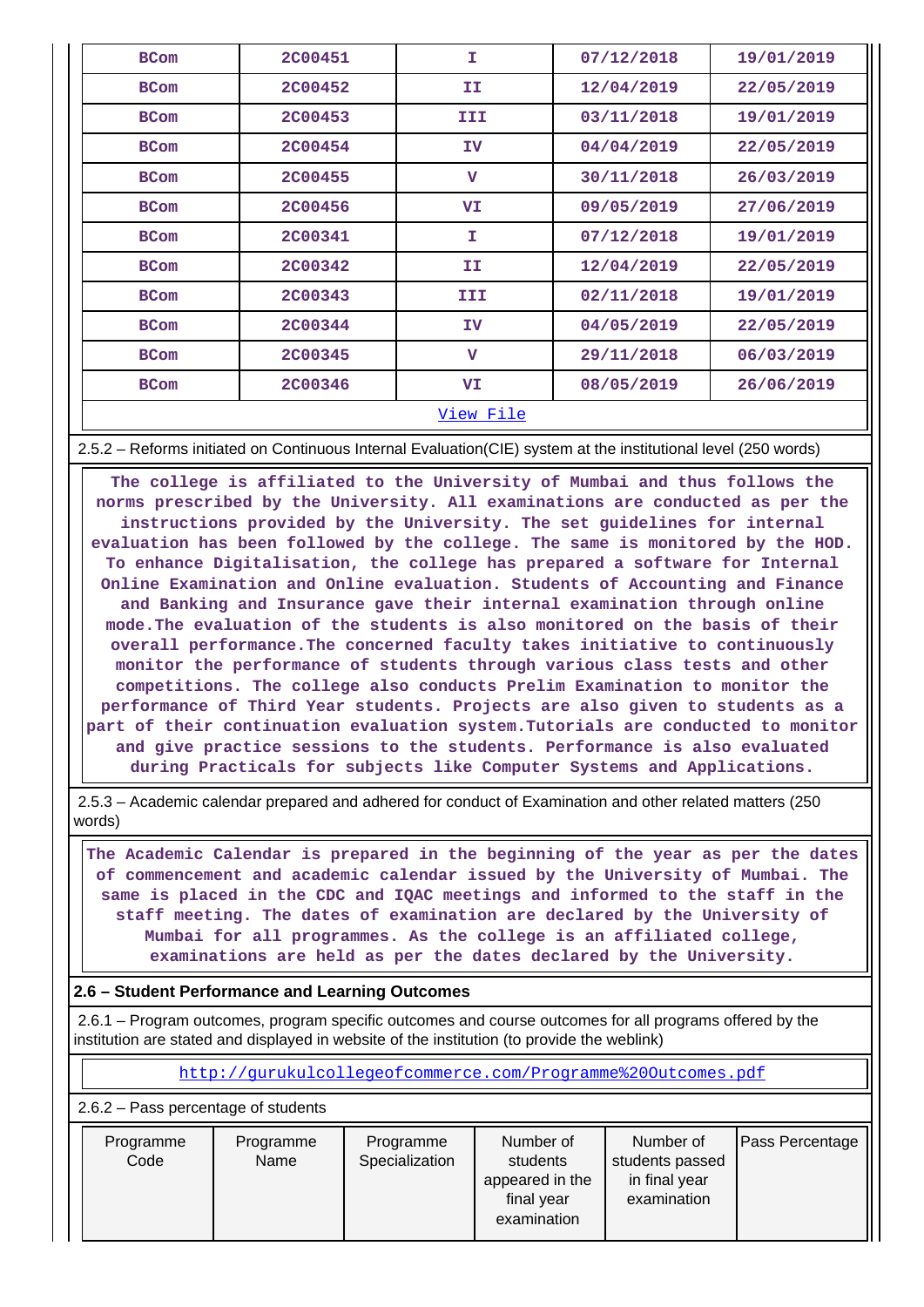| <b>2C00146</b>                            | <b>BCom</b>                              | <b>COMMERCE</b>                                                                                                                                                           | 248                 | 158         | 63.45                                                                                                       |  |
|-------------------------------------------|------------------------------------------|---------------------------------------------------------------------------------------------------------------------------------------------------------------------------|---------------------|-------------|-------------------------------------------------------------------------------------------------------------|--|
| <b>2C00456</b>                            | <b>BCom</b>                              | <b>ACCOUNTING</b><br>AND FINANCE                                                                                                                                          | 68                  | 61          | 89.71                                                                                                       |  |
| <b>2C00346</b>                            | <b>BCom</b>                              | <b>BANKING AND</b><br><b>INSURANCE</b>                                                                                                                                    | 56                  | 55          | 98.21                                                                                                       |  |
| <b>2C00145</b>                            | <b>BCom</b>                              | <b>COMMERCE</b>                                                                                                                                                           | 246                 | 127         | 51.63                                                                                                       |  |
| <b>2C00455</b><br><b>BCom</b>             |                                          | <b>ACCOUNTING</b><br><b>AND FINANCE</b>                                                                                                                                   | 68                  | 62          | 91.18                                                                                                       |  |
| <b>2C00345</b>                            | <b>BCom</b>                              | <b>BANKING AND</b><br><b>INSURANCE</b>                                                                                                                                    | 58                  | 52          | 89.66                                                                                                       |  |
|                                           |                                          |                                                                                                                                                                           | View File           |             |                                                                                                             |  |
| 2.7 - Student Satisfaction Survey         |                                          |                                                                                                                                                                           |                     |             |                                                                                                             |  |
|                                           |                                          | 2.7.1 - Student Satisfaction Survey (SSS) on overall institutional performance (Institution may design the<br>questionnaire) (results and details be provided as weblink) |                     |             |                                                                                                             |  |
|                                           |                                          | https://qurukulcollegeofcommerce.com/SSS.pdf                                                                                                                              |                     |             |                                                                                                             |  |
|                                           |                                          | <b>CRITERION III - RESEARCH, INNOVATIONS AND EXTENSION</b>                                                                                                                |                     |             |                                                                                                             |  |
|                                           | 3.1 - Resource Mobilization for Research |                                                                                                                                                                           |                     |             |                                                                                                             |  |
|                                           |                                          | 3.1.1 - Research funds sanctioned and received from various agencies, industry and other organisations                                                                    |                     |             |                                                                                                             |  |
| Nature of the Project                     | Duration                                 |                                                                                                                                                                           | Name of the funding | Total grant | Amount received                                                                                             |  |
|                                           |                                          | agency                                                                                                                                                                    |                     | sanctioned  | during the year                                                                                             |  |
| Minor Projects                            | $\mathbf{1}$                             | UNIVERSITY OF<br><b>MUMBAI</b>                                                                                                                                            |                     | 0.55        | 0.22                                                                                                        |  |
|                                           |                                          |                                                                                                                                                                           | View File           |             |                                                                                                             |  |
| 3.2 - Innovation Ecosystem                |                                          |                                                                                                                                                                           |                     |             |                                                                                                             |  |
| practices during the year                 |                                          |                                                                                                                                                                           |                     |             | 3.2.1 - Workshops/Seminars Conducted on Intellectual Property Rights (IPR) and Industry-Academia Innovative |  |
| Title of workshop/seminar                 |                                          | Name of the Dept.                                                                                                                                                         |                     |             | Date                                                                                                        |  |
| Journey From Crime to<br>Nonviolence      |                                          | Commerce and Allied<br>Subjects                                                                                                                                           |                     |             | 02/08/2018                                                                                                  |  |
| Constitutional Rights and<br>Human Rights |                                          | Commerce and Allied<br>Subjects                                                                                                                                           |                     | 10/08/2018  |                                                                                                             |  |
| <b>Consumer Awareness</b><br>Programme    |                                          | Accounting and Finance                                                                                                                                                    |                     | 25/09/2018  |                                                                                                             |  |
| Career in Business<br>Management Studies  |                                          | Commerce and Allied<br>Subjects                                                                                                                                           |                     | 08/10/2018  |                                                                                                             |  |
| Session on GST                            |                                          | Accounting and Finance                                                                                                                                                    |                     |             | 08/10/2018                                                                                                  |  |

**Subjects**

**Accountancy 22/01/2019**

**Accounting and Finance 02/02/2019**

**Career Guidance Economics 18/01/2019**

**Investor Awareness Banking and Insurance 12/02/2019**

**08/01/2019**

**Careers in Aviation Commerce and Allied**

**Careers in Accountancy and Finance**

**Careers in Business Management Studies**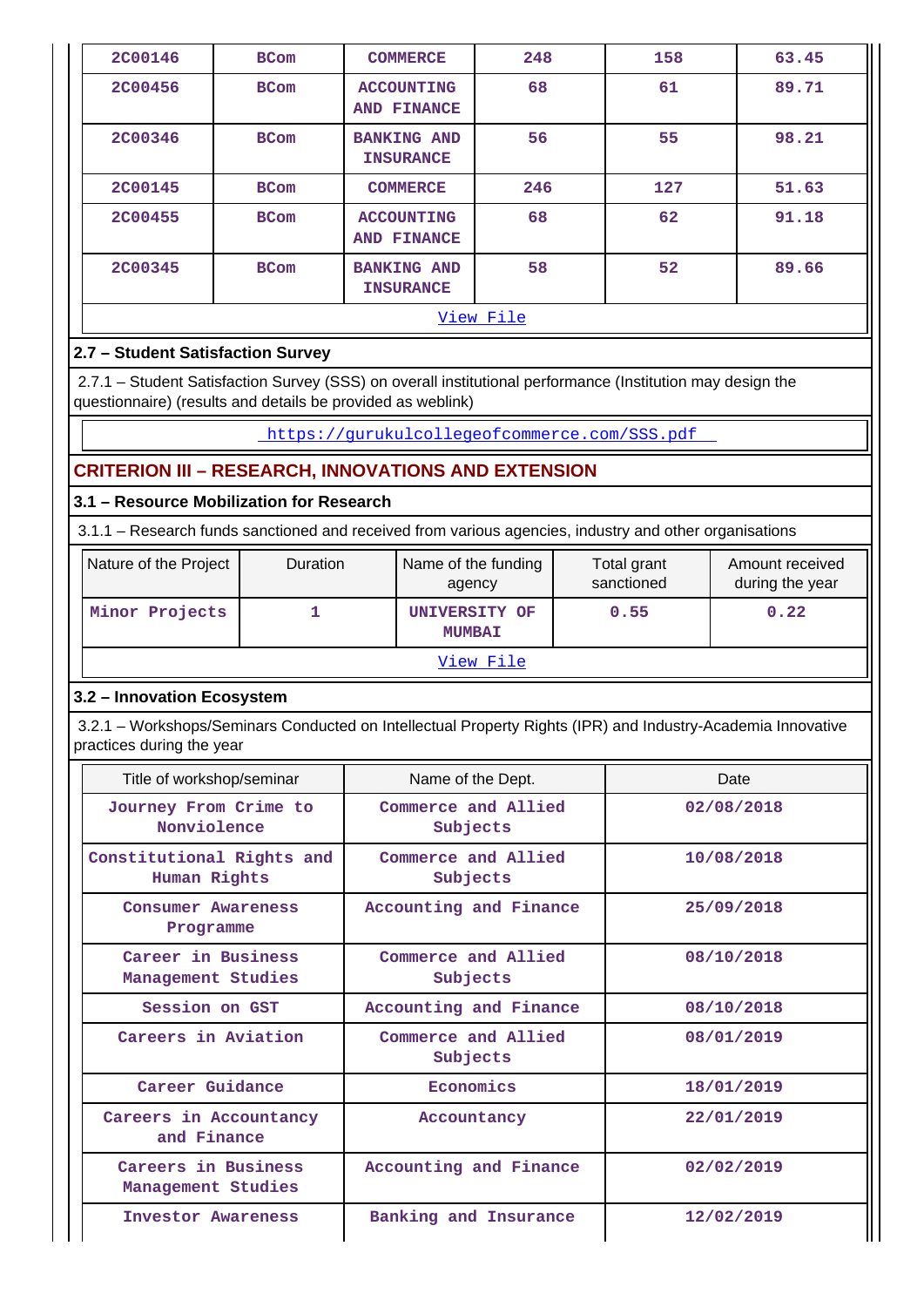|                                                                                         | Programme                                                                                                                                                             |                        |                 |                                 |                                                                                                      |                         |                                    |                               |                                                                    |                                                      |  |
|-----------------------------------------------------------------------------------------|-----------------------------------------------------------------------------------------------------------------------------------------------------------------------|------------------------|-----------------|---------------------------------|------------------------------------------------------------------------------------------------------|-------------------------|------------------------------------|-------------------------------|--------------------------------------------------------------------|------------------------------------------------------|--|
|                                                                                         | Session on how to crack<br>Government Competitive<br>Examinations                                                                                                     |                        |                 |                                 | Accountancy                                                                                          |                         |                                    |                               | 13/02/2019                                                         |                                                      |  |
|                                                                                         | Session on Probability<br>Distribution                                                                                                                                |                        |                 | Commerce and Allied<br>Subjects |                                                                                                      |                         |                                    | 21/02/2019                    |                                                                    |                                                      |  |
|                                                                                         | Session on Waste<br>Management                                                                                                                                        |                        |                 | Commerce and Allied<br>Subjects |                                                                                                      |                         | 21/02/2019                         |                               |                                                                    |                                                      |  |
|                                                                                         |                                                                                                                                                                       |                        |                 |                                 | 3.2.2 - Awards for Innovation won by Institution/Teachers/Research scholars/Students during the year |                         |                                    |                               |                                                                    |                                                      |  |
|                                                                                         | Title of the innovation                                                                                                                                               |                        | Name of Awardee |                                 | Awarding Agency                                                                                      |                         |                                    | Date of award                 |                                                                    | Category                                             |  |
|                                                                                         |                                                                                                                                                                       |                        |                 |                                 |                                                                                                      |                         | No Data Entered/Not Applicable !!! |                               |                                                                    |                                                      |  |
|                                                                                         |                                                                                                                                                                       |                        |                 |                                 |                                                                                                      | View File               |                                    |                               |                                                                    |                                                      |  |
| 3.2.3 – No. of Incubation centre created, start-ups incubated on campus during the year |                                                                                                                                                                       |                        |                 |                                 |                                                                                                      |                         |                                    |                               |                                                                    |                                                      |  |
|                                                                                         | Incubation<br>Center                                                                                                                                                  | Name                   | Sponsered By    |                                 |                                                                                                      | Name of the<br>Start-up |                                    | Nature of Start-<br><b>up</b> | Date of<br>Commencement                                            |                                                      |  |
|                                                                                         |                                                                                                                                                                       |                        |                 |                                 |                                                                                                      |                         | No Data Entered/Not Applicable !!! |                               |                                                                    |                                                      |  |
|                                                                                         |                                                                                                                                                                       |                        |                 |                                 |                                                                                                      | View File               |                                    |                               |                                                                    |                                                      |  |
|                                                                                         | 3.3 - Research Publications and Awards                                                                                                                                |                        |                 |                                 |                                                                                                      |                         |                                    |                               |                                                                    |                                                      |  |
|                                                                                         | 3.3.1 - Incentive to the teachers who receive recognition/awards                                                                                                      |                        |                 |                                 |                                                                                                      |                         |                                    |                               |                                                                    |                                                      |  |
|                                                                                         |                                                                                                                                                                       | <b>State</b>           |                 |                                 | National                                                                                             |                         | No Data Entered/Not Applicable !!! | International                 |                                                                    |                                                      |  |
|                                                                                         |                                                                                                                                                                       |                        |                 |                                 |                                                                                                      |                         |                                    |                               |                                                                    |                                                      |  |
|                                                                                         | 3.3.2 - Ph. Ds awarded during the year (applicable for PG College, Research Center)                                                                                   |                        |                 |                                 |                                                                                                      |                         |                                    |                               |                                                                    |                                                      |  |
|                                                                                         |                                                                                                                                                                       |                        |                 |                                 |                                                                                                      |                         |                                    |                               |                                                                    |                                                      |  |
|                                                                                         |                                                                                                                                                                       | Name of the Department |                 |                                 |                                                                                                      |                         | No Data Entered/Not Applicable !!! |                               | Number of PhD's Awarded                                            |                                                      |  |
|                                                                                         | 3.3.3 - Research Publications in the Journals notified on UGC website during the year                                                                                 |                        |                 |                                 |                                                                                                      |                         |                                    |                               |                                                                    |                                                      |  |
|                                                                                         | <b>Type</b>                                                                                                                                                           |                        |                 | Department                      |                                                                                                      |                         | Number of Publication              |                               |                                                                    | Average Impact Factor (if<br>any)                    |  |
|                                                                                         | International                                                                                                                                                         |                        |                 | Commerce and Allied<br>Subjects |                                                                                                      |                         | 1                                  |                               |                                                                    | 5.7                                                  |  |
|                                                                                         |                                                                                                                                                                       |                        |                 |                                 |                                                                                                      | View File               |                                    |                               |                                                                    |                                                      |  |
|                                                                                         | 3.3.4 - Books and Chapters in edited Volumes / Books published, and papers in National/International Conference<br>Proceedings per Teacher during the year            |                        |                 |                                 |                                                                                                      |                         |                                    |                               |                                                                    |                                                      |  |
|                                                                                         |                                                                                                                                                                       | Department             |                 |                                 |                                                                                                      |                         |                                    |                               | Number of Publication                                              |                                                      |  |
|                                                                                         |                                                                                                                                                                       |                        |                 |                                 |                                                                                                      |                         | No Data Entered/Not Applicable !!! |                               |                                                                    |                                                      |  |
|                                                                                         |                                                                                                                                                                       |                        |                 |                                 |                                                                                                      | View File               |                                    |                               |                                                                    |                                                      |  |
|                                                                                         | 3.3.5 - Bibliometrics of the publications during the last Academic year based on average citation index in Scopus/<br>Web of Science or PubMed/ Indian Citation Index |                        |                 |                                 |                                                                                                      |                         |                                    |                               |                                                                    |                                                      |  |
|                                                                                         | Title of the<br>Paper                                                                                                                                                 | Name of<br>Author      |                 | Title of journal                | Year of<br>publication                                                                               |                         | <b>Citation Index</b>              |                               | Institutional<br>affiliation as<br>mentioned in<br>the publication | Number of<br>citations<br>excluding self<br>citation |  |
|                                                                                         |                                                                                                                                                                       |                        |                 |                                 |                                                                                                      |                         | No Data Entered/Not Applicable !!! |                               |                                                                    |                                                      |  |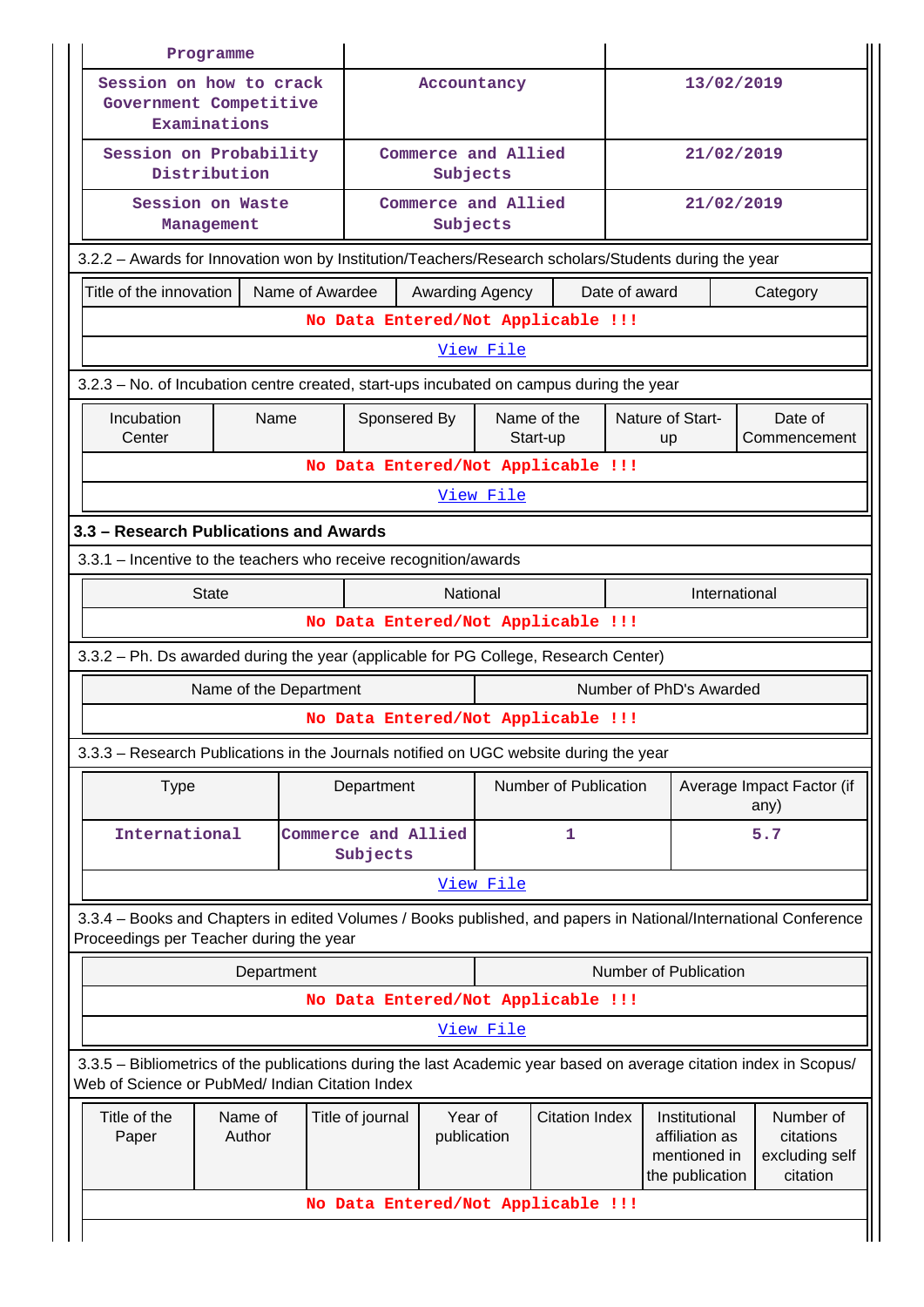|                                                                                                                                                                                                                    | View File                          |                                           |                                                 |                                    |                                                          |                                                      |    |                                                                    |  |  |  |
|--------------------------------------------------------------------------------------------------------------------------------------------------------------------------------------------------------------------|------------------------------------|-------------------------------------------|-------------------------------------------------|------------------------------------|----------------------------------------------------------|------------------------------------------------------|----|--------------------------------------------------------------------|--|--|--|
| 3.3.6 - h-Index of the Institutional Publications during the year. (based on Scopus/ Web of science)                                                                                                               |                                    |                                           |                                                 |                                    |                                                          |                                                      |    |                                                                    |  |  |  |
| Title of the<br>Paper                                                                                                                                                                                              | Name of<br>Author                  | Title of journal                          | Year of<br>publication                          |                                    | h-index                                                  | Number of<br>citations<br>excluding self<br>citation |    | Institutional<br>affiliation as<br>mentioned in<br>the publication |  |  |  |
|                                                                                                                                                                                                                    |                                    |                                           |                                                 | No Data Entered/Not Applicable !!! |                                                          |                                                      |    |                                                                    |  |  |  |
|                                                                                                                                                                                                                    |                                    |                                           |                                                 | View File                          |                                                          |                                                      |    |                                                                    |  |  |  |
| 3.3.7 - Faculty participation in Seminars/Conferences and Symposia during the year:                                                                                                                                |                                    |                                           |                                                 |                                    |                                                          |                                                      |    |                                                                    |  |  |  |
|                                                                                                                                                                                                                    | Number of Faculty<br>International |                                           | National                                        |                                    | <b>State</b>                                             |                                                      |    | Local                                                              |  |  |  |
| Attended/Semina<br>rs/Workshops                                                                                                                                                                                    |                                    | 0                                         | 8                                               |                                    | 4                                                        |                                                      |    | 20                                                                 |  |  |  |
| Resource<br>persons                                                                                                                                                                                                |                                    | 0                                         | 1                                               |                                    | 0                                                        |                                                      |    | 1                                                                  |  |  |  |
| Presented<br>papers                                                                                                                                                                                                |                                    | 11                                        | 17                                              |                                    | 1                                                        |                                                      |    | $\mathbf 0$                                                        |  |  |  |
|                                                                                                                                                                                                                    |                                    |                                           |                                                 | View File                          |                                                          |                                                      |    |                                                                    |  |  |  |
| 3.4 - Extension Activities                                                                                                                                                                                         |                                    |                                           |                                                 |                                    |                                                          |                                                      |    |                                                                    |  |  |  |
| 3.4.1 - Number of extension and outreach programmes conducted in collaboration with industry, community and<br>Non- Government Organisations through NSS/NCC/Red cross/Youth Red Cross (YRC) etc., during the year |                                    |                                           |                                                 |                                    |                                                          |                                                      |    |                                                                    |  |  |  |
| Title of the activities                                                                                                                                                                                            |                                    |                                           | Organising unit/agency/<br>collaborating agency |                                    | Number of teachers<br>participated in such<br>activities |                                                      |    | Number of students<br>participated in such<br>activities           |  |  |  |
| International Yoga<br>Day                                                                                                                                                                                          |                                    | Lions Club and<br>University of<br>Mumbai |                                                 |                                    | 1<br>1                                                   |                                                      | 26 |                                                                    |  |  |  |
| Bamboo Rakhi<br>Selling                                                                                                                                                                                            |                                    |                                           | Vivek Rural<br>Devlopment Center                |                                    |                                                          |                                                      | 15 |                                                                    |  |  |  |
| 1st Blood Donation<br>Camp (115 Blood<br>Bags)                                                                                                                                                                     |                                    | Rajawadi Hospital                         |                                                 |                                    | 4                                                        |                                                      |    | 20                                                                 |  |  |  |
| 2nd Blood Donation<br>Camp (61 Blood<br>Bags)                                                                                                                                                                      |                                    | Rajawadi Hospital                         |                                                 |                                    | 5                                                        |                                                      |    | 25                                                                 |  |  |  |
| Road Safety<br>Awareness                                                                                                                                                                                           |                                    | United Ways NGO                           |                                                 |                                    | 4                                                        |                                                      |    | 50                                                                 |  |  |  |
| Disaster Management                                                                                                                                                                                                |                                    | Brihanmumbai<br>Mahanagar Palika          |                                                 |                                    | 1                                                        |                                                      |    | 50                                                                 |  |  |  |
| <b>AIDS Awareness</b>                                                                                                                                                                                              |                                    | <b>MDACS/RRC</b>                          |                                                 |                                    | $\overline{2}$                                           |                                                      |    | 50                                                                 |  |  |  |
| Tree Plantation                                                                                                                                                                                                    |                                    | Brihunmumbai<br>Mahanagar Palika          |                                                 |                                    | 1                                                        |                                                      | 30 |                                                                    |  |  |  |
| Visit to Ashram                                                                                                                                                                                                    |                                    | Good Samartian<br>Mission                 |                                                 |                                    | $\mathbf{1}$                                             |                                                      |    | 30                                                                 |  |  |  |
| Show your talent                                                                                                                                                                                                   |                                    | College NSS Unit                          |                                                 |                                    | 1.                                                       |                                                      |    | 30                                                                 |  |  |  |
| International Youth<br>Day Celebration                                                                                                                                                                             |                                    | College NSS Unit                          |                                                 |                                    | 1                                                        |                                                      | 30 |                                                                    |  |  |  |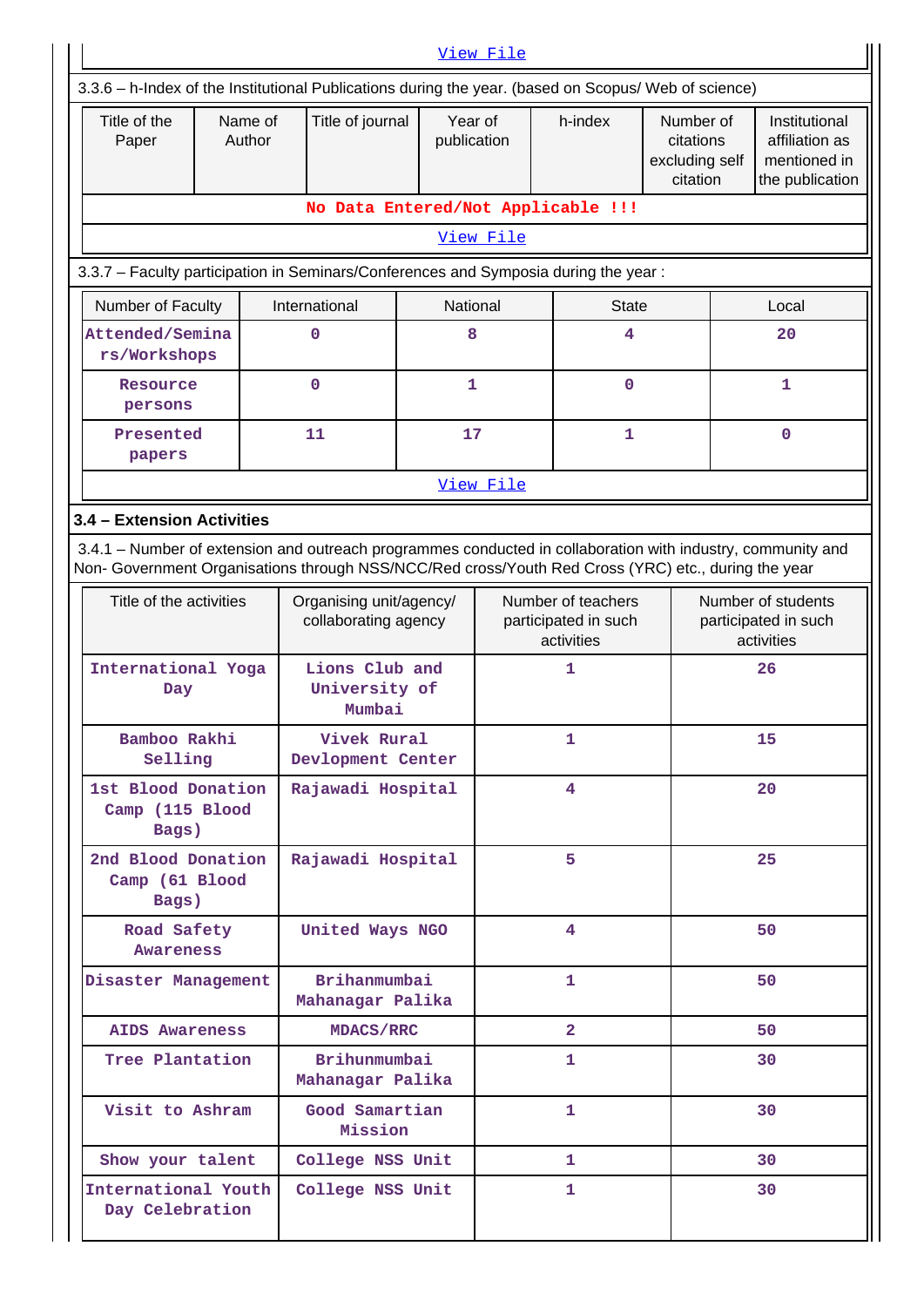| Independence Day<br>Celebration                                                                              | College NSS Unit                              | 1              | 20  |  |  |
|--------------------------------------------------------------------------------------------------------------|-----------------------------------------------|----------------|-----|--|--|
| Say no to Plastic                                                                                            | College NSS Unit                              | 1.             | 25  |  |  |
| Swaccha Bharat<br>Abhiyan                                                                                    | University of<br>Mumbai                       | $\overline{2}$ | 100 |  |  |
| <b>Book Donation</b>                                                                                         | <b>BMC School</b>                             | $\overline{2}$ | 25  |  |  |
| Street Play<br>Awareness drive                                                                               | College NSS Unit<br>and Central Railway       | $\overline{2}$ | 50  |  |  |
| District Level<br>Utkarsh Selection<br>Camp                                                                  | University of<br>MumbaiNSS Cell               | 4              | 20  |  |  |
| Literacy Campaign<br>for women                                                                               | 7 days Residential<br>Camp at Adivasi<br>Pada | 4              | 100 |  |  |
| River Bhandara<br>Construction                                                                               | 7 days Residential<br>Camp at Adivasi<br>Pada | 4              | 100 |  |  |
| Poster Awareness<br>through Rally on<br>Social Issues                                                        | 7 days Residential<br>Camp at Adivasi<br>Pada | 4              | 100 |  |  |
| Road Widening,<br>Cleaning of Hot<br>springs                                                                 | 7 days Residential<br>Camp at Adivasi<br>Pada | 4              | 100 |  |  |
| Competitions for<br>Zilla Parishad<br>School Children                                                        | 7 days Residential<br>Camp at Adivasi<br>Pada | 4              | 100 |  |  |
| Computer Literacy<br>Programme                                                                               | 7 days Residential<br>Camp at Adivasi<br>Pada | 4              | 100 |  |  |
| Lecture on<br>Superstition                                                                                   | 7 days Residential<br>Camp at Adivasi<br>Pada | 4              | 100 |  |  |
| Craft Making<br>workshop by the<br>volunteers for the<br>volunteers                                          | 7 days Residential<br>Camp at Adivasi<br>Pada | 4              | 100 |  |  |
| Anna Poorna Yojana                                                                                           | DLLE Unit                                     | 1              | 31  |  |  |
| Population<br>Education Club                                                                                 | <b>DLLE Unit</b>                              | 1              | 18  |  |  |
|                                                                                                              |                                               | View File      |     |  |  |
| 3.4.2 – Awards and recognition received for extension activities from Government and other recognized bodies |                                               |                |     |  |  |

3.4.2 – Awards and recognition received for extension activities from Government and other recognized b during the year

| Name of the activity                       | Award/Recognition | <b>Awarding Bodies</b> | Number of students<br><b>Benefited</b> |  |  |
|--------------------------------------------|-------------------|------------------------|----------------------------------------|--|--|
| Road Safety<br><b>Awareness</b>            | Best Leader       | United Ways            |                                        |  |  |
| Expressia<br>Competition on Road<br>Safety | Cash Prize        | United Ways            |                                        |  |  |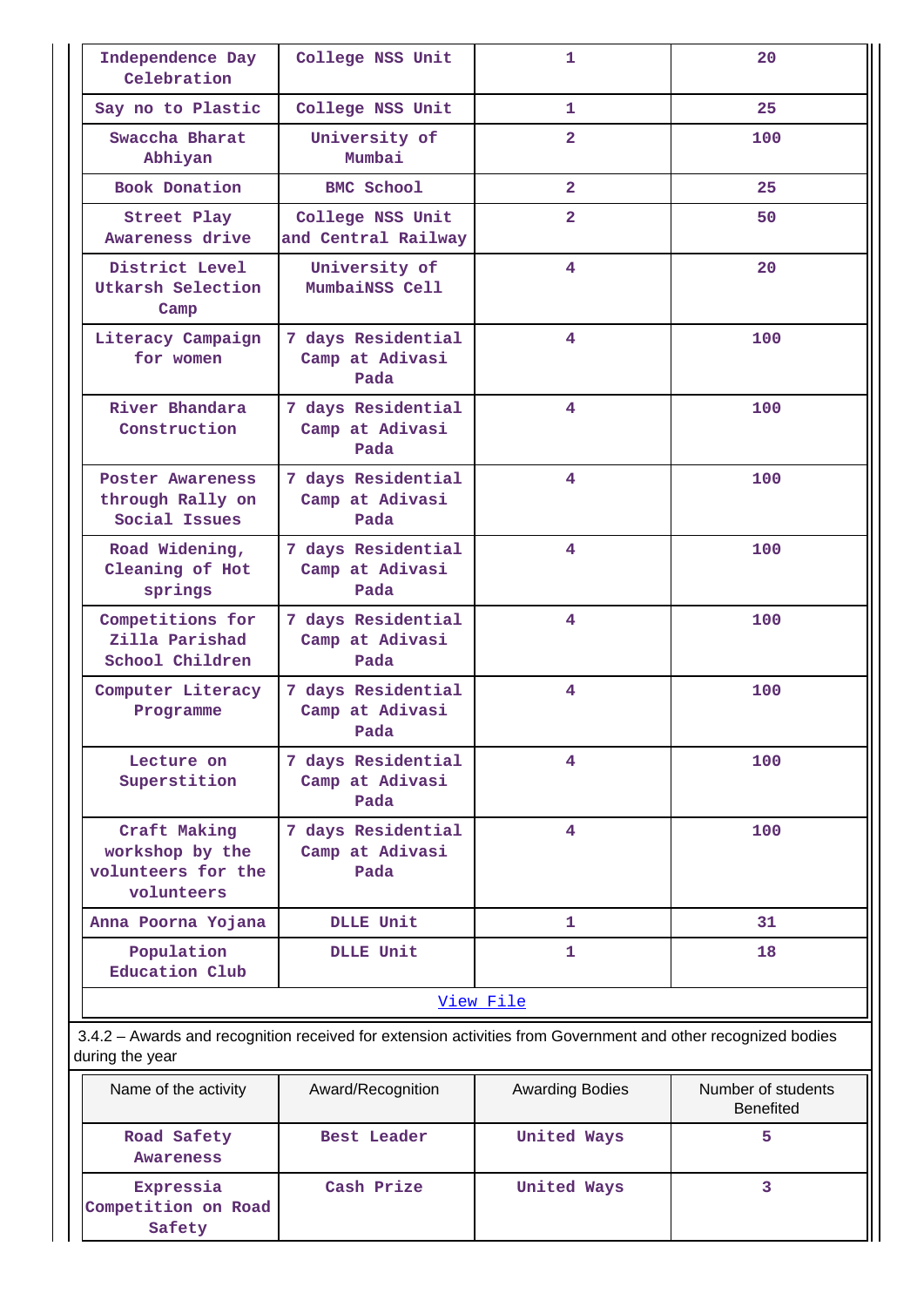| <b>NSS</b> |                                                                                                                                                                                                                |                                                    | Best Volunteer<br>District Level |                                                      |                                          | University of<br>Mumbai                                 | 1                                                       |
|------------|----------------------------------------------------------------------------------------------------------------------------------------------------------------------------------------------------------------|----------------------------------------------------|----------------------------------|------------------------------------------------------|------------------------------------------|---------------------------------------------------------|---------------------------------------------------------|
|            |                                                                                                                                                                                                                |                                                    |                                  |                                                      | View File                                |                                                         |                                                         |
|            | 3.4.3 - Students participating in extension activities with Government Organisations, Non-Government<br>Organisations and programmes such as Swachh Bharat, Aids Awareness, Gender Issue, etc. during the year |                                                    |                                  |                                                      |                                          |                                                         |                                                         |
|            | Name of the scheme                                                                                                                                                                                             | Organising unit/Agen<br>cy/collaborating<br>agency |                                  | Name of the activity                                 |                                          | Number of teachers<br>participated in such<br>activites | Number of students<br>participated in such<br>activites |
|            | United Ways<br>Road Safety<br><b>Awareness</b>                                                                                                                                                                 |                                                    |                                  | Road Safety                                          |                                          | 4                                                       | 50                                                      |
|            | Special<br>Children                                                                                                                                                                                            | Gurukul Center<br>for Special<br>Children          |                                  |                                                      | Special<br>Children Annual<br>Sports Day | $\overline{2}$                                          | 14                                                      |
|            | Pulse Polio                                                                                                                                                                                                    | Brihunmumbai<br>Mahanagar<br>Palika                |                                  | Pulse Polio                                          |                                          | $\overline{\mathbf{2}}$                                 | 15                                                      |
|            | <b>Beach Cleaning</b>                                                                                                                                                                                          | Beach Please                                       |                                  | <b>Beach Cleaning</b>                                |                                          | 1                                                       | 20                                                      |
|            | Drive for<br>Cancer Patients                                                                                                                                                                                   | <b>HOSH</b>                                        |                                  | Rally                                                |                                          | 1                                                       | 30                                                      |
|            | Road Safety                                                                                                                                                                                                    | United Ways                                        |                                  | Marathon                                             |                                          | $\mathbf{1}$                                            | 25                                                      |
|            | Unity Run                                                                                                                                                                                                      | University of<br>Mumbai NSS Cell                   |                                  | Run for Unity                                        |                                          | 1                                                       | 10                                                      |
|            | Health<br>Awareness                                                                                                                                                                                            | University of<br>Mumbai NSS Cell                   |                                  | CPR Training                                         |                                          | 1                                                       | 15                                                      |
|            | <b>AIDS</b>                                                                                                                                                                                                    | <b>MDACS</b>                                       |                                  | Workshop on<br><b>AIDS Awareness</b>                 |                                          | 1                                                       | 5                                                       |
|            | Disaster<br>Management                                                                                                                                                                                         | NDRF and NSS<br>State Level                        |                                  | Disaster<br>Management<br>Avhan Camp                 |                                          | $\mathbf{1}$                                            | $\mathbf{1}$                                            |
|            | Camp                                                                                                                                                                                                           | NSS State Level                                    |                                  | PreSRD Camp                                          |                                          | 1.                                                      | 1                                                       |
|            | Training<br>programme                                                                                                                                                                                          | University of<br>Mumbai NSS Cell                   |                                  | Leadership<br>Training<br>Programme                  |                                          | 1.                                                      | 3                                                       |
|            | Camp                                                                                                                                                                                                           | NSS Central<br><b>Level</b>                        |                                  | National Level<br>Adventure Camp                     |                                          | 1                                                       | 1                                                       |
|            | Camp                                                                                                                                                                                                           | <b>NSS State Level</b>                             |                                  | <b>State Level</b><br>Socio Cultural<br>Utkarsh Camp |                                          | 1.                                                      | $\mathbf{1}$                                            |
|            | Environment                                                                                                                                                                                                    | University of<br>Mumbai NSS Cell                   |                                  | Water<br>Conservation<br>Camp                        |                                          | 1.                                                      | 1                                                       |
|            | Gender<br>Sensitisation                                                                                                                                                                                        | Akhil Bhartiya<br>Vidyarthi<br>Parishad            |                                  | Self Defence<br>Session                              |                                          | 1.                                                      | 160                                                     |
|            | Gender<br>Sensitisation                                                                                                                                                                                        | Majlis Legal<br>center                             |                                  | Session on<br>Sexual<br>Harassment at<br>workplace   |                                          | $\mathbf{1}$                                            | 140                                                     |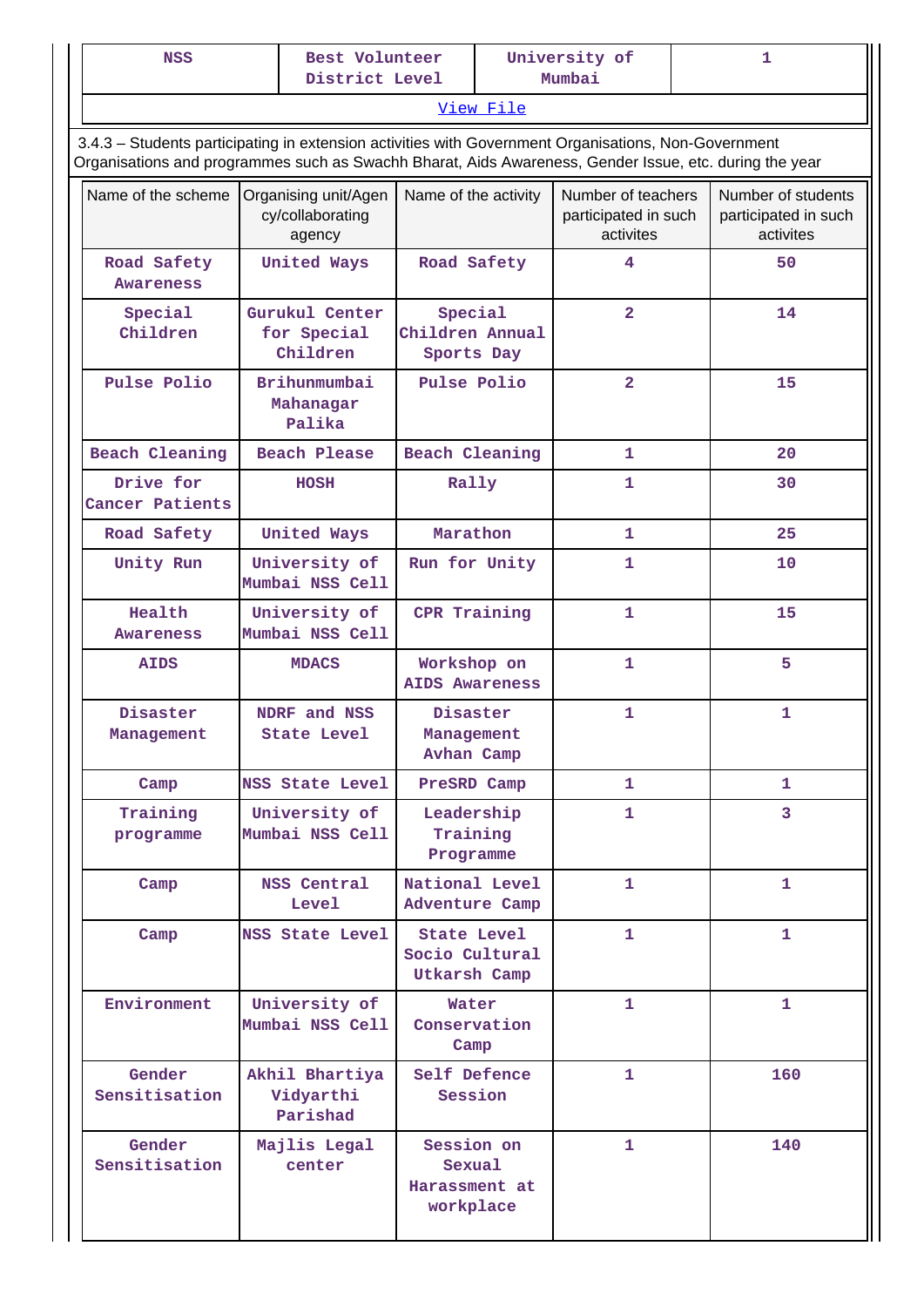| Gender<br>Majlis Legal<br>Sensitisation<br>center                                                                                                     |  |                                           | Competition on<br>Verbal and<br>Nonverbal<br>Expressions |                                                                                                   |                                    |                    | 1                  | 50                                                        |  |
|-------------------------------------------------------------------------------------------------------------------------------------------------------|--|-------------------------------------------|----------------------------------------------------------|---------------------------------------------------------------------------------------------------|------------------------------------|--------------------|--------------------|-----------------------------------------------------------|--|
| Women<br>Empowerment                                                                                                                                  |  | Creative<br>Handicrafts<br>(NGO)          |                                                          |                                                                                                   | Exhibition                         |                    | 1                  | 10                                                        |  |
| Gender<br>Sensitisation                                                                                                                               |  | WDC Unit                                  |                                                          | Documentary<br>Film on Ab<br>Khamoshi Kyun                                                        |                                    |                    | $\mathbf{1}$       | 50                                                        |  |
| Gender<br>Sensitisation                                                                                                                               |  | Proctor and<br>Gamble                     |                                                          | Hygiene                                                                                           | Session on<br>Grooming and         | $\mathbf{1}$       |                    | 120                                                       |  |
| University of<br>Run for a Cause<br>Mumbai and Amba<br>Gopal<br>Foundation                                                                            |  |                                           |                                                          |                                                                                                   | Walkathon                          |                    | $\mathbf{1}$       | 15                                                        |  |
|                                                                                                                                                       |  |                                           |                                                          |                                                                                                   | View File                          |                    |                    |                                                           |  |
| 3.5 - Collaborations                                                                                                                                  |  |                                           |                                                          |                                                                                                   |                                    |                    |                    |                                                           |  |
| 3.5.1 - Number of Collaborative activities for research, faculty exchange, student exchange during the year                                           |  |                                           |                                                          |                                                                                                   |                                    |                    |                    |                                                           |  |
| Nature of activity                                                                                                                                    |  |                                           | Participant                                              |                                                                                                   | Source of financial support        |                    |                    | Duration                                                  |  |
|                                                                                                                                                       |  |                                           |                                                          |                                                                                                   | No Data Entered/Not Applicable !!! |                    |                    |                                                           |  |
|                                                                                                                                                       |  |                                           |                                                          |                                                                                                   | View File                          |                    |                    |                                                           |  |
| 3.5.2 - Linkages with institutions/industries for internship, on-the- job training, project work, sharing of research                                 |  |                                           |                                                          |                                                                                                   |                                    |                    |                    |                                                           |  |
| facilities etc. during the year                                                                                                                       |  |                                           |                                                          |                                                                                                   |                                    |                    |                    |                                                           |  |
| Nature of linkage                                                                                                                                     |  | Title of the<br>linkage                   |                                                          | Name of the<br>partnering<br>institution/<br>industry<br>/research lab<br>with contact<br>details | <b>Duration From</b>               |                    | <b>Duration To</b> | Participant                                               |  |
| Internship                                                                                                                                            |  | <b>Event</b><br>Management                |                                                          | Lobo<br>Adventures                                                                                | 01/12/2018                         |                    | 10/12/2018         | 17                                                        |  |
| Internship                                                                                                                                            |  | Administrati<br><b>on</b>                 |                                                          | Brightwayz                                                                                        | 01/11/2018                         |                    | 16/11/2018         | 16                                                        |  |
| Internship                                                                                                                                            |  | Financial<br>Planning                     |                                                          | Parivartan<br>Solution                                                                            | 01/11/2018                         |                    | 16/11/2018         | 11                                                        |  |
| Internship                                                                                                                                            |  | Accounts and<br>Administrati<br><b>on</b> |                                                          | Zoop<br>Fashions                                                                                  | 06/05/2019                         |                    | 31/05/2019         | 06                                                        |  |
|                                                                                                                                                       |  |                                           |                                                          |                                                                                                   | View File                          |                    |                    |                                                           |  |
| 3.5.3 - MoUs signed with institutions of national, international importance, other universities, industries, corporate<br>houses etc. during the year |  |                                           |                                                          |                                                                                                   |                                    |                    |                    |                                                           |  |
| Organisation                                                                                                                                          |  |                                           | Date of MoU signed                                       |                                                                                                   |                                    | Purpose/Activities |                    | Number of<br>students/teachers<br>participated under MoUs |  |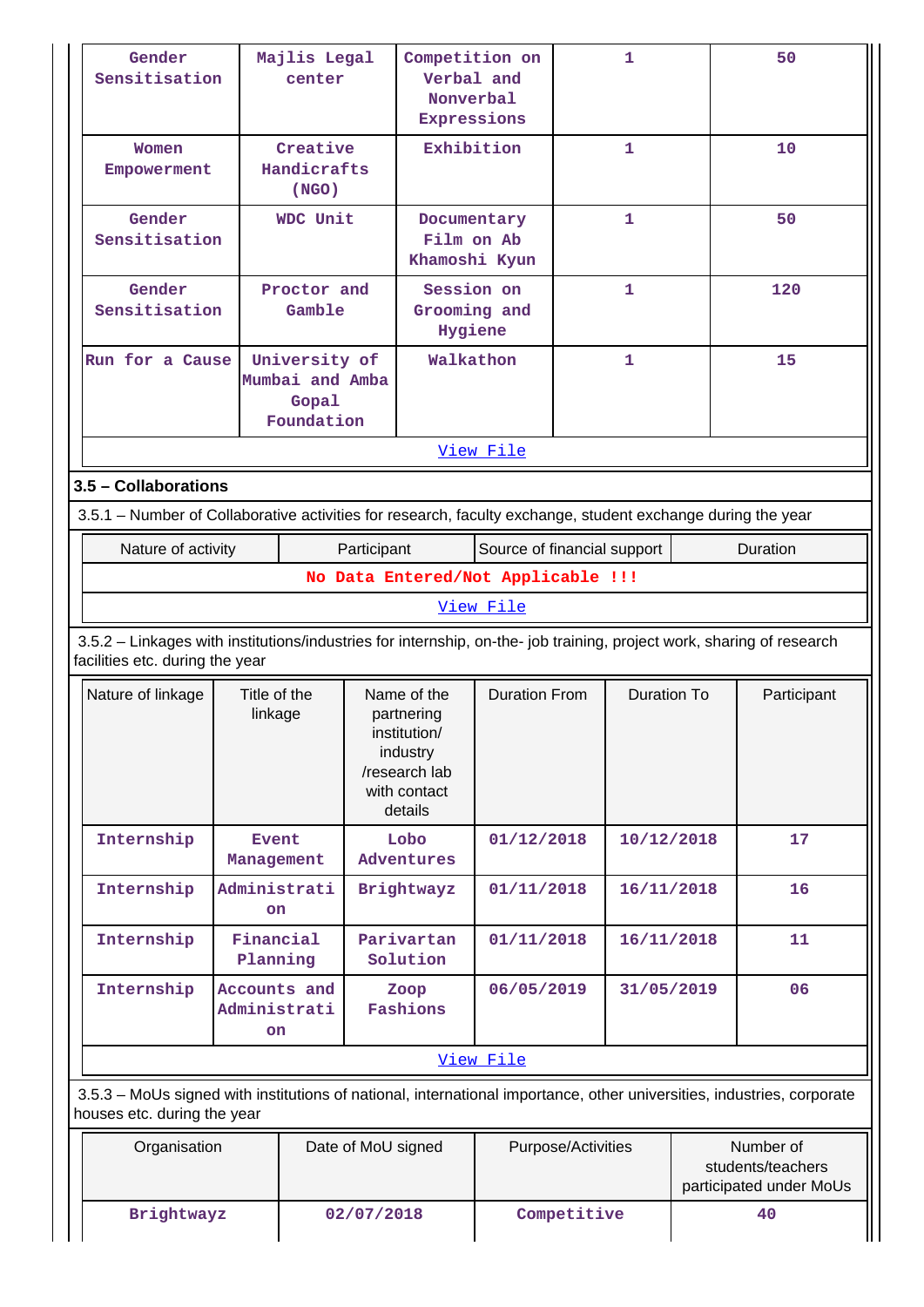|                                                                              |                                      |                                                                                             |                |             | Examinations                                   |                                |       |                    |  |  |  |
|------------------------------------------------------------------------------|--------------------------------------|---------------------------------------------------------------------------------------------|----------------|-------------|------------------------------------------------|--------------------------------|-------|--------------------|--|--|--|
|                                                                              | Media Mitra                          | 13/08/2018                                                                                  |                |             | Add On Course                                  |                                |       | 64                 |  |  |  |
|                                                                              | Parivartan<br>Solutions              | 13/08/2018                                                                                  |                |             | Add on Course                                  |                                |       | 63                 |  |  |  |
|                                                                              | The Owl                              | 13/08/2018                                                                                  |                |             | Add on Course                                  |                                |       | 247                |  |  |  |
|                                                                              | Brightwayz                           | 13/08/2018                                                                                  |                |             | Add on Course                                  |                                |       | 277                |  |  |  |
|                                                                              |                                      |                                                                                             |                | View File   |                                                |                                |       |                    |  |  |  |
|                                                                              |                                      | <b>CRITERION IV - INFRASTRUCTURE AND LEARNING RESOURCES</b>                                 |                |             |                                                |                                |       |                    |  |  |  |
| 4.1 - Physical Facilities                                                    |                                      |                                                                                             |                |             |                                                |                                |       |                    |  |  |  |
|                                                                              |                                      | 4.1.1 - Budget allocation, excluding salary for infrastructure augmentation during the year |                |             |                                                |                                |       |                    |  |  |  |
|                                                                              |                                      | Budget allocated for infrastructure augmentation                                            |                |             | Budget utilized for infrastructure development |                                |       |                    |  |  |  |
|                                                                              |                                      | 1655000                                                                                     |                |             |                                                | 984000                         |       |                    |  |  |  |
| 4.1.2 - Details of augmentation in infrastructure facilities during the year |                                      |                                                                                             |                |             |                                                |                                |       |                    |  |  |  |
|                                                                              |                                      | <b>Facilities</b>                                                                           |                |             |                                                | <b>Existing or Newly Added</b> |       |                    |  |  |  |
|                                                                              |                                      | Campus Area                                                                                 |                |             |                                                | Existing                       |       |                    |  |  |  |
|                                                                              |                                      | Class rooms                                                                                 |                |             |                                                | Existing                       |       |                    |  |  |  |
|                                                                              |                                      | Laboratories                                                                                |                |             |                                                | Newly Added                    |       |                    |  |  |  |
|                                                                              |                                      | Seminar Halls                                                                               |                |             |                                                | Existing                       |       |                    |  |  |  |
|                                                                              |                                      | Classrooms with LCD facilities                                                              |                |             |                                                | Newly Added                    |       |                    |  |  |  |
|                                                                              |                                      | Seminar halls with ICT facilities                                                           |                | Existing    |                                                |                                |       |                    |  |  |  |
|                                                                              |                                      | Number of important equipments                                                              |                | Newly Added |                                                |                                |       |                    |  |  |  |
|                                                                              |                                      | purchased (Greater than 1-0 lakh)<br>during the current year                                |                |             |                                                |                                |       |                    |  |  |  |
|                                                                              | 4.2 - Library as a Learning Resource |                                                                                             |                |             |                                                |                                |       |                    |  |  |  |
|                                                                              |                                      | 4.2.1 - Library is automated {Integrated Library Management System (ILMS)}                  |                |             |                                                |                                |       |                    |  |  |  |
|                                                                              | Name of the ILMS                     | Nature of automation (fully                                                                 |                |             | Version                                        |                                |       | Year of automation |  |  |  |
|                                                                              | software                             | or patially)                                                                                |                |             |                                                |                                |       |                    |  |  |  |
|                                                                              | <b>LIBERTY</b>                       | Fully                                                                                       |                |             | 2.0                                            |                                |       | 2014               |  |  |  |
| 4.2.2 - Library Services                                                     |                                      |                                                                                             |                |             |                                                |                                |       |                    |  |  |  |
| Library<br>Service Type                                                      |                                      | Existing                                                                                    |                |             | Newly Added                                    |                                | Total |                    |  |  |  |
| Text Books                                                                   | 13133                                | 1698564                                                                                     | 1053           |             | 159110                                         | 14186                          |       | 1857674            |  |  |  |
| Reference<br><b>Books</b>                                                    | 2191                                 | 2221384                                                                                     | 14             |             | 6643                                           | 2205                           |       | 2228027            |  |  |  |
| e-Books                                                                      | 3135000                              | $\mathbf 0$                                                                                 | $\overline{0}$ |             | $\mathbf 0$                                    | 3135000                        |       | $\mathbf 0$        |  |  |  |
| Journals                                                                     | 34                                   | 528424                                                                                      | $\pmb{0}$      |             | 0                                              | 34                             |       | 528424             |  |  |  |
| e-Journals                                                                   | 6000                                 | $\pmb{0}$                                                                                   | $\mathbf 0$    |             | 0                                              | 6000                           |       | $\pmb{0}$          |  |  |  |
| Digital<br>Database                                                          | $\mathbf{1}$                         | 35400                                                                                       | $\mathbf 0$    |             | $\mathbf 0$                                    | $\mathbf{1}$                   |       | 35400              |  |  |  |
| Library<br>Automation                                                        | $\mathbf{1}$                         | 61950                                                                                       | $\mathbf 0$    |             | $\mathbf 0$                                    | $\mathbf{1}$                   |       | 61950              |  |  |  |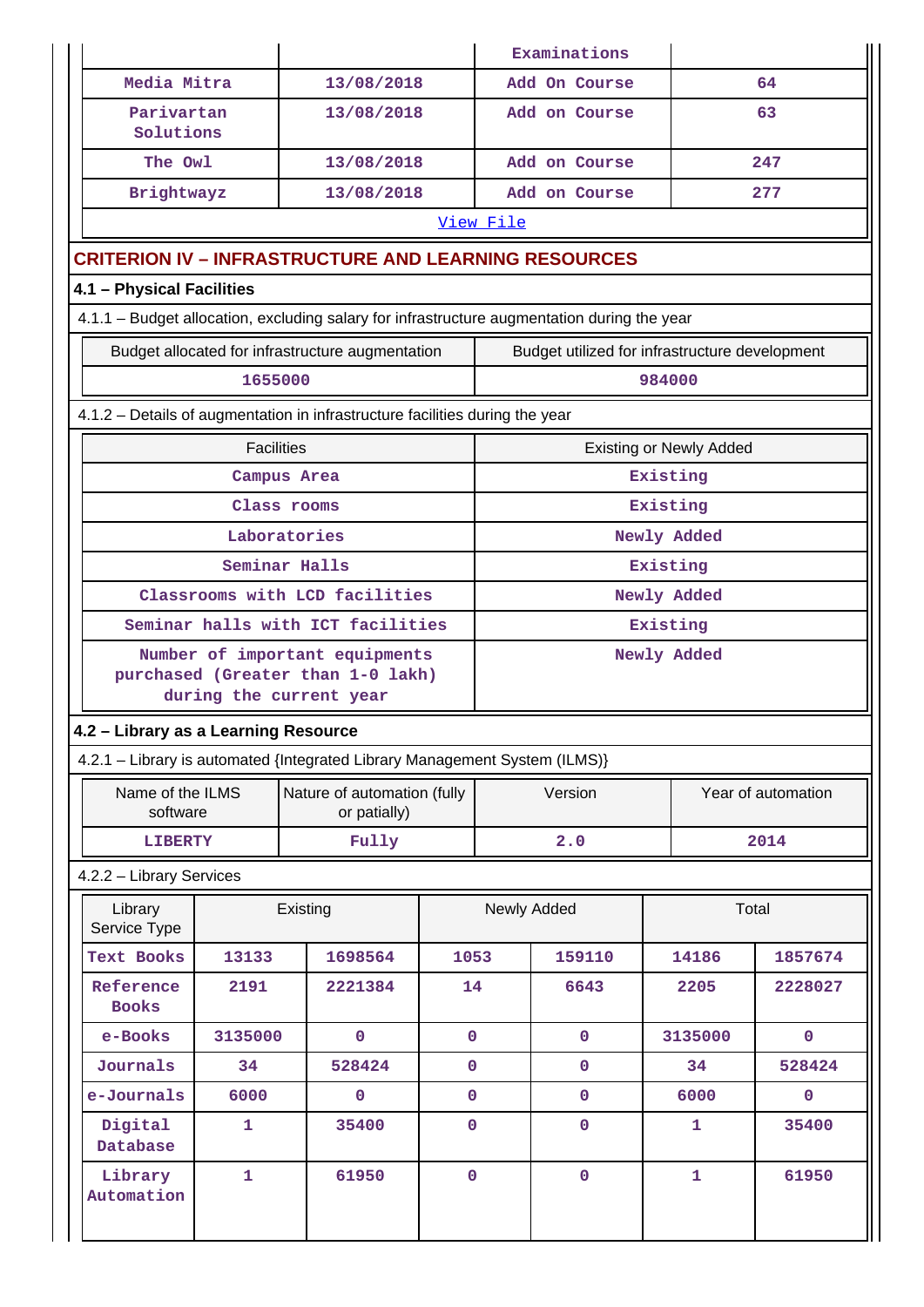| Others (spe<br>cify)                                                                                                                                                                                                                                                                                                                                                                                                                        |                                           | 1750     |     | 126986                                                                                                                                                                                                                                                                                                                                                                                                                                                                                                                                                                                                                                          | 9                          |                                           | 2417                                                | 1759               |                                                                |         | 129403        |
|---------------------------------------------------------------------------------------------------------------------------------------------------------------------------------------------------------------------------------------------------------------------------------------------------------------------------------------------------------------------------------------------------------------------------------------------|-------------------------------------------|----------|-----|-------------------------------------------------------------------------------------------------------------------------------------------------------------------------------------------------------------------------------------------------------------------------------------------------------------------------------------------------------------------------------------------------------------------------------------------------------------------------------------------------------------------------------------------------------------------------------------------------------------------------------------------------|----------------------------|-------------------------------------------|-----------------------------------------------------|--------------------|----------------------------------------------------------------|---------|---------------|
| View File                                                                                                                                                                                                                                                                                                                                                                                                                                   |                                           |          |     |                                                                                                                                                                                                                                                                                                                                                                                                                                                                                                                                                                                                                                                 |                            |                                           |                                                     |                    |                                                                |         |               |
| 4.2.3 - E-content developed by teachers such as: e-PG- Pathshala, CEC (under e-PG- Pathshala CEC (Under<br>Graduate) SWAYAM other MOOCs platform NPTEL/NMEICT/any other Government initiatives & institutional<br>(Learning Management System (LMS) etc                                                                                                                                                                                     |                                           |          |     |                                                                                                                                                                                                                                                                                                                                                                                                                                                                                                                                                                                                                                                 |                            |                                           |                                                     |                    |                                                                |         |               |
|                                                                                                                                                                                                                                                                                                                                                                                                                                             | Name of the Teacher                       |          |     | Name of the Module                                                                                                                                                                                                                                                                                                                                                                                                                                                                                                                                                                                                                              |                            |                                           | Platformon which module<br>is developed             |                    | Date of launching e-                                           | content |               |
|                                                                                                                                                                                                                                                                                                                                                                                                                                             |                                           |          |     | No Data Entered/Not Applicable !!!                                                                                                                                                                                                                                                                                                                                                                                                                                                                                                                                                                                                              |                            |                                           |                                                     |                    |                                                                |         |               |
|                                                                                                                                                                                                                                                                                                                                                                                                                                             |                                           |          |     |                                                                                                                                                                                                                                                                                                                                                                                                                                                                                                                                                                                                                                                 |                            | View File                                 |                                                     |                    |                                                                |         |               |
| 4.3 - IT Infrastructure                                                                                                                                                                                                                                                                                                                                                                                                                     |                                           |          |     |                                                                                                                                                                                                                                                                                                                                                                                                                                                                                                                                                                                                                                                 |                            |                                           |                                                     |                    |                                                                |         |               |
| 4.3.1 - Technology Upgradation (overall)                                                                                                                                                                                                                                                                                                                                                                                                    |                                           |          |     |                                                                                                                                                                                                                                                                                                                                                                                                                                                                                                                                                                                                                                                 |                            |                                           |                                                     |                    |                                                                |         |               |
| Type                                                                                                                                                                                                                                                                                                                                                                                                                                        | <b>Total Co</b><br>mputers                | Computer | Lab | Internet                                                                                                                                                                                                                                                                                                                                                                                                                                                                                                                                                                                                                                        | <b>Browsing</b><br>centers | Computer<br>Centers                       | Office                                              | Departme<br>nts    | Available<br><b>Bandwidt</b><br>h<br>(MGBPS)                   |         | <b>Others</b> |
| Existin<br>g                                                                                                                                                                                                                                                                                                                                                                                                                                | 119                                       |          | 97  | $\overline{2}$                                                                                                                                                                                                                                                                                                                                                                                                                                                                                                                                                                                                                                  | 3                          | $\Omega$                                  | 7                                                   | 6                  | $\overline{a}$                                                 |         | 6             |
| Added                                                                                                                                                                                                                                                                                                                                                                                                                                       | $\mathbf{1}$                              |          | 69  | $\mathbf{1}$                                                                                                                                                                                                                                                                                                                                                                                                                                                                                                                                                                                                                                    | $\mathbf 0$                | $\mathbf 0$                               | $\mathbf 0$                                         | 1                  | $\mathbf 0$                                                    |         | 0             |
| Total                                                                                                                                                                                                                                                                                                                                                                                                                                       | 120                                       |          | 166 | 3                                                                                                                                                                                                                                                                                                                                                                                                                                                                                                                                                                                                                                               | 3                          | $\mathbf{0}$                              | 7                                                   | 7                  | $\overline{2}$                                                 |         | 6             |
|                                                                                                                                                                                                                                                                                                                                                                                                                                             |                                           |          |     | 4.3.2 - Bandwidth available of internet connection in the Institution (Leased line)                                                                                                                                                                                                                                                                                                                                                                                                                                                                                                                                                             |                            |                                           |                                                     |                    |                                                                |         |               |
|                                                                                                                                                                                                                                                                                                                                                                                                                                             |                                           |          |     |                                                                                                                                                                                                                                                                                                                                                                                                                                                                                                                                                                                                                                                 | 10 MBPS/ GBPS              |                                           |                                                     |                    |                                                                |         |               |
| 4.3.3 - Facility for e-content                                                                                                                                                                                                                                                                                                                                                                                                              |                                           |          |     |                                                                                                                                                                                                                                                                                                                                                                                                                                                                                                                                                                                                                                                 |                            |                                           |                                                     |                    |                                                                |         |               |
|                                                                                                                                                                                                                                                                                                                                                                                                                                             |                                           |          |     | Name of the e-content development facility                                                                                                                                                                                                                                                                                                                                                                                                                                                                                                                                                                                                      |                            |                                           | Provide the link of the videos and media centre and | recording facility |                                                                |         |               |
|                                                                                                                                                                                                                                                                                                                                                                                                                                             |                                           |          |     | No Data Entered/Not Applicable !!!                                                                                                                                                                                                                                                                                                                                                                                                                                                                                                                                                                                                              |                            |                                           |                                                     |                    |                                                                |         |               |
|                                                                                                                                                                                                                                                                                                                                                                                                                                             |                                           |          |     | 4.4 - Maintenance of Campus Infrastructure                                                                                                                                                                                                                                                                                                                                                                                                                                                                                                                                                                                                      |                            |                                           |                                                     |                    |                                                                |         |               |
| component, during the year                                                                                                                                                                                                                                                                                                                                                                                                                  |                                           |          |     | 4.4.1 – Expenditure incurred on maintenance of physical facilities and academic support facilities, excluding salary                                                                                                                                                                                                                                                                                                                                                                                                                                                                                                                            |                            |                                           |                                                     |                    |                                                                |         |               |
|                                                                                                                                                                                                                                                                                                                                                                                                                                             | Assigned Budget on<br>academic facilities |          |     | Expenditure incurred on<br>maintenance of academic<br>facilities                                                                                                                                                                                                                                                                                                                                                                                                                                                                                                                                                                                |                            | Assigned budget on<br>physical facilities |                                                     |                    | Expenditure incurredon<br>maintenance of physical<br>facilites |         |               |
|                                                                                                                                                                                                                                                                                                                                                                                                                                             | 400000                                    |          |     | 256000                                                                                                                                                                                                                                                                                                                                                                                                                                                                                                                                                                                                                                          |                            | 655000                                    |                                                     |                    | 441000                                                         |         |               |
| 4.4.2 – Procedures and policies for maintaining and utilizing physical, academic and support facilities - laboratory,<br>library, sports complex, computers, classrooms etc. (maximum 500 words) (information to be available in<br>institutional Website, provide link)<br>The college prepares the budget for maintenance and utilisation of physical,<br>academic and support facilities before the beginning of the academic year which |                                           |          |     |                                                                                                                                                                                                                                                                                                                                                                                                                                                                                                                                                                                                                                                 |                            |                                           |                                                     |                    |                                                                |         |               |
|                                                                                                                                                                                                                                                                                                                                                                                                                                             |                                           |          |     | is approved in the Trust Board meeting and College Development Committee<br>Meeting. The following maintenance procedure is being followed from time to<br>time. . Inhouse electrician, I.T. technician and plumbing services are<br>available . Security services are outsourced and are available 24/7 . Regular<br>maintenance of furniture is undertaken from time to time. . The computers are<br>upgraded every three years and regular maintenance of machines is undertaken. .<br>AMC for the following has been made available: . Housekeeping . Library<br>software . Admission and Result Software . Copier and Xerox Machines . Air |                            |                                           |                                                     |                    |                                                                |         |               |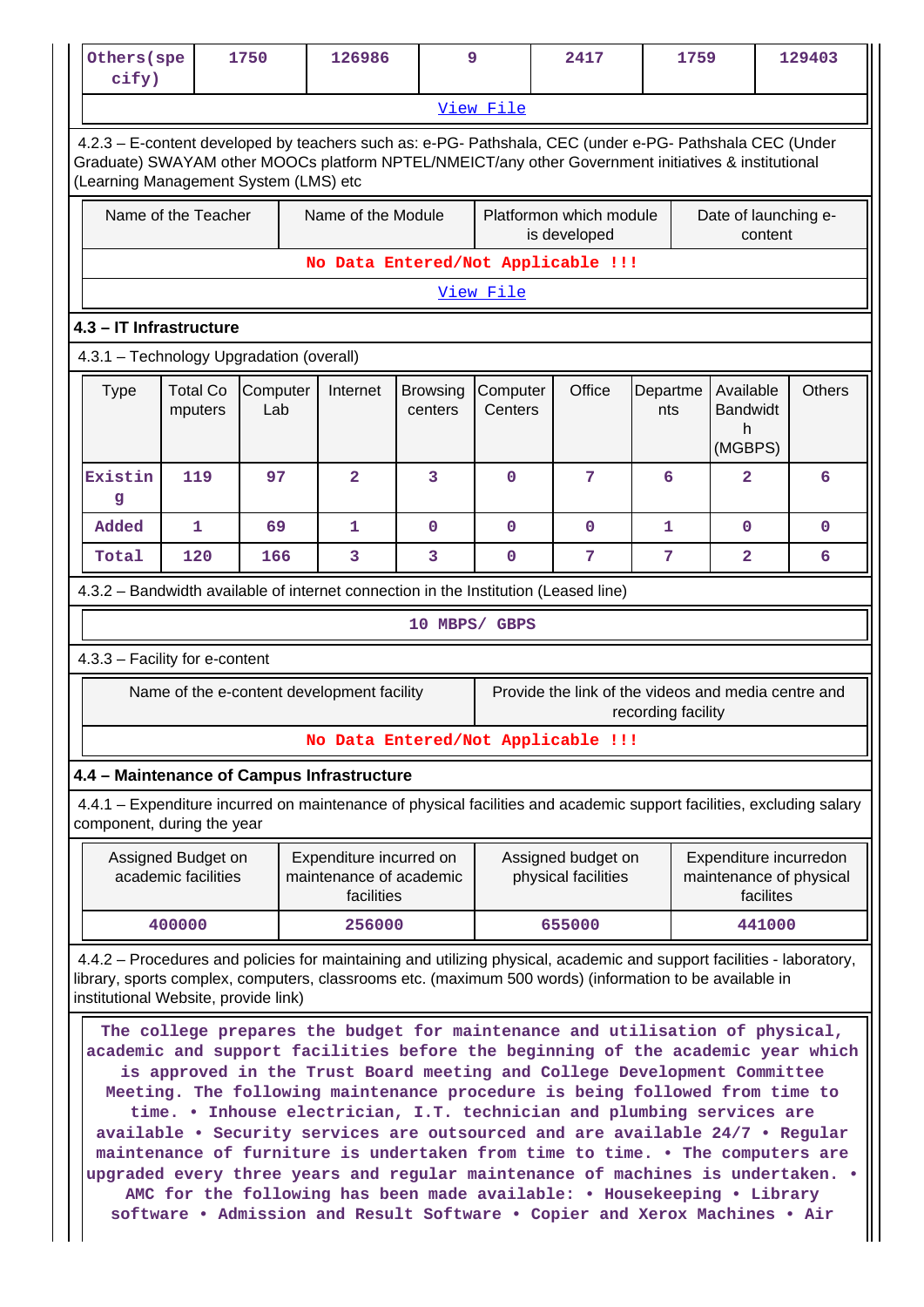**Website**

<https://gurukulcollegeofcommerce.com/Procedure%20&%20Policies.pdf>

# **CRITERION V – STUDENT SUPPORT AND PROGRESSION**

#### **5.1 – Student Support**

## 5.1.1 – Scholarships and Financial Support

|                                         | Name/Title of the scheme | Number of students | <b>Amount in Rupees</b> |  |  |  |
|-----------------------------------------|--------------------------|--------------------|-------------------------|--|--|--|
| Financial Support<br>from institution   | <b>NIL</b>               |                    |                         |  |  |  |
| Financial Support<br>from Other Sources |                          |                    |                         |  |  |  |
| a) National                             | <b>MAHADBT</b>           | 17                 | 165102                  |  |  |  |
| b) International                        | <b>NIL</b>               |                    |                         |  |  |  |
| View File                               |                          |                    |                         |  |  |  |

 5.1.2 – Number of capability enhancement and development schemes such as Soft skill development, Remedial coaching, Language lab, Bridge courses, Yoga, Meditation, Personal Counselling and Mentoring etc.,

| Name of the capability<br>enhancement scheme | Date of implemetation | Number of students<br>enrolled | Agencies involved              |  |  |  |
|----------------------------------------------|-----------------------|--------------------------------|--------------------------------|--|--|--|
| Yoga                                         | 21/06/2018            | 30                             | Lions Club                     |  |  |  |
| Bridge Course                                | 16/07/2018            | 93                             | In house Faculty               |  |  |  |
| Personal<br>Counselling                      | 01/08/2018            | 27                             | In house Faculty               |  |  |  |
| Advanced Learners                            | 27/09/2018            | 33                             | In house Faculty               |  |  |  |
| Remedial Coaching                            | 27/09/2018            | 46                             | In house Faculty               |  |  |  |
| Soft Skill and<br>Interviews                 | 16/01/2019            | 100                            | TCS Certified<br><b>Expert</b> |  |  |  |
| View File                                    |                       |                                |                                |  |  |  |

 5.1.3 – Students benefited by guidance for competitive examinations and career counselling offered by the institution during the year

| Year                                                                                                                                                           | Name of the<br>scheme                                   | Number of<br>benefited<br>students for<br>competitive<br>examination | Number of<br>benefited<br>students by<br>career<br>counseling<br>activities | Number of<br>students who<br>have passedin<br>the comp. exam | Number of<br>studentsp placed |  |
|----------------------------------------------------------------------------------------------------------------------------------------------------------------|---------------------------------------------------------|----------------------------------------------------------------------|-----------------------------------------------------------------------------|--------------------------------------------------------------|-------------------------------|--|
| 2018                                                                                                                                                           | MBA entrance                                            | 38                                                                   | 38                                                                          | 38                                                           | 8                             |  |
| 2019                                                                                                                                                           | Banking and<br>Other<br>Government<br>Entrance<br>exams | 8                                                                    | 8                                                                           | 0                                                            | 0                             |  |
| View File                                                                                                                                                      |                                                         |                                                                      |                                                                             |                                                              |                               |  |
| 5.1.4 – Institutional mechanism for transparency, timely redressal of student grievances, Prevention of sexual<br>harassment and ragging cases during the year |                                                         |                                                                      |                                                                             |                                                              |                               |  |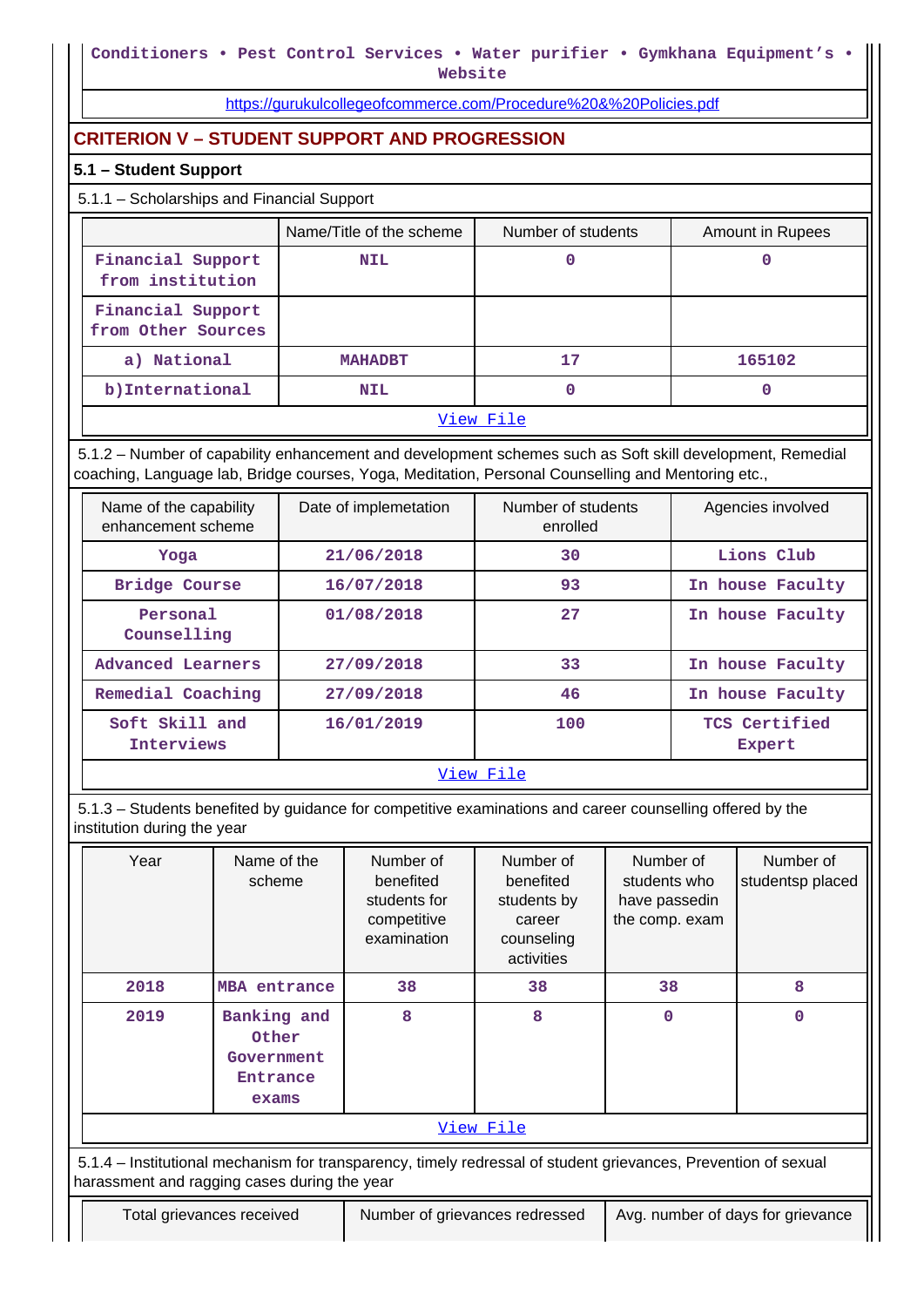|                           |  | redressal |  |  |  |  |  |
|---------------------------|--|-----------|--|--|--|--|--|
|                           |  |           |  |  |  |  |  |
| 5.2 - Student Progression |  |           |  |  |  |  |  |

|  | 5.2.1 - Details of campus placement during the year |  |  |
|--|-----------------------------------------------------|--|--|
|  |                                                     |  |  |

|                                                                           | On campus                             |                              | Off campus                         |                                       |                              |  |
|---------------------------------------------------------------------------|---------------------------------------|------------------------------|------------------------------------|---------------------------------------|------------------------------|--|
| Nameof<br>organizations<br>visited                                        | Number of<br>students<br>participated | Number of<br>stduents placed | Nameof<br>organizations<br>visited | Number of<br>students<br>participated | Number of<br>stduents placed |  |
| Myvizo, Sony<br>Electronics,<br><b>ICICI</b><br>Prudential,<br>Coppergate | 220                                   | 57                           | <b>TCS</b>                         | 33                                    | 6                            |  |

#### [View File](https://assessmentonline.naac.gov.in/public/Postacc/Placement/1973_Placement_1575353123.xlsx)

5.2.2 – Student progression to higher education in percentage during the year

| Year | Number of<br>students<br>enrolling into<br>higher education | Programme<br>graduated from | Depratment<br>graduated from    | Name of<br>institution joined                       | Name of<br>programme<br>admitted to |
|------|-------------------------------------------------------------|-----------------------------|---------------------------------|-----------------------------------------------------|-------------------------------------|
| 2019 | 1                                                           | <b>BCOM</b>                 | Banking and<br><b>Insurance</b> | Chembur<br>Sarvakansh<br>Shikshan                   | B.Ed                                |
| 2019 | 1                                                           | <b>BCOM</b>                 | Accounting<br>and Finance       | <b>BPCAS</b><br>College of<br>Physical<br>education | <b>B.PED</b>                        |
| 2019 | 4                                                           | <b>BCOM</b>                 | Commerce                        | Guru Nanak<br>Institute                             | <b>PGDM</b>                         |
| 2018 | $\mathbf{1}$                                                | <b>BCOM</b>                 | Accounting<br>and Finance       | Garware<br>Institute                                | <b>PGDAME</b>                       |
| 2019 | 1                                                           | <b>BCOM</b>                 | Accounting<br>and Finance       | Inst for<br>technology<br>and Mgmt                  | <b>PGDFM</b>                        |
| 2019 | 1                                                           | <b>BCOM</b>                 | Banking and<br><b>Insurance</b> | Inst for<br>Distance<br>Learning                    | <b>PGDFM</b>                        |
| 2018 | 1                                                           | <b>BCOM</b>                 | Commerce                        | Don Bosco<br>College                                | <b>MMS</b>                          |
| 2018 | 1                                                           | <b>BCOM</b>                 | Commerce                        | YMT College                                         | <b>MMS</b>                          |
| 2019 | $\overline{\mathbf{2}}$                                     | <b>BCOM</b>                 | Commerce                        | Indira Inst<br>of Bus Mgmt                          | <b>MMS</b>                          |
| 2019 | $\mathbf{1}$                                                | <b>BCOM</b>                 | Commerce                        | K J Somaiya<br>Institute of<br>Mgmt                 | <b>MFM</b>                          |
| 2019 | 1                                                           | <b>BCOM</b>                 | Accounting<br>and Finance       | K J Somaiya<br>Institute of<br>Mgmt                 | <b>MFM</b>                          |
| 2019 | $\mathbf{1}$                                                | <b>BCOM</b>                 | Commerce                        | Guru Nanak                                          | <b>MBA</b>                          |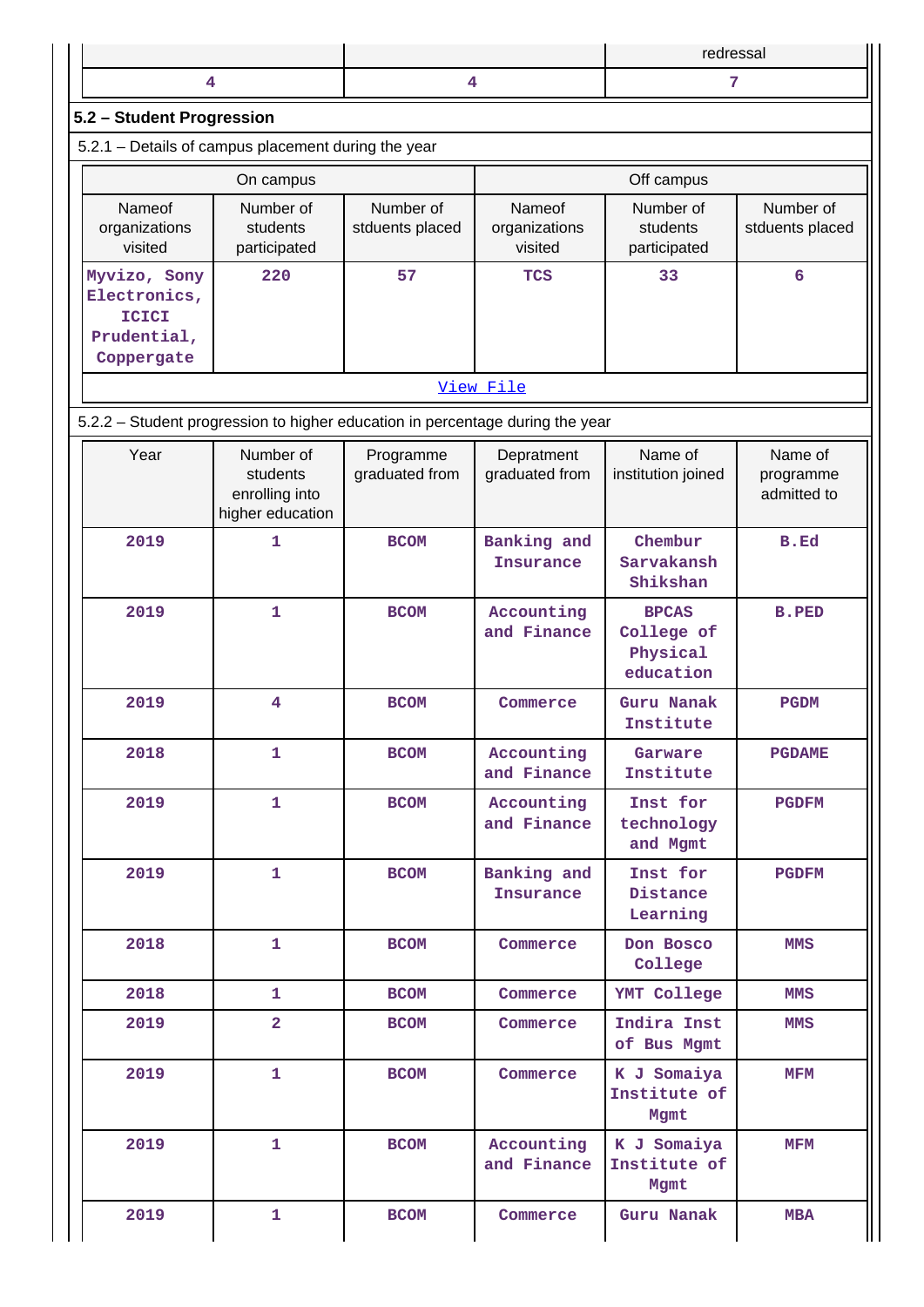|      |                |             |                           | Institute                                         |             |
|------|----------------|-------------|---------------------------|---------------------------------------------------|-------------|
| 2019 | 46             | <b>BCOM</b> | Commerce                  | Institute of<br>Distance<br>Learning              | M.Com       |
| 2019 | 8              | <b>BCOM</b> | Accounting<br>and Finance | Institute of<br>Distance<br>Learning              | M.Com       |
| 2019 | 4              | <b>BCOM</b> | Banking and<br>Insurance  | Institute of<br>Distance<br>Learning              | M.Com       |
| 2018 | 1              | <b>BCOM</b> | Commerce                  | Saket<br>College                                  | M.Com       |
| 2019 | $\overline{2}$ | <b>BCOM</b> | Commerce                  | DAV College                                       | M.Com       |
| 2019 | $\mathbf{1}$   | <b>BCOM</b> | Banking and<br>Insurance  | Vidyalankar<br>Inst of Tech<br>and<br>Management  | M.Com       |
| 2019 | $\mathbf{1}$   | <b>BCOM</b> | Commerce                  | Vikas<br>College                                  | M.Com       |
| 2019 | $\mathbf{1}$   | <b>BCOM</b> | Banking and<br>Insurance  | Vikas<br>College                                  | M.Com       |
| 2019 | $\overline{2}$ | <b>BCOM</b> | Commerce                  | K J Somaiya<br>College of<br>Sci and Comm         | M.Com       |
| 2019 | $\overline{a}$ | <b>BCOM</b> | Accounting<br>and Finance | S K Somaiya<br>College<br>Arts, Sci<br>and Comm   | M.Com       |
| 2019 | $\overline{a}$ | <b>BCOM</b> | Banking and<br>Insurance  | S K Somaiya<br>College<br>Arts, Sci<br>and Comm   | M.Com       |
| 2019 | $\overline{2}$ | <b>BCOM</b> | Commerce                  | K J Somaiya<br>College of<br>Arts and<br>Commerce | M.Com       |
| 2019 | $\overline{a}$ | <b>BCOM</b> | Accounting<br>and Finance | K J Somaiya<br>College of<br>Arts and<br>Commerce | M.Com       |
| 2019 | $\mathbf{1}$   | <b>BCOM</b> | Commerce                  | Kutch<br>University                               | M.Com       |
| 2019 | 1              | <b>BCOM</b> | Commerce                  | SNDT College                                      | M.A         |
| 2019 | $\mathbf{1}$   | <b>BCOM</b> | Commerce                  | <b>VES Law</b><br>College                         | LLB         |
| 2019 | $\overline{2}$ | <b>BCOM</b> | Commerce                  | Pillai<br>College                                 | B.Ed        |
| 2019 | $\mathbf{1}$   | <b>BCOM</b> | Commerce                  | Savitribai<br>Phule<br>College                    | <b>B.Ed</b> |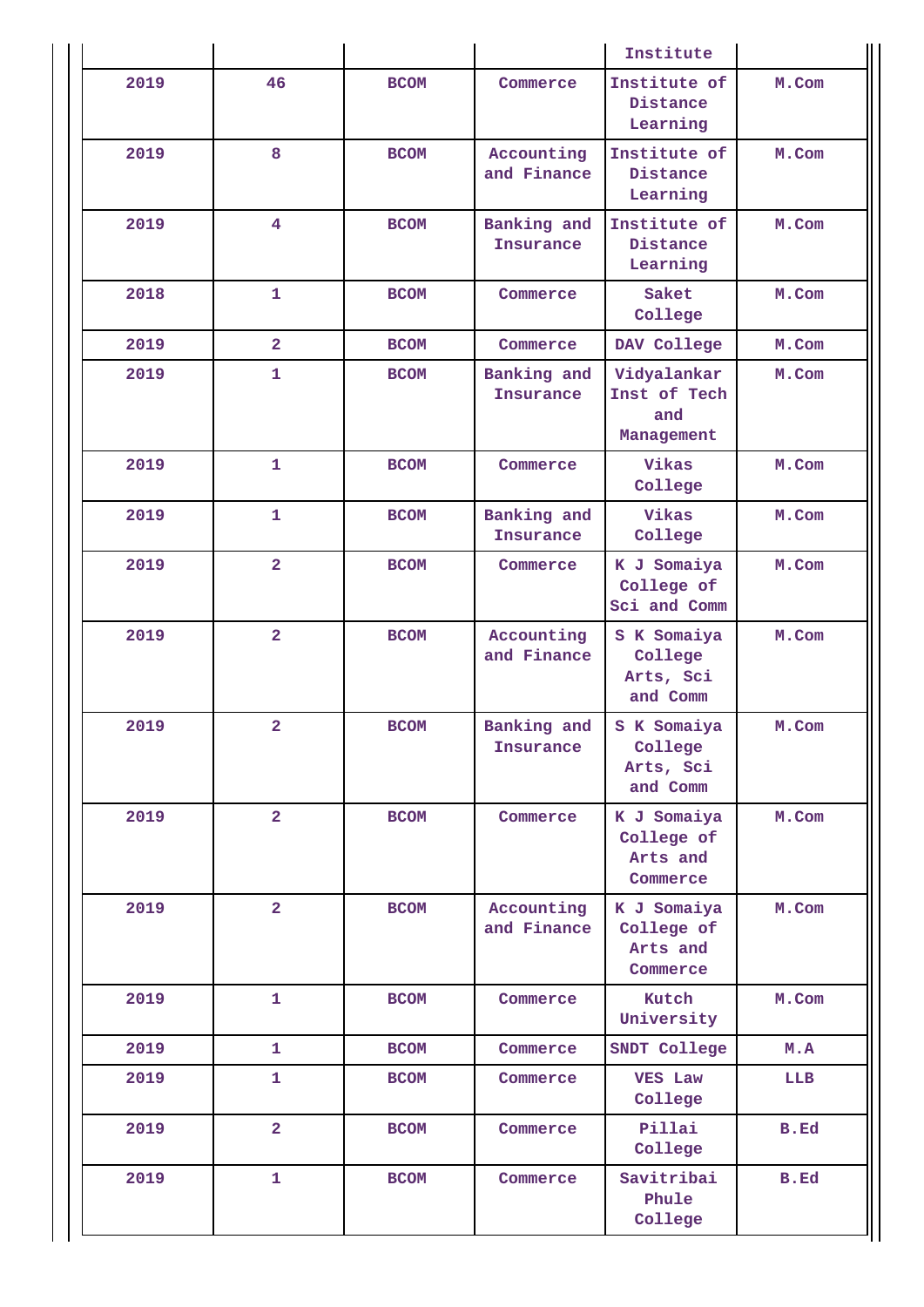#### [View File](https://assessmentonline.naac.gov.in/public/Postacc/Progression/1973_Progression_1574405956.xlsx)

| Items                                                                                                    |                  | Number of students selected/ qualifying |                        |  |  |
|----------------------------------------------------------------------------------------------------------|------------------|-----------------------------------------|------------------------|--|--|
| <b>GMAT</b>                                                                                              |                  | 1                                       |                        |  |  |
| <b>CAT</b>                                                                                               |                  | 1                                       |                        |  |  |
|                                                                                                          |                  | View File                               |                        |  |  |
| 5.2.4 - Sports and cultural activities / competitions organised at the institution level during the year |                  |                                         |                        |  |  |
| Activity                                                                                                 | Level            |                                         | Number of Participants |  |  |
| PUBG                                                                                                     | Institutional    |                                         | 48                     |  |  |
| Solo Dance                                                                                               | Institutional    |                                         | 6                      |  |  |
| Mr and Miss Gurukul                                                                                      | Institutional    |                                         | 13                     |  |  |
| Musically                                                                                                | Institutional    |                                         | 11                     |  |  |
| Antakshari                                                                                               | Institutional    |                                         | 16                     |  |  |
| Mehendi                                                                                                  | Institutional    |                                         | 16                     |  |  |
| Nail Art                                                                                                 | Institutional    |                                         | 6                      |  |  |
| Khana Khazana                                                                                            | Institutional    |                                         | 3                      |  |  |
| Rangoli                                                                                                  | Institutional    |                                         | 6                      |  |  |
| <b>FLAME</b>                                                                                             | Inter Collegiate |                                         | 500                    |  |  |
| University Youth festival                                                                                | Zonal            |                                         | 120                    |  |  |
| Utkarsh Cultural Fest<br>(NSS)                                                                           | District         |                                         | 95                     |  |  |
| 100 mts running                                                                                          | Institutional    |                                         | 47                     |  |  |
| 100 mts Relay                                                                                            | Institutional    |                                         | 36                     |  |  |
| Three Legged Race                                                                                        | Institutional    |                                         | 30                     |  |  |
| Slow Cycling                                                                                             | Institutional    |                                         | 22                     |  |  |
| Box Cricket                                                                                              | Institutional    |                                         | 66                     |  |  |
| Carrom Doubles for staff                                                                                 | Institutional    |                                         | 28                     |  |  |
| Kho Kho                                                                                                  | Institutional    |                                         | 20                     |  |  |
| Kabaddi                                                                                                  | Institutional    |                                         | 13                     |  |  |
| Volleyball                                                                                               | Institutional    |                                         | $12 \overline{ }$      |  |  |
| Chess                                                                                                    | Institutional    |                                         | 21                     |  |  |
| Carrom                                                                                                   | Institutional    |                                         | 70                     |  |  |
| Table Tennis                                                                                             | Institutional    |                                         | 28                     |  |  |
| Fashion Show                                                                                             | Institutional    |                                         | 60                     |  |  |
| Solo Singing                                                                                             | Institutional    |                                         | 8                      |  |  |
| Group Dance                                                                                              | Institutional    |                                         | 35                     |  |  |
|                                                                                                          |                  | View File                               |                        |  |  |

**5.3 – Student Participation and Activities**

5.3.1 – Number of awards/medals for outstanding performance in sports/cultural activities at national/international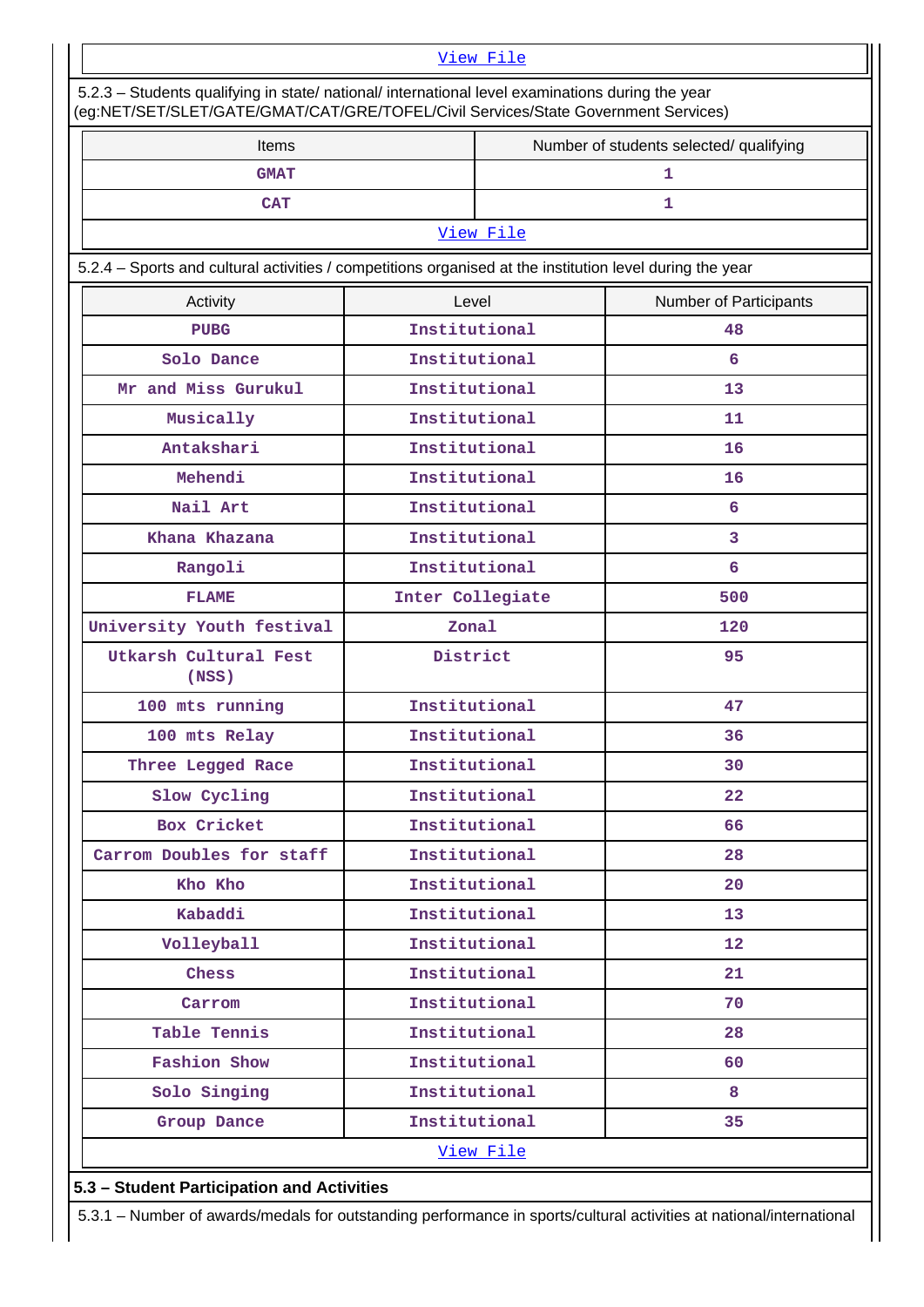level (award for a team event should be counted as one)

| Year      | Name of the<br>award/medal | National/<br>Internaional | Number of<br>awards for<br><b>Sports</b> | Number of<br>awards for<br>Cultural | Student ID<br>number | Name of the<br>student |  |
|-----------|----------------------------|---------------------------|------------------------------------------|-------------------------------------|----------------------|------------------------|--|
| 2018      | Silver                     | Internatio<br>na1         |                                          | 0                                   | 5099                 | Meet Joshi             |  |
| 2018      | Gold                       | National                  |                                          | 0                                   | 5099                 | Meet Joshi             |  |
| View File |                            |                           |                                          |                                     |                      |                        |  |

 5.3.2 – Activity of Student Council & representation of students on academic & administrative bodies/committees of the institution (maximum 500 words)

 **The college has a very active student council formed as per the norms of the Maharashtra State Government Act and University of Mumbai. The students take active part in various activities. They display their organisational, leadership and managerial skills towards their personal skill development and growth of the college. The members of the council are part of the academic and administration bodies of the college 1. College Development Committtee 2. Sports/Cultural/NSS/Women Devp Cell./ DLLE 3. IQAC 4. Library 5. All other statutory representations. Regular meetings of the student council are conducted and feedback is obtained from them for the betterment of the institution. they play a key role in maintaining discipline and managing various activities of the college. The members of the Student Council also participate in the Indian Youth Parliament annually that is held in Pune, Maharashtra. They represent the college at various institutions and universities. Thus, the student council ensures active participation of the students in college activities.**

#### **5.4 – Alumni Engagement**

5.4.1 – Whether the institution has registered Alumni Association?

 **No**

5.4.2 – No. of enrolled Alumni:

**1** 

5.4.3 – Alumni contribution during the year (in Rupees) :

**36900**

5.4.4 – Meetings/activities organized by Alumni Association :

 **Regular meetings of the Alumni Association is conducted in the college. The Alumni are invited to deliver lectures as a source of motivation to the students. Distinguished Alumnis are also invited as Judges to Judge various events. The Alumni Association has organised a visit to the orphanage to create social empathy. Alumni also participate in various events like Blood Donation, Inter Collegiate Fest etc. This makes a strong connect of the alumni with the college.**

## **CRITERION VI – GOVERNANCE, LEADERSHIP AND MANAGEMENT**

**6.1 – Institutional Vision and Leadership**

 6.1.1 – Mention two practices of decentralization and participative management during the last year (maximum 500 words)

 **Practice 1: Decentralisation in Day to Day functioning: The college has divided the faculties into committees considering the area of interest and expertise of**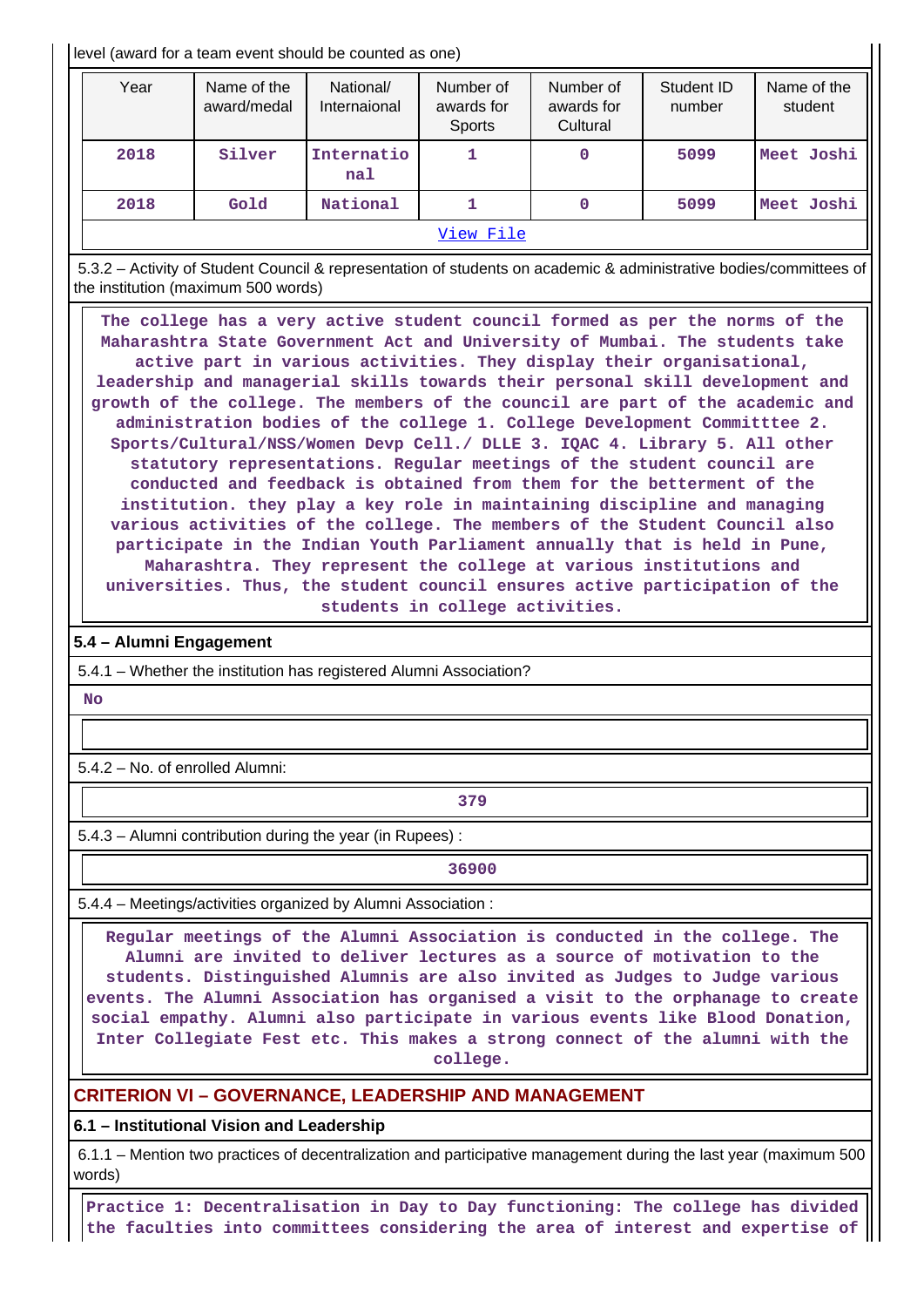**each of the faculty. The college has more than 40 functional committees. Regular meetings are held to plan at the beginning of every academic year. Planning of each committee is discussed in the first meeting and the outcome and measurement of the plan is measured towards the end of the academic year. Every faculty is given opportunity to come up with innovative ideas and activities in the interest of the institution and students. The initiatives taken by the committees are informed to the Management authorities through meetings and interactions. Also faculty members are given autonomy to plan and execute teaching methods as per the teaching plan and subjects. Faculties in every department and departmental heads have freedom to execute innovative activities within the budget provision. Practice 2: Examination: The College has an independent Examination Committee as per the norms. Regular meetings and records are maintained by the committee for smooth functioning of the examinations. The examination committee issues notice to the departmental heads to allot sets of question papers and submit to the examination committee. The Departmental heads collect three sets of question paper from faculties and submits the same to the Examination Committee. The committee after scrutiny selects one paper to be released in the subsequent examinations. The Examination Committee looks in to completion of timely assessment. A result committee has been formed to look into the processing of results through the software and ensures declaration of results within 30 working days from the last day of examination.**

6.1.2 – Does the institution have a Management Information System (MIS)?

**Partial**

## **6.2 – Strategy Development and Deployment**

6.2.1 – Quality improvement strategies adopted by the institution for each of the following (with in 100 words each):

| <b>Strategy Type</b>                 | Details                                                                                                                                                                                                                                                                                                                                                                                                                                                                                                                                                                                                                                                                                        |
|--------------------------------------|------------------------------------------------------------------------------------------------------------------------------------------------------------------------------------------------------------------------------------------------------------------------------------------------------------------------------------------------------------------------------------------------------------------------------------------------------------------------------------------------------------------------------------------------------------------------------------------------------------------------------------------------------------------------------------------------|
| Curriculum Development               | . The college is affiliated to the<br>University of Mumbai and hence, the<br>curriculum is prescribed by the<br>University . The college deputes<br>faculties to syllabus revision<br>workshops . Members from the Board of<br>Studies are invited to interact with<br>the faculty and students and therein<br>suggestions are given for further<br>improvement. . Aspects related to<br>Curriculum are discussed in Department<br>meetings. . Curriculum Development is<br>undertaken by faculties in Add<br>on/Certificate programmes like Capital<br>Markets, Yoga Ethics and Human values<br>etc. • Feedback for Curriculum<br>Development is taken from the students<br>and stakeholders. |
| Industry Interaction / Collaboration | . Industrial visits and Field trips are<br>organized to have an industry academia<br>interface . MOU with Bright wayz was<br>signed for free coaching of competitive<br>exams . Placement Cell organized<br>workshop on soft skills to enhance<br>employability opportunities . Companies<br>were invited for campus placements and<br>summer internships for students .                                                                                                                                                                                                                                                                                                                       |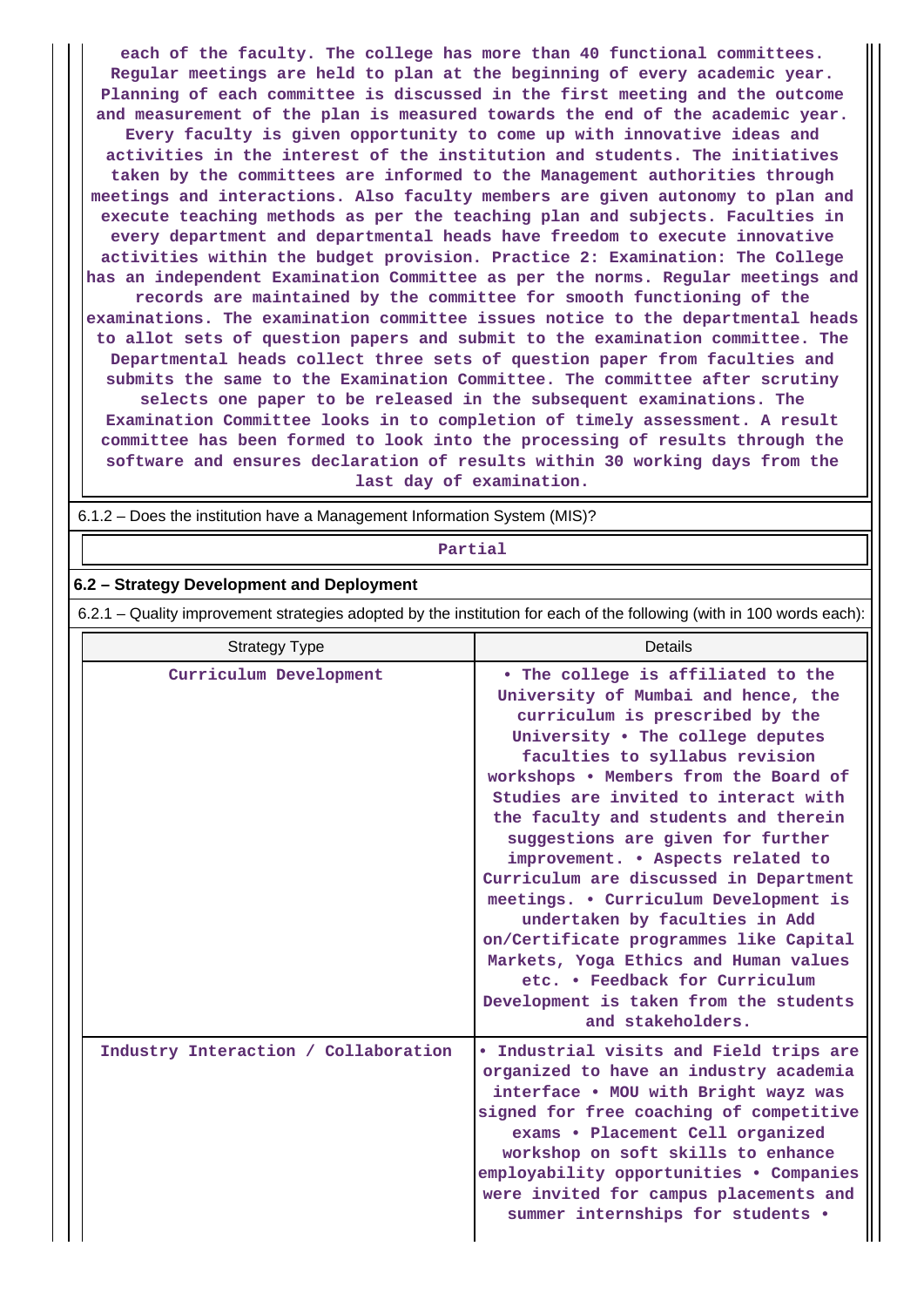|                          | Departments organized expert sessions<br>by inviting industrialists to impart<br>hands on experience to the students.                                                                                                                                                                                                                                                                                                                                                                                                                                                                                                                                                                                                                                                        |
|--------------------------|------------------------------------------------------------------------------------------------------------------------------------------------------------------------------------------------------------------------------------------------------------------------------------------------------------------------------------------------------------------------------------------------------------------------------------------------------------------------------------------------------------------------------------------------------------------------------------------------------------------------------------------------------------------------------------------------------------------------------------------------------------------------------|
| Admission of Students    | . Once results are declared the college<br>issues notice regarding admission dates<br>and the details are also displayed on<br>the website . The admission process is<br>conducted as per the norms of the<br>University of Mumbai . Prospectus is<br>issued to the students wherein all<br>details of admission procedure is<br>mentioned. . Online admission Procedure<br>is adopted for easy access to database<br>. New software of admission and online<br>fee payment (Partial MIS) has been<br>implemented. . Members of the Student<br>Council helps the new admission<br>students to fill forms and explain the<br>admission process . Counseling of<br>students in selection of course .<br>Feedback from students are undertaken<br>regarding admission procedure |
| Research and Development | <b>• Faculty Development Programmes on</b><br>aspects related to research are held. .<br>Research Publication in reputed Peer<br>Reviewed conference proceedings/<br>Journals are published/presented by 90<br>percent of faculties. . Annual Research<br>Conference is held every year .<br>Participation of students in Avishkar<br>University Research Convention . Annual<br>Student Research Journal Shodh Sagar is<br>released where students contribute<br>their research ideas. . Minor Research<br>Project grant has been received from<br>the University of Mumbai . Expert<br>sessions on Research for students are<br>also conducted.                                                                                                                            |
| Teaching and Learning    | . Regular meetings of the departments<br>are held to monitor syllabus plan and<br>completion. . Use of ICT techniques is<br>adopted to make learning more<br>interesting . Relevant PPT and video<br>presentations are shown to the students<br>. Other teaching techniques like field<br>visits, expert lectures, competitions,<br>role play, case study technique are<br>adopted . Projects are given to<br>students so as to provide adequate<br>exposure to students . Various ICT and<br>other Library resources made available<br>to faculties and students from time to<br>time. • Faculties participated in<br>workshops/Orientation/Refresher<br>Programmes organized by industry and<br>UGC HRDC . Departmental Library and<br>Book Bank facility are given to     |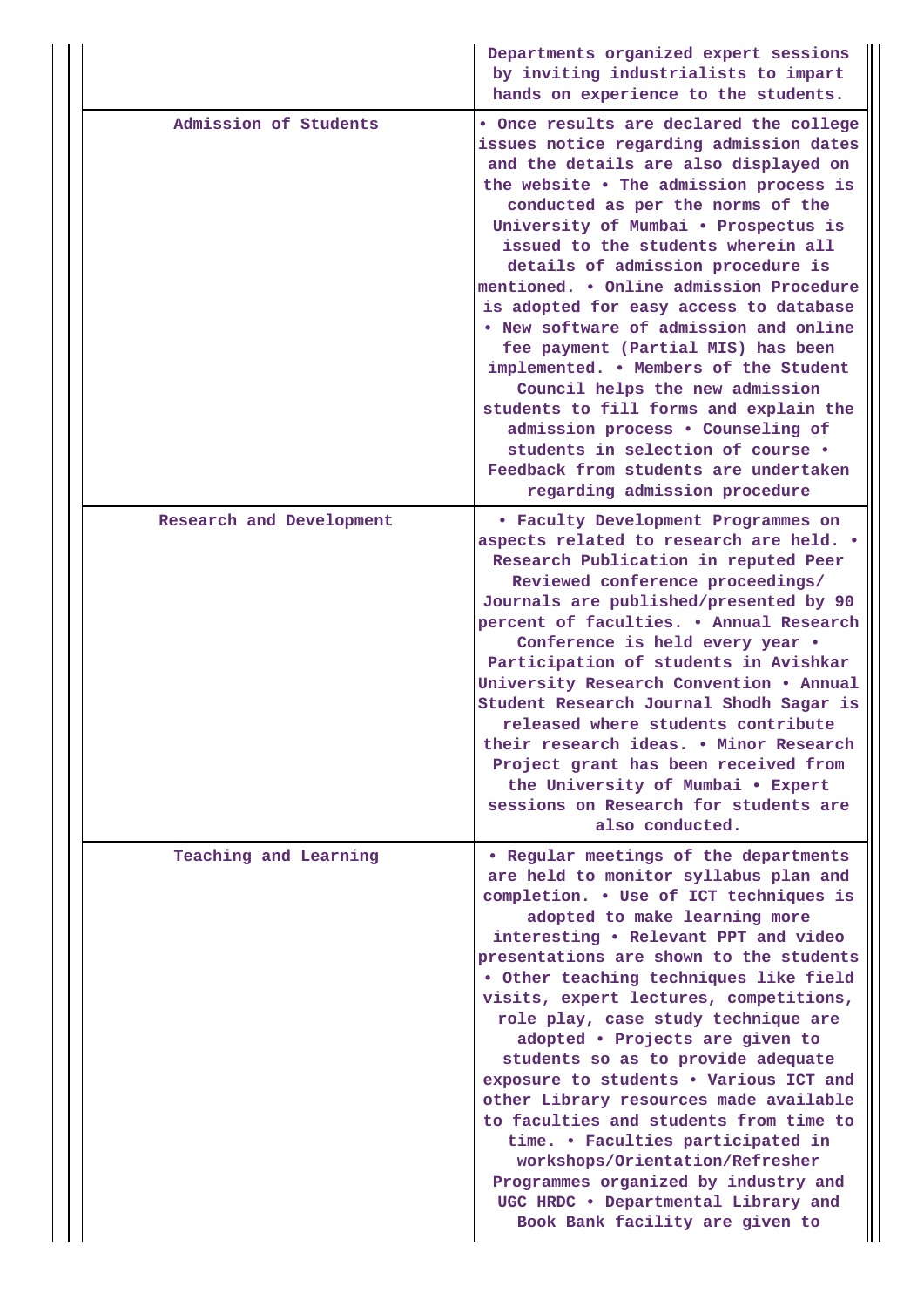|                                                               | students . Addon/ Certificate<br>Programmes are conducted for overall<br>Development                                                                                                                                                                                                                                                                                                                                                                                                                                                                                                                                                                                                                                                                                                                                                                                                                                                                                                                                                                                                                                                                                                                                                                                                          |
|---------------------------------------------------------------|-----------------------------------------------------------------------------------------------------------------------------------------------------------------------------------------------------------------------------------------------------------------------------------------------------------------------------------------------------------------------------------------------------------------------------------------------------------------------------------------------------------------------------------------------------------------------------------------------------------------------------------------------------------------------------------------------------------------------------------------------------------------------------------------------------------------------------------------------------------------------------------------------------------------------------------------------------------------------------------------------------------------------------------------------------------------------------------------------------------------------------------------------------------------------------------------------------------------------------------------------------------------------------------------------|
| Examination and Evaluation                                    | . The college conducts First Year and<br>Second Year examinations on behalf of<br>the University. . The institution<br>follows and conducts examinations as<br>per the rules prescribed by the<br>University . Continuous evaluation of<br>students are monitored by giving class<br>test, projects, internal examination, .<br>College has set up a Micro CAP Centre<br>for assessment of Online Papers for<br>Third Year students. . Unfair Means<br>Committee has taken measures to reduce<br>practices of unfair means by<br>interacting with students, campaigns of<br>No copy, Be happy etc. . Regular<br>notices and information is disseminated<br>to the staff for assessment of answer<br>books to enable declaration of results<br>on time.                                                                                                                                                                                                                                                                                                                                                                                                                                                                                                                                        |
| Library, ICT and Physical<br>Infrastructure / Instrumentation | Library . Requisition is given by HOD's<br>and Faculties for recommending new<br>books in the library and order is<br>further placed by the Librarian .<br>Library is automated with Liberty<br>software . OPAC facility is available<br>for staff and students . Ecorner is<br>created for students where they can<br>access eresources and also find the<br>list of books available in the library<br>with printer facility . Separate<br>reading room is made available for the<br>staff with computer internet and<br>printer facility . Library orientation<br>was given to the students. . Library<br>Committee consisting of staff and<br>students has conducted book exhibition<br>. The college provides book bank<br>facility to economically weak students<br>free of cost. More than 100 students<br>have benefitted from this facility. ICT<br>and Physical infrastructure: • The<br>institution has a centralised IT<br>department that looks into upgradation<br>of ICT facilities in the college. The<br>college has planned phase wise<br>upgradation of ICT facilities. Adequate<br>maintenance of software and hardware is<br>undertaken. • Regular maintenance and<br>repair of physical infrastructure is<br>undertaken • Budgetary provisions are<br>made for the same. |
| Human Resource Management                                     | • Faculty and staff recruitment is<br>conducted as per the norms of the<br>University of Mumbai as and when                                                                                                                                                                                                                                                                                                                                                                                                                                                                                                                                                                                                                                                                                                                                                                                                                                                                                                                                                                                                                                                                                                                                                                                   |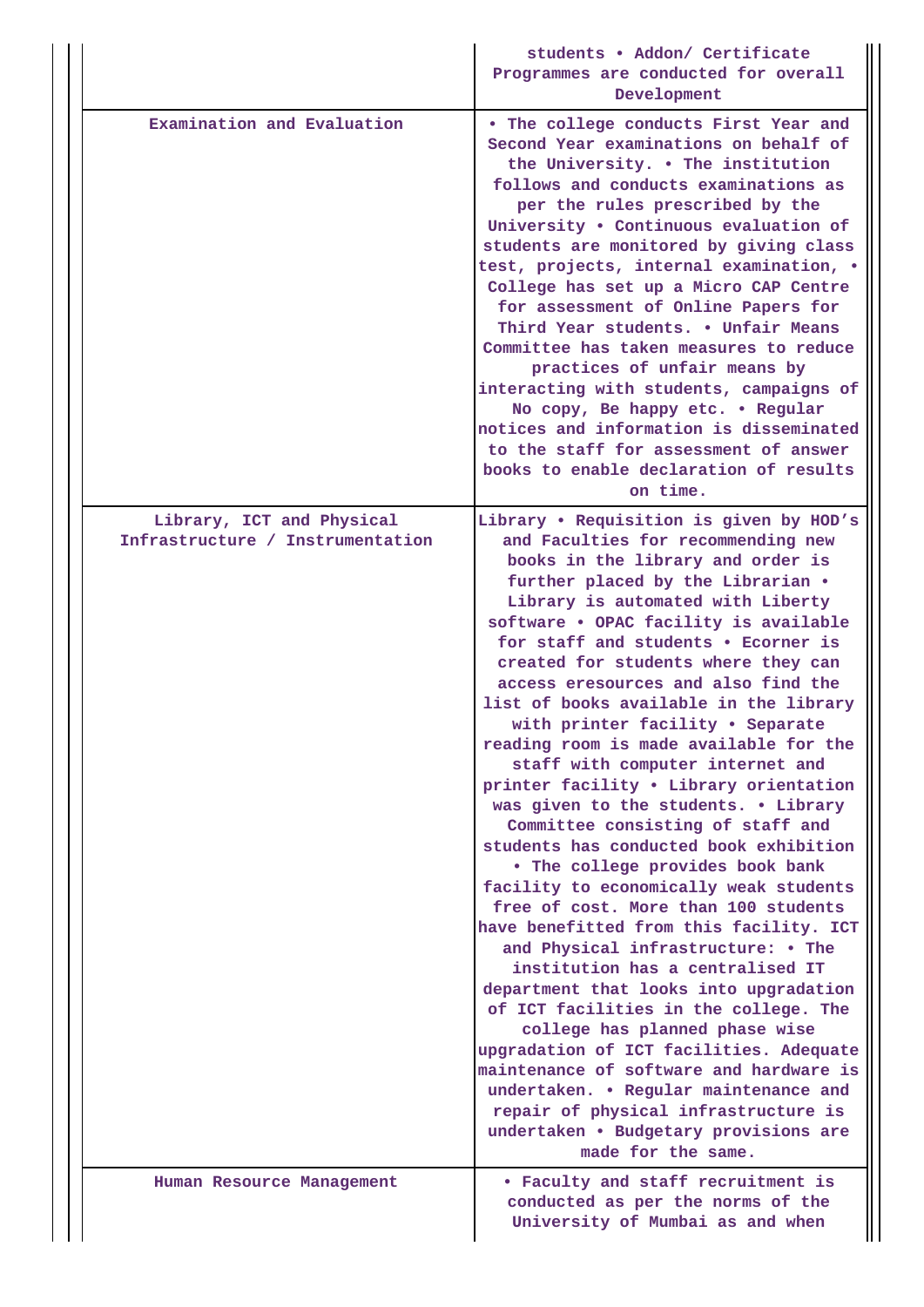| vacancy arises. • Once the appointment  |
|-----------------------------------------|
| is made, necessary formalities and      |
| procedure is being followed for         |
| approval of the staff. . The            |
| institution has competent and qualified |
| staff with high retention . Staff are   |
| constantly encouraged to attend worksho |
| ps/seminars/orientation/refresher       |
| courses . The Management organizes      |
| training/health programmes for the      |
| staff . Recreation activities are also  |
| organized for the staff members .       |
| Performance appraisal of staff is       |
| conducted through feedback collected by |
| students, which is placed in the IQAC   |
| and further discussed by the Principal  |
| on a one on one basis with the staff. . |
| Also, staff is appreciated by the       |
| Management for various achievements and |
| efforts put in by staff. . Two way      |
| communication and continuous            |
| interaction of staff with Principal,    |
| and Management is held for smooth       |
| functioning of the institution .        |
| Celebrations of festivals and other     |
| occasions are held to keep staff        |
| motivated                               |
|                                         |

6.2.2 – Implementation of e-governance in areas of operations:

| E-governace area              | Details                                                                                                                                                                                                                                                                                                                                |
|-------------------------------|----------------------------------------------------------------------------------------------------------------------------------------------------------------------------------------------------------------------------------------------------------------------------------------------------------------------------------------|
| Administration                | Student data of all courses are filled<br>online and submitted to the University.<br>Affiliation reports, details of staff<br>like general information, approval<br>details etc are filled and submitted<br>online. Statutory payments like<br>examination dues, examination dues are<br>done through Net banking                      |
| Student Admission and Support | All data related to students is<br>collected via online admission. This<br>eliminates physical entries of student<br>data. Fees is also paid online by<br>students. Student feedback is taken<br>through the online mode for overall<br>improvement. All relevant information<br>and updates are displayed on the<br>website regularly |
| Examination                   | The internal examination for students<br>is taken online with the help of an<br>online examination software. Students<br>have to attempt objective as well as<br>theoretical questions. Assessment and<br>results of the same are also generated<br>online.                                                                            |
| Planning and Development      | IQAC has prepared google forms for<br>collecting information from faculty                                                                                                                                                                                                                                                              |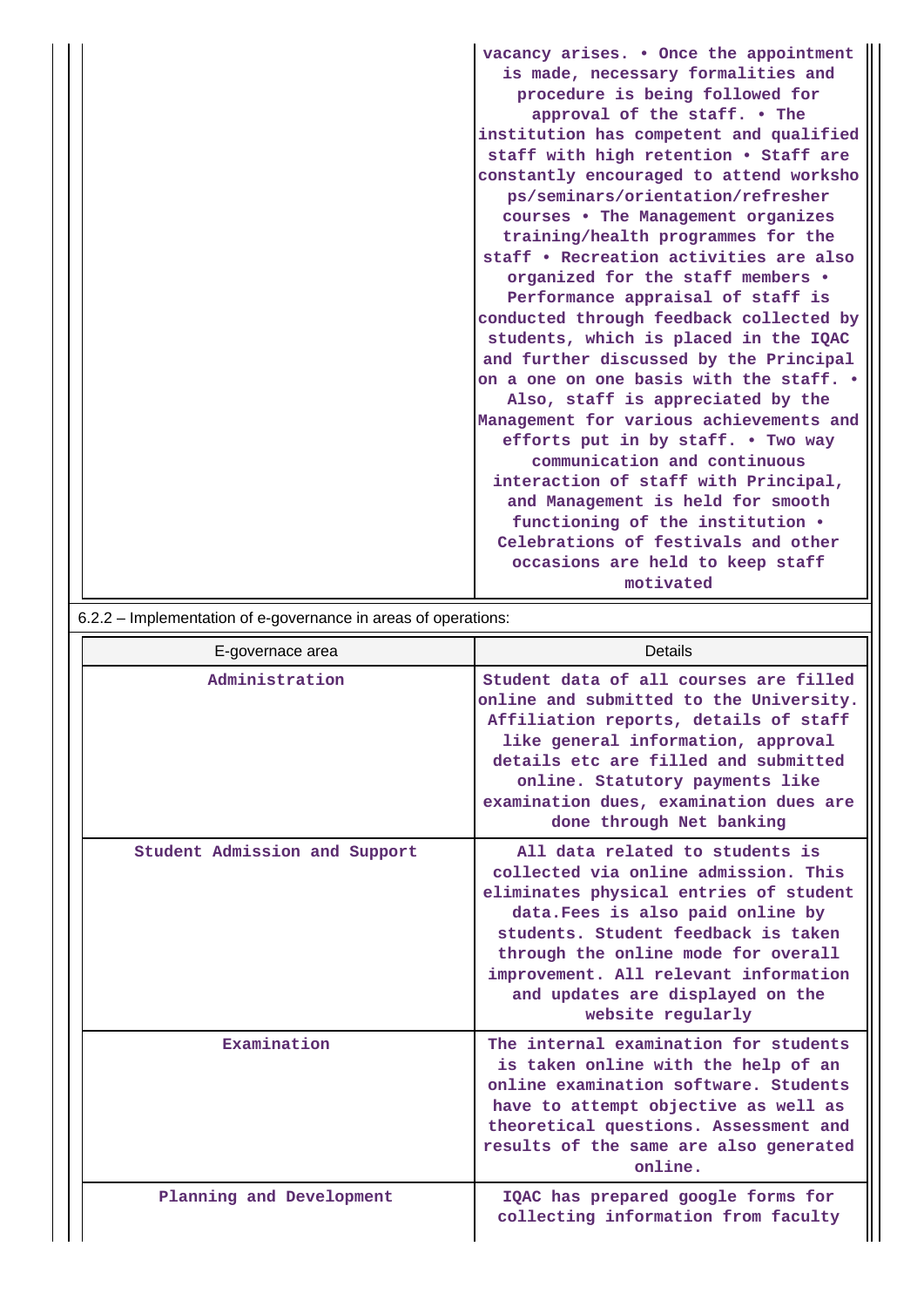|                      | regarding research papers, workshops,<br>seminars and other departmental and<br>committee activities. This has enabled<br>quick generation of reports and<br>required information at once. |
|----------------------|--------------------------------------------------------------------------------------------------------------------------------------------------------------------------------------------|
| Finance and Accounts | Professional Taxes, TDS and Provident<br>Fund are filed online. Internal and<br>External Communication takes places via<br>email. Reports and vouchers are<br>generated via Tally software |

# **6.3 – Faculty Empowerment Strategies**

 6.3.1 – Teachers provided with financial support to attend conferences / workshops and towards membership fee of professional bodies during the year

| Year | Name of Teacher               | Name of conference/<br>Name of the<br>workshop attended<br>professional body for<br>for which financial<br>which membership<br>support provided<br>fee is provided |            | Amount of support |
|------|-------------------------------|--------------------------------------------------------------------------------------------------------------------------------------------------------------------|------------|-------------------|
| 2018 | Dr. Vijaybharti<br>Jain       | HRM in E<br>Environment                                                                                                                                            | <b>NIL</b> | 1200              |
| 2018 | Mr.<br>Mohd.Zainuddin<br>Khan | Contribution of<br>Education in<br>Transfroming<br>India as a<br>Global Leader<br>since 1990                                                                       | <b>NIL</b> | 1200              |
| 2018 | Mr. Nitin M.<br>Agarwal       | Faculty<br>Development<br>Programme on<br>Capital Market                                                                                                           | <b>NIL</b> | 1000              |
| 2018 | Mrs. Mamta M.<br>Rane         | Faculty<br>Development<br>Programme on<br>Insurance<br>Sector                                                                                                      | <b>NIL</b> | 1000              |
| 2019 | Ms. Janhavi V.<br>Rao         | NAAC Symposium                                                                                                                                                     | <b>NIL</b> | 200               |
| 2019 | Dr. Asif A.<br>Baig           | NAAC Symposium                                                                                                                                                     | <b>NIL</b> | 200               |
| 2018 | Mrs. Kajal D.<br>Chheda       | New Challenges<br>in Retail HRM                                                                                                                                    | <b>NIL</b> | 2500              |
| 2018 | Mrs. Kajal D.<br>Chheda       | Sustainability<br>of Street Side<br>vendors                                                                                                                        | <b>NIL</b> | 800               |
| 2019 | Ms. Anagha A.<br>Kulkarni     | Workshop on<br>Prevention of<br>Sports Injuries                                                                                                                    | <b>NIL</b> | 500               |
| 2018 | Ms. Janhavi V.<br>Rao         | <b>Revised PBAS</b><br>Form And API<br>Calculation<br>based on the<br>3rd and 4th<br>amendment of                                                                  | <b>NIL</b> | 800               |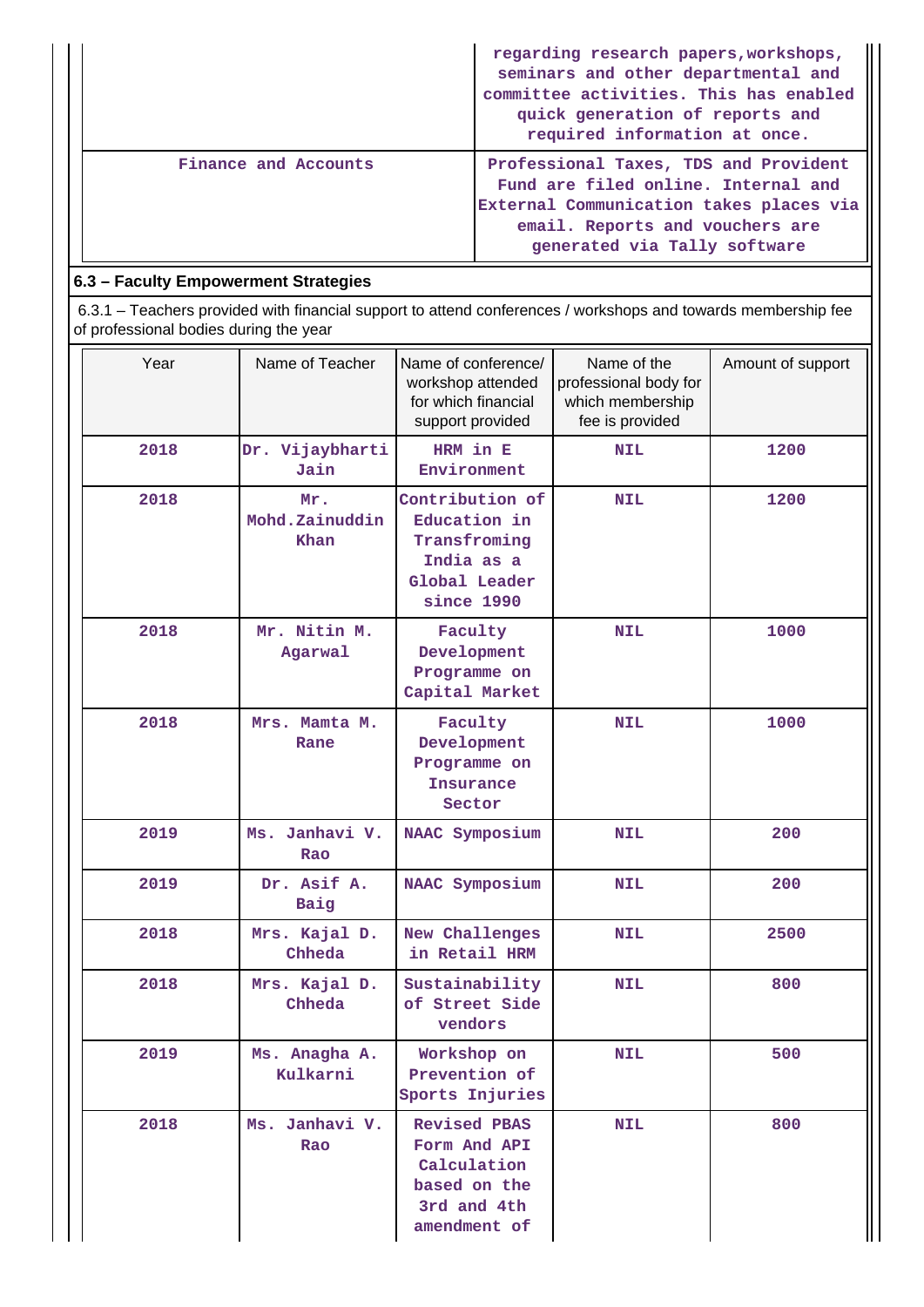|      |                               | <b>UGC</b>                                                                                                      |            |      |
|------|-------------------------------|-----------------------------------------------------------------------------------------------------------------|------------|------|
| 2018 | Dr. Asif A.<br>Baig           | Revised<br>Syllabus of<br>T.Y. B.Com<br>(Accountancy)                                                           | <b>NIL</b> | 300  |
| 2018 | Dr. Asif A.<br>Baig           | <b>Revised PBAS</b><br>Form And API<br>Calculation<br>based on the<br>3rd and 4th<br>amendment of<br><b>UGC</b> | <b>NIL</b> | 800  |
| 2018 | Mr. Piyush G.<br>Anam         | Introduction to<br><b>GST</b>                                                                                   | <b>NIL</b> | 500  |
| 2018 | Jain                          | Dr. Vijaybharti Introduction to<br><b>GST</b>                                                                   | <b>NIL</b> | 500  |
| 2018 | Mr. Rajendra<br><b>B.Vare</b> | Introduction to<br><b>GST</b>                                                                                   | <b>NIL</b> | 500  |
| 2018 | Ms. Kripa C.<br>Thakkar       | Time Management<br>and Goal<br>Setting<br>Workshop                                                              | <b>NIL</b> | 300  |
| 2018 | Mr. Piyush G.<br>Anam         | Innovative<br>Methods in<br>Teaching                                                                            | <b>NIL</b> | 500  |
| 2018 | Mrs. Mamta M.<br>Rane         | A study on Re<br>birth of Khadi                                                                                 | <b>NIL</b> | 1200 |
| 2018 | Ms. Janhavi V.<br>Rao         | Research in<br>Commerce and<br>Management                                                                       | <b>NIL</b> | 400  |
| 2018 | Dr. Asif A.<br>Baig           | Research in<br>Commerce and<br>Management                                                                       | <b>NIL</b> | 500  |
| 2018 | Dr. Vijaybharti<br>Jain       | Improving<br>Global<br>Competitiveness<br>: Innovation,<br>Management,<br>Governance and<br>Leadership          | <b>NIL</b> | 1200 |
| 2018 | Dr. Vijaybharti<br>Jain       | Work Life<br>Bacalnce in<br>Metro Cities<br>with special<br>reference to<br>Mumbai                              | <b>NIL</b> | 1200 |
| 2019 | Ms. Anagha A.<br>Kulkarni     | Research<br>Methodology in<br>Sports and<br>Exercise<br>Psychology                                              | <b>NIL</b> | 3000 |
| 2019 | Mrs. Kanchan S.               | Ethics in Law                                                                                                   | <b>NIL</b> | 1500 |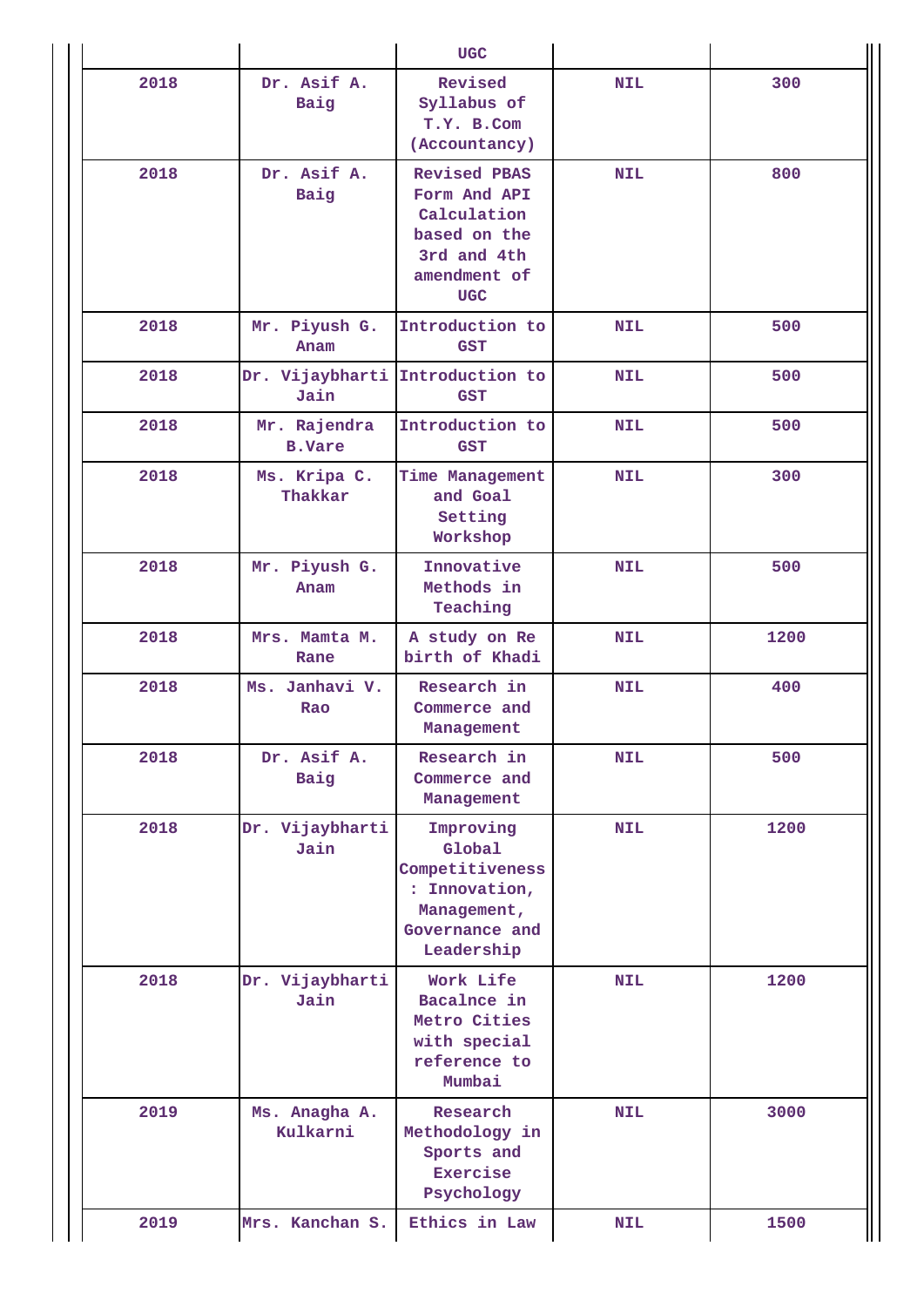|      | Lotale                        | and Society                                                                                             |            |      |
|------|-------------------------------|---------------------------------------------------------------------------------------------------------|------------|------|
| 2019 | Mrs. Kanchan S.<br>Lotale     | National<br>Conference on<br>Intellectual<br>Property Rights<br>in India                                | <b>NIL</b> | 500  |
| 2019 | Mrs. Chetna S.<br>Panchal1    | National<br>Conference on<br>Innovation,<br>Growth and<br>Sustainability                                | <b>NIL</b> | 1000 |
| 2019 | Mr. Sagar<br>Salgaonkar       | Reengineering<br>Academic<br>Libraries:<br>Traditional to<br>Smart                                      | <b>NIL</b> | 500  |
| 2019 | Mr. A.<br>Maheshkumar         | National<br>Seminar on<br>Diversity and<br>Inclusion                                                    | <b>NIL</b> | 1500 |
| 2019 | Mr. Rajendra<br><b>B.Vare</b> | <b>Emerging Trends</b><br>in Travel and<br>Tourism: Global<br>Perspectives,<br>Issues and<br>Challenges | <b>NIL</b> | 1400 |
| 2019 | Mr. Piyush G.<br>Anam         | International<br>Conference on<br>Vibrant India A<br>multi<br>Disciplinary<br>approach                  | <b>NIL</b> | 2500 |
| 2019 | Mr. A.<br>Maheshkumar         | <b>Emerging Trends</b><br>in Travel and<br>Tourism: Global<br>Perspectives,<br>Issues and<br>Challenges | <b>NIL</b> | 1400 |
| 2019 | Mr. Piyush G.<br>Anam         | <b>Emerging Trends</b><br>in Travel and<br>Tourism: Global<br>Perspectives,<br>Issues and<br>Challenges | <b>NIL</b> | 1400 |
| 2018 | Mr. Piyush G.<br>Anam         | Revised<br>Syllabus of<br>T.Y. B.Com<br>(Commerce)<br>Papers)                                           | <b>NIL</b> | 300  |
| 2018 | Mrs. Kajal D.<br>Chheda       | Revised<br>Syllabus of<br>T.Y. B.Com<br>(Commerce)<br>Papers)                                           | <b>NIL</b> | 300  |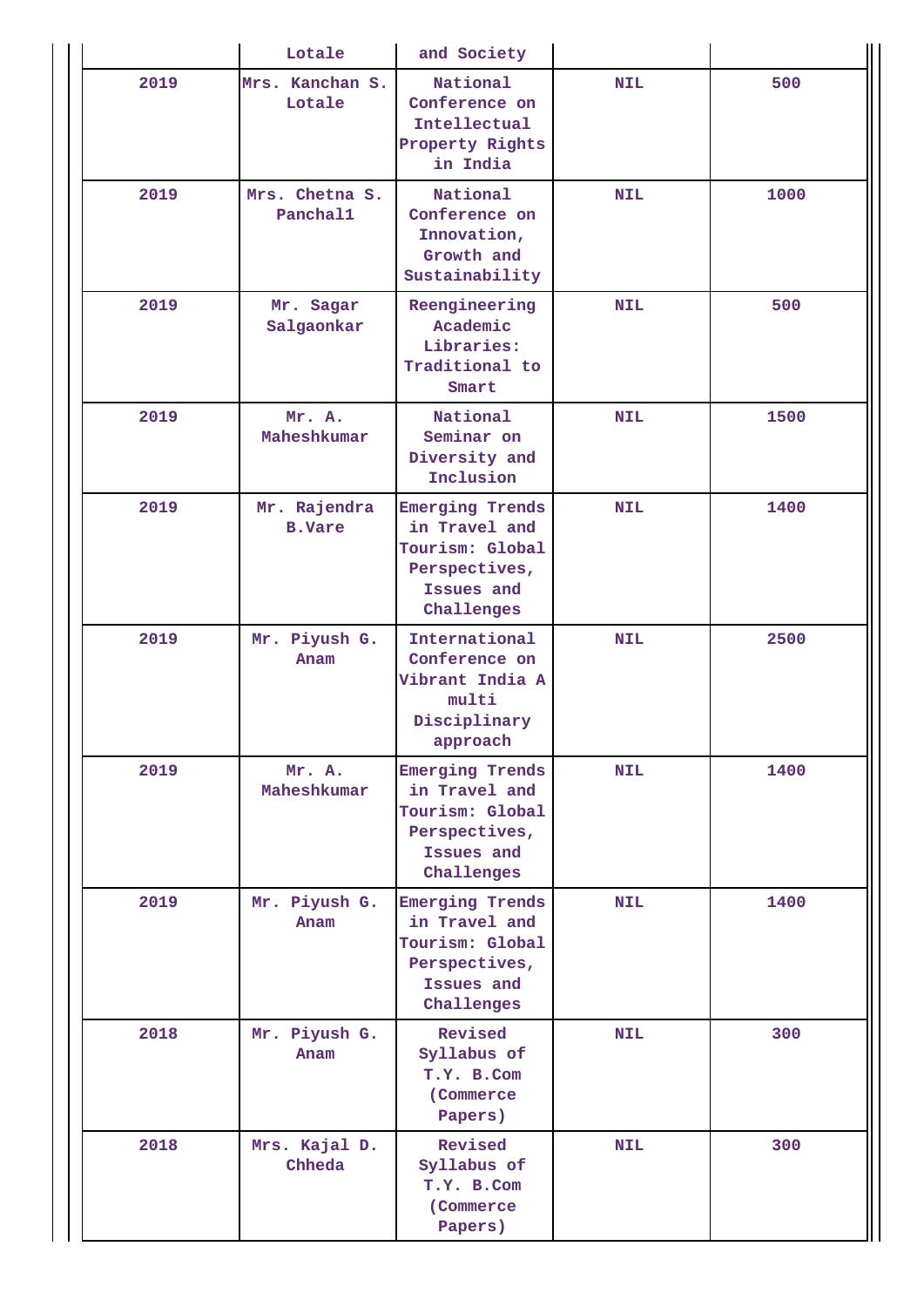| 2018 |                                                                                                                                |     | Mr. A.<br>Maheshkumar                                                                                | Revised<br>Syllabus of<br>T.Y. B.Com<br>(Business Eco)                                                       | <b>NIL</b> |                                                  |  | 400                                                  |
|------|--------------------------------------------------------------------------------------------------------------------------------|-----|------------------------------------------------------------------------------------------------------|--------------------------------------------------------------------------------------------------------------|------------|--------------------------------------------------|--|------------------------------------------------------|
| 2018 |                                                                                                                                | Ms. | Janhavi V.<br>Rao                                                                                    | Revised<br>Syllabus of<br>T.Y. B.Com<br>(Commerce<br>Papers)<br>View File                                    | <b>NIL</b> |                                                  |  | 300                                                  |
|      |                                                                                                                                |     | teaching and non teaching staff during the year                                                      | 6.3.2 - Number of professional development / administrative training programmes organized by the College for |            |                                                  |  |                                                      |
| Year | Title of the<br>professional<br>development<br>programme<br>organised for<br>teaching staff                                    |     | Title of the<br>administrative<br>training<br>programme<br>organised for<br>non-teaching<br>staff    | From date                                                                                                    | To Date    | Number of<br>participants<br>(Teaching<br>staff) |  | Number of<br>participants<br>(non-teaching<br>staff) |
| 2018 | E Content<br>Developmen<br>t                                                                                                   |     | <b>NIL</b>                                                                                           | 01/09/2018                                                                                                   | 01/09/2018 | 27                                               |  | $\mathbf 0$                                          |
| 2019 | Fitness<br>Fusion                                                                                                              |     | <b>NIL</b>                                                                                           | 02/02/2019                                                                                                   | 02/02/2019 | 57                                               |  | 3                                                    |
| 2019 | <b>NIL</b>                                                                                                                     |     | Inter<br>Collegiate<br>workshop<br>on<br>Increasing<br>Efficiency<br>in Office<br>Administra<br>tion | 02/03/2019                                                                                                   | 02/03/2019 | $\mathbf 0$                                      |  | 30                                                   |
| 2019 | One Day<br>National<br>Conference<br><b>on</b><br>Dimensions<br>of<br>Emotional<br>Intelligen<br>ce<br>Frontiers<br>and Beyond |     | <b>NIL</b>                                                                                           | 23/02/2019                                                                                                   | 23/02/2019 | 54                                               |  | $\mathbf 0$                                          |
| 2019 | <b>Effective</b><br>Use of<br>Citation<br>and<br>Citation<br>Standards                                                         |     | <b>NIL</b>                                                                                           | 18/01/2019                                                                                                   | 18/01/2019 | 27                                               |  | $\mathbf 0$                                          |
|      |                                                                                                                                |     |                                                                                                      | View File                                                                                                    |            |                                                  |  |                                                      |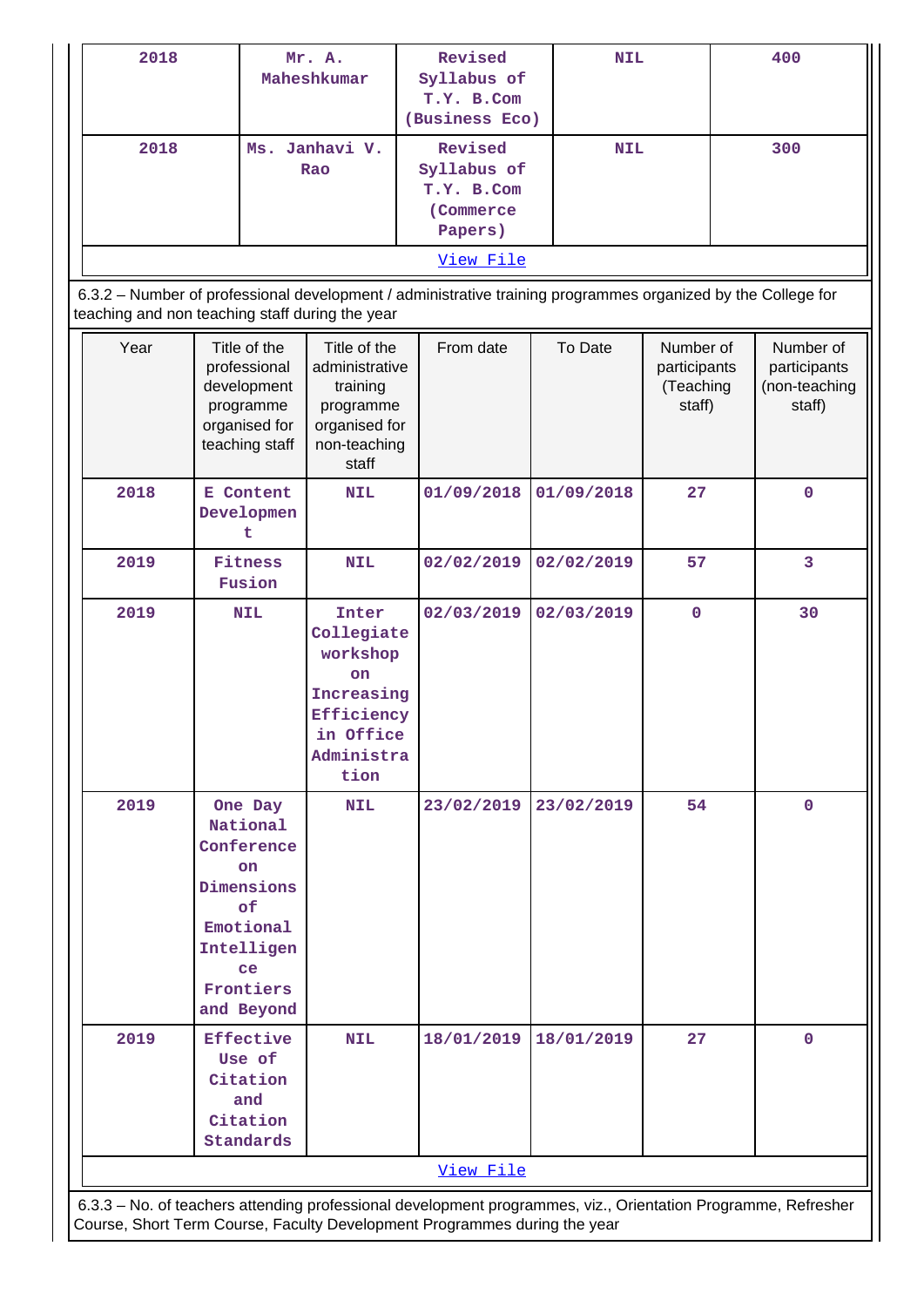| Title of the<br>professional<br>development<br>programme                                                                                                                                                                                                                                                                                                 | Number of teachers<br>who attended        |                                                     | From Date                 |              | To date                                         |                  | Duration                                            |  |
|----------------------------------------------------------------------------------------------------------------------------------------------------------------------------------------------------------------------------------------------------------------------------------------------------------------------------------------------------------|-------------------------------------------|-----------------------------------------------------|---------------------------|--------------|-------------------------------------------------|------------------|-----------------------------------------------------|--|
| FDP on Capital<br>Market                                                                                                                                                                                                                                                                                                                                 | 1                                         |                                                     | 01/12/2018                |              | 12/12/2018                                      |                  | 10                                                  |  |
| FDP on<br><b>Insurance</b><br>Sector                                                                                                                                                                                                                                                                                                                     | 1                                         |                                                     | 08/12/2018                |              | 17/12/2018                                      |                  | 10                                                  |  |
| Orientation<br>Programme                                                                                                                                                                                                                                                                                                                                 | $\overline{2}$                            |                                                     | 01/02/2019                |              | 28/02/2019                                      |                  | 28                                                  |  |
| FDP on Teacher<br>Learner Mindset                                                                                                                                                                                                                                                                                                                        | $\mathbf{1}$                              |                                                     | 22/01/2019                |              | 22/01/2019                                      |                  | $\mathbf{1}$                                        |  |
|                                                                                                                                                                                                                                                                                                                                                          |                                           |                                                     | View File                 |              |                                                 |                  |                                                     |  |
| 6.3.4 - Faculty and Staff recruitment (no. for permanent recruitment):                                                                                                                                                                                                                                                                                   |                                           |                                                     |                           |              |                                                 |                  |                                                     |  |
|                                                                                                                                                                                                                                                                                                                                                          | Teaching                                  |                                                     |                           |              | Non-teaching                                    |                  |                                                     |  |
| Permanent                                                                                                                                                                                                                                                                                                                                                |                                           | <b>Full Time</b>                                    |                           | Permanent    |                                                 | <b>Full Time</b> |                                                     |  |
| $\overline{2}$                                                                                                                                                                                                                                                                                                                                           |                                           | $\overline{2}$                                      |                           | 1            |                                                 |                  | 1                                                   |  |
| 6.3.5 - Welfare schemes for                                                                                                                                                                                                                                                                                                                              |                                           |                                                     |                           |              |                                                 |                  |                                                     |  |
|                                                                                                                                                                                                                                                                                                                                                          | Teaching                                  |                                                     |                           | Non-teaching |                                                 | <b>Students</b>  |                                                     |  |
| Reimbursement of expenses                                                                                                                                                                                                                                                                                                                                |                                           |                                                     | Reimbursement of expenses |              | Reimbursement of                                |                  |                                                     |  |
| for workshops,                                                                                                                                                                                                                                                                                                                                           |                                           |                                                     | for workshops,            |              | registration fees for                           |                  |                                                     |  |
| conferences, Gratuity,                                                                                                                                                                                                                                                                                                                                   |                                           | conferences, Gratuity,                              |                           |              | events, Insurance,<br>Scholarships, Meritorious |                  |                                                     |  |
| PPF, Employee Group                                                                                                                                                                                                                                                                                                                                      |                                           | PPF, Insurance, Regular                             |                           |              |                                                 |                  |                                                     |  |
| Insurance, Regular leaves<br>and special leaves if                                                                                                                                                                                                                                                                                                       |                                           | leaves and special leaves<br>if required, Gymnasium |                           |              |                                                 |                  | Scholarships, Book Bank<br>facility where books are |  |
| required, Gymnasium                                                                                                                                                                                                                                                                                                                                      |                                           | facility and health                                 |                           |              |                                                 |                  | provided free of cost to                            |  |
| facility and health                                                                                                                                                                                                                                                                                                                                      |                                           | seminars, Reduction of                              |                           |              |                                                 |                  | the students.                                       |  |
| seminars. Increments to                                                                                                                                                                                                                                                                                                                                  |                                           | fee for ward of employee                            |                           |              |                                                 |                  |                                                     |  |
| faculty completing their                                                                                                                                                                                                                                                                                                                                 |                                           | studying in the same                                |                           |              |                                                 |                  |                                                     |  |
| Ph D has also been given.                                                                                                                                                                                                                                                                                                                                |                                           |                                                     | school.                   |              |                                                 |                  |                                                     |  |
| 6.4 - Financial Management and Resource Mobilization                                                                                                                                                                                                                                                                                                     |                                           |                                                     |                           |              |                                                 |                  |                                                     |  |
| 6.4.1 – Institution conducts internal and external financial audits regularly (with in 100 words each)                                                                                                                                                                                                                                                   |                                           |                                                     |                           |              |                                                 |                  |                                                     |  |
| The Institution appoints internal auditor and Statutory auditor to audit the<br>books of accounts every financial year. The audit is undertaken half yearly.<br>The audited reports are approved in the Annual General Meeting of the Trust.<br>Audit Report is then duly signed by the concerned authorities and given to the<br>college for recording. |                                           |                                                     |                           |              |                                                 |                  |                                                     |  |
| 6.4.2 - Funds / Grants received from management, non-government bodies, individuals, philanthropies during the<br>year(not covered in Criterion III)                                                                                                                                                                                                     |                                           |                                                     |                           |              |                                                 |                  |                                                     |  |
| Name of the non government<br>funding agencies /individuals                                                                                                                                                                                                                                                                                              |                                           | Funds/ Grnats received in Rs.                       |                           |              |                                                 |                  | Purpose                                             |  |
|                                                                                                                                                                                                                                                                                                                                                          | Funds received from<br>various trusts and |                                                     |                           |              |                                                 |                  | Fees for students, Prize<br>Money fund for rankers  |  |

[View File](https://assessmentonline.naac.gov.in/public/Postacc/Funds_or_Grants/1973_Funds_or_Grants_1575516826.xlsx)

**and sponsorship towards college fest**

**Organisations**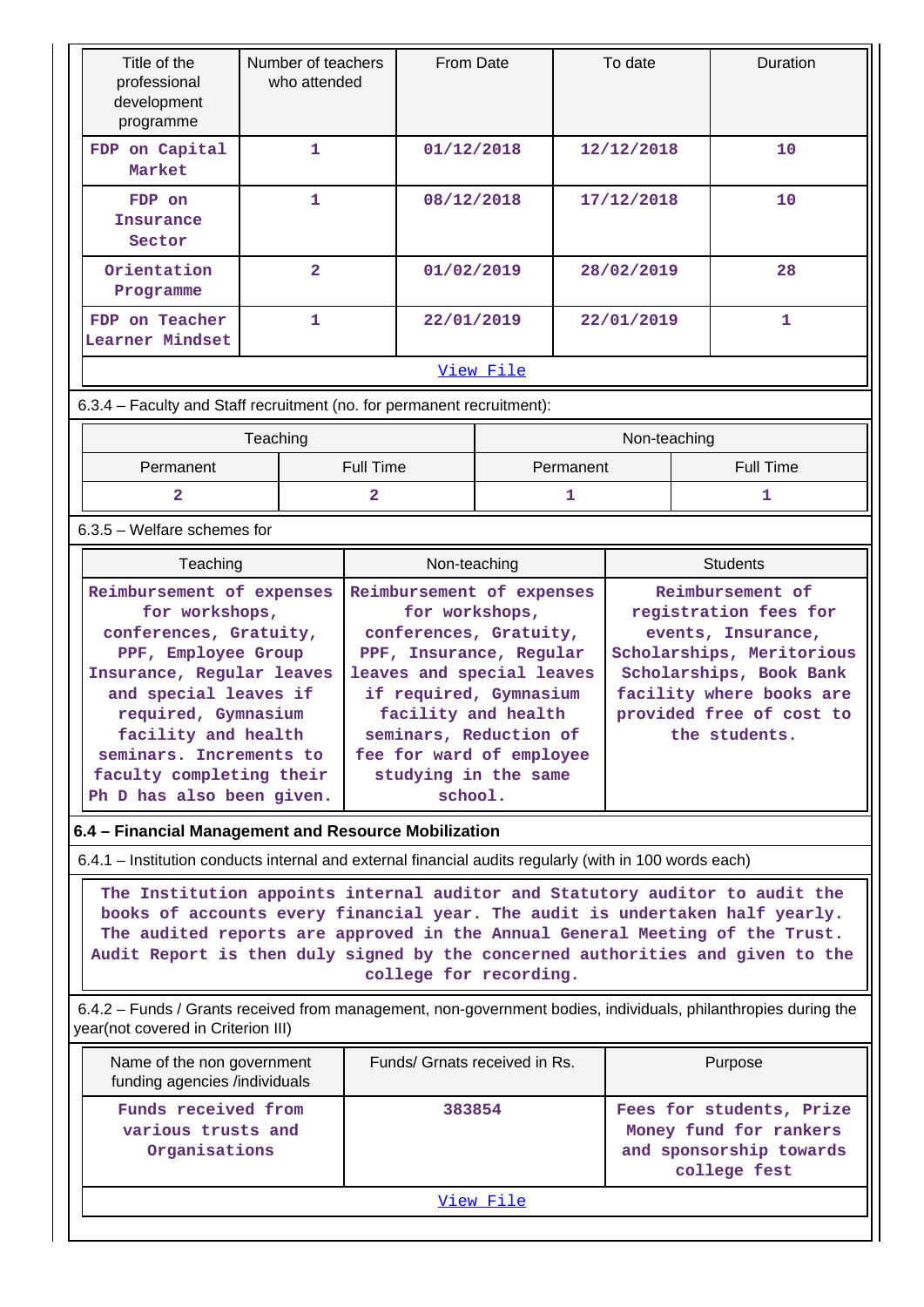6.4.3 – Total corpus fund generated

**8777888**

## **6.5 – Internal Quality Assurance System**

6.5.1 – Whether Academic and Administrative Audit (AAA) has been done?

| Audit Type     | External |                     | Internal |             |
|----------------|----------|---------------------|----------|-------------|
|                | Yes/No   | Agency              | Yes/No   | Authority   |
| Academic       | Yes      | External<br>Experts | Yes      | <b>IQAC</b> |
| Administrative | Yes      | External<br>Experts | Yes      | <b>IQAC</b> |

6.5.2 – Activities and support from the Parent – Teacher Association (at least three)

 **1. Regular meetings of the Parent teacher Association conducted twice a year 2. Regular interaction with parents regarding attendance and results of students 3. Participation of parents in activities like Blood Donation Camps and other social activities.**

6.5.3 – Development programmes for support staff (at least three)

 **1. Organised recreation activities and competitions for support staff 2. Training programme on Basics of Computers by in house IT Department 3. Distribution of Cloth bags made by students to create awareness of No use of Plastics**

6.5.4 – Post Accreditation initiative(s) (mention at least three)

 **1. Increase in the number of Add on/Certificate Programmes in line with the industry requirements towards enhancing employability 2. Application for additional UG Courses like BMS and PG Course M.Com 3. Enhancement of Research Culture in the organisation by increase in the number of Research paper Presentations and consistently receiving grants for Minor Research Projects from the University of Mumbai 4. Phasewise implementation of installation of LCD projectors in classrooms. 5. Setting up of an Entrepreneurship Development Cell for enhancing entrepreneurship amongst students.**

6.5.5 – Internal Quality Assurance System Details

| a) Submission of Data for AISHE portal | Yes |
|----------------------------------------|-----|
| b) Participation in NIRF               | No  |
| c)ISO certification                    | No  |
| d)NBA or any other quality audit       | No  |

6.5.6 – Number of Quality Initiatives undertaken during the year

| Year | Name of quality<br>initiative by IQAC                  | Date of<br>conducting IQAC | <b>Duration From</b> | Duration To | Number of<br>participants |
|------|--------------------------------------------------------|----------------------------|----------------------|-------------|---------------------------|
| 2019 | National<br>Conference<br>on Emotional<br>Intelligence | 23/02/2019                 | 23/02/2019           | 23/02/2019  | 54                        |
| 2019 | Conduct of<br>Online<br>Assessment                     | 25/02/2019                 | 25/02/2019           | 11/03/2019  | $12 \overline{ }$         |
| 2019 | Intercollegi                                           | 02/03/2019                 | 02/03/2019           | 02/03/2019  | 30                        |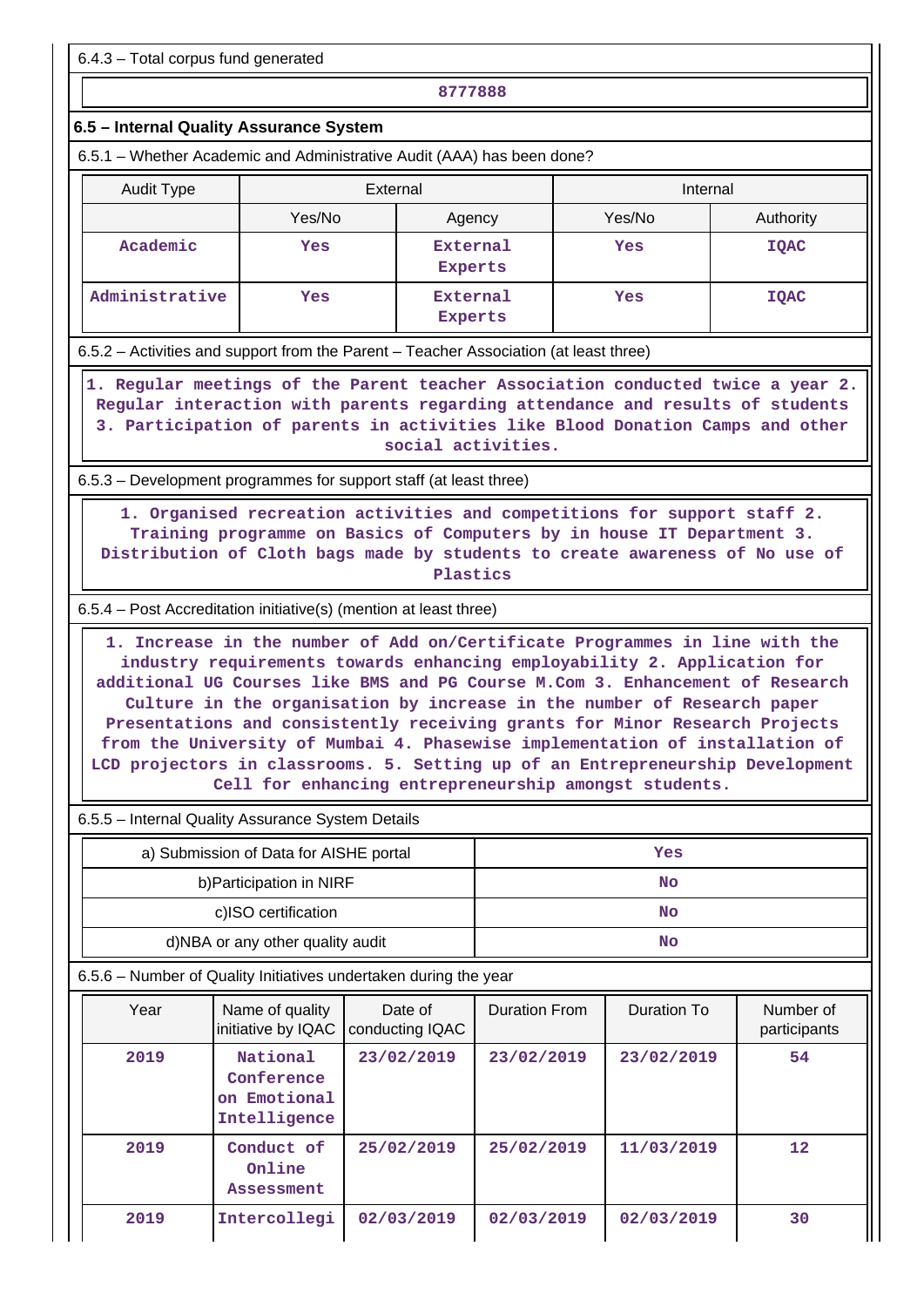| View File |                                                                                                                                  |            |            |            |     |  |  |  |
|-----------|----------------------------------------------------------------------------------------------------------------------------------|------------|------------|------------|-----|--|--|--|
| 2019      | Conduct of<br>online<br>Examination                                                                                              | 04/02/2019 | 04/02/2019 | 12/02/2019 | 400 |  |  |  |
| 2019      | Workshop on<br>Fitness<br>Fusion for<br>faculties of<br>College<br>Campus                                                        | 02/02/2019 | 02/02/2019 | 02/02/2019 | 60  |  |  |  |
| 2018      | Academic and<br>Admin Audit<br>Conducted                                                                                         | 04/12/2018 | 04/12/2018 | 04/12/2018 | 40  |  |  |  |
| 2018      | Session on<br><b>EContent</b><br>Development                                                                                     | 01/09/2018 | 01/09/2018 | 01/09/2018 | 20  |  |  |  |
| 2018      | Increase in<br>Add on<br>Certificate<br>Programmes                                                                               | 10/08/2018 | 10/08/2018 | 30/03/2019 | 954 |  |  |  |
| 2018      | Syllabus<br>Revision<br>workshop in<br>association<br>with<br>University<br>of Mumbai<br>for B.Com A<br>and $F$ and $B$<br>and I | 19/06/2018 | 19/06/2018 | 19/06/2018 | 39  |  |  |  |
|           | ate workshop<br>on.<br>increasing<br>office admin<br>istration                                                                   |            |            |            |     |  |  |  |

# **CRITERION VII – INSTITUTIONAL VALUES AND BEST PRACTICES**

# **7.1 – Institutional Values and Social Responsibilities**

 7.1.1 – Gender Equity (Number of gender equity promotion programmes organized by the institution during the year)

| Title of the<br>programme                           | Period from | Period To  | <b>Number of Participants</b> |      |
|-----------------------------------------------------|-------------|------------|-------------------------------|------|
|                                                     |             |            | Female                        | Male |
| Workshop on<br>self defense<br>(Mission)<br>sahasi) | 20/12/2018  | 20/12/2018 | 170                           | O    |
| Documentary<br>film on Ab<br>Khamoshi Kyun          | 08/10/2018  | 08/10/2018 | 90                            | 0    |
| Session on<br>Sexual                                | 08/08/2018  | 08/08/2018 | 110                           | 39   |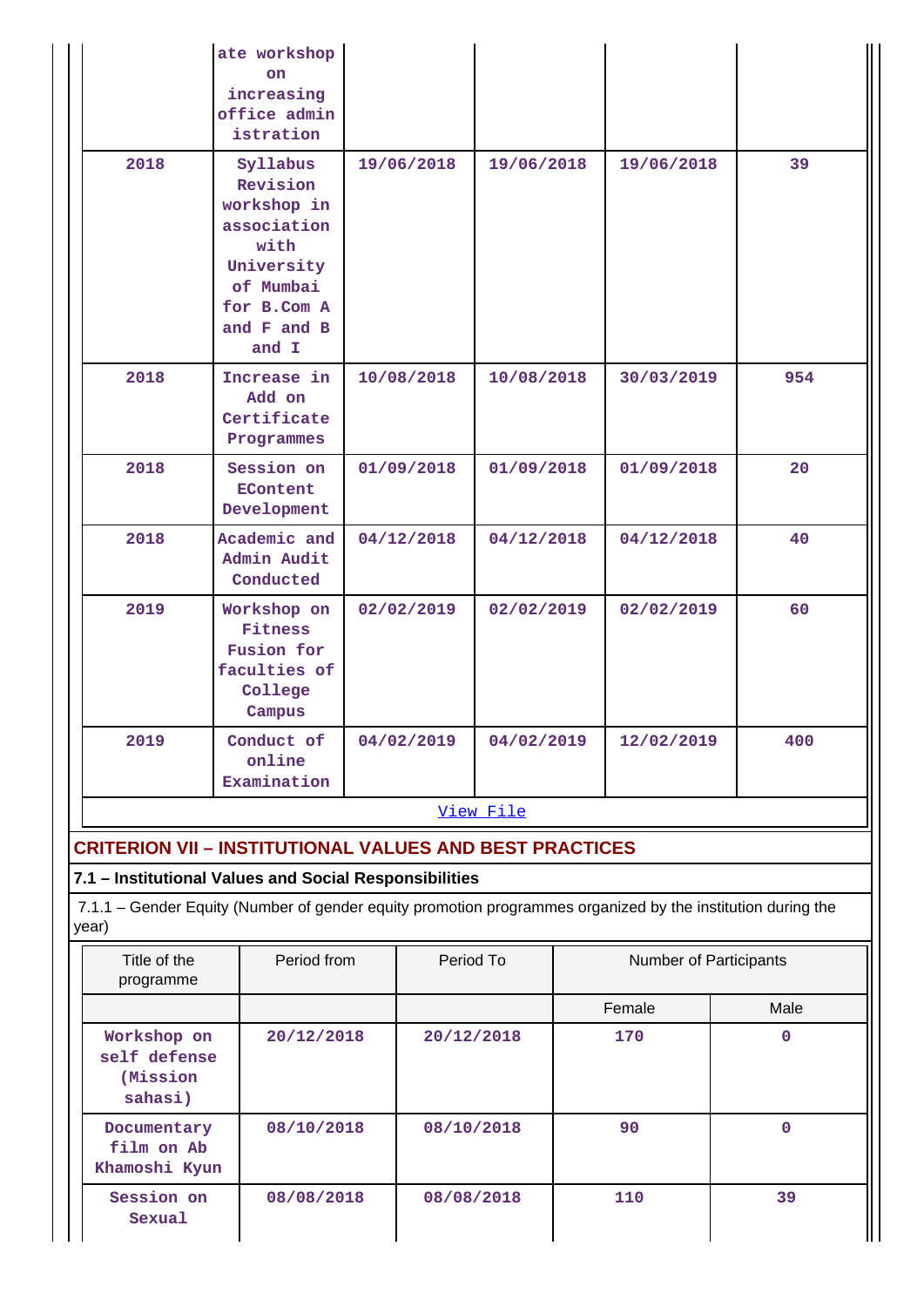| harassment at<br>workplace                                 |                                                                                              |                                                                                      |  |                |              |                                              |                         |                                                                      |                                        |  |  |
|------------------------------------------------------------|----------------------------------------------------------------------------------------------|--------------------------------------------------------------------------------------|--|----------------|--------------|----------------------------------------------|-------------------------|----------------------------------------------------------------------|----------------------------------------|--|--|
| My Body My<br>Choice (Know<br>your Rights)                 |                                                                                              | 27/08/2018                                                                           |  | 27/08/2018     |              | 96                                           |                         |                                                                      | 32                                     |  |  |
| Competition on<br>Verbal and Non-<br>Verbal<br>Expressions |                                                                                              | 27/08/2018                                                                           |  | 27/08/2018     |              | 96                                           |                         |                                                                      | 32                                     |  |  |
|                                                            | 7.1.2 - Environmental Consciousness and Sustainability/Alternate Energy initiatives such as: |                                                                                      |  |                |              |                                              |                         |                                                                      |                                        |  |  |
|                                                            | Percentage of power requirement of the University met by the renewable energy sources        |                                                                                      |  |                |              |                                              |                         |                                                                      |                                        |  |  |
|                                                            | 1. Installation of Solar Panels is under process 2. Use of LED lights                        |                                                                                      |  |                |              |                                              |                         |                                                                      |                                        |  |  |
| 7.1.3 - Differently abled (Divyangjan) friendliness        |                                                                                              |                                                                                      |  |                |              |                                              |                         |                                                                      |                                        |  |  |
|                                                            | Item facilities                                                                              |                                                                                      |  | Yes/No         |              |                                              | Number of beneficiaries |                                                                      |                                        |  |  |
|                                                            | Ramp/Rails<br>Rest Rooms                                                                     |                                                                                      |  | Yes<br>Yes     |              |                                              |                         | $\mathbf{2}$<br>1                                                    |                                        |  |  |
| 7.1.4 - Inclusion and Situatedness                         |                                                                                              |                                                                                      |  |                |              |                                              |                         |                                                                      |                                        |  |  |
| Year                                                       | Number of                                                                                    | Number of                                                                            |  | Date           | Duration     |                                              | Name of                 | <b>Issues</b>                                                        | Number of                              |  |  |
|                                                            | initiatives to<br>address<br>locational<br>advantages<br>and disadva<br>ntages               | initiatives<br>taken to<br>engage with<br>and<br>contribute to<br>local<br>community |  |                |              |                                              | initiative              | addressed                                                            | participating<br>students<br>and staff |  |  |
| 2018                                                       | $\mathbf{1}$                                                                                 | 1                                                                                    |  | 04/07/201<br>8 | $\mathbf{1}$ |                                              | tation                  | Tree Plan Environme<br>ntal<br>Awareness                             | 30                                     |  |  |
| 2018                                                       | $\mathbf 0$                                                                                  | 1                                                                                    |  | 15/07/201<br>9 | $\mathbf{1}$ | Donation<br>of Food,<br>Clothes<br>to Ashram |                         | Empathy<br>towards u<br>nderprivi<br><b>leged</b><br>children        | 30                                     |  |  |
| 2018                                                       | $\mathbf{1}$                                                                                 | 1                                                                                    |  | 30/07/201<br>8 | 1            | <b>Blood</b><br>Donation<br><b>Awareness</b> |                         | Importanc<br>e of<br>Donating<br><b>Blood</b>                        | 5                                      |  |  |
| 2018                                                       | $\mathbf 0$                                                                                  | 1                                                                                    |  | 05/08/201<br>8 | 1            | Pulse<br>Polio                               |                         | <b>Awareness</b><br>and Impor<br>tance of<br>Pulse<br>Polio<br>drops | 15                                     |  |  |
| 2018                                                       | $\mathbf 0$                                                                                  | $\mathbf{1}$                                                                         |  | 01/08/201<br>8 | 15           | Swachh<br><b>Bharat</b><br>Abhiyan           |                         | Regular c<br>leanlines<br>s in<br>premises                           | 100                                    |  |  |
| 2018                                                       | $\mathbf 0$                                                                                  | 1                                                                                    |  | 27/08/201<br>8 | $\mathbf{1}$ |                                              | Donation                | Note Book Free Dist<br>ribution<br>of hand                           | 25                                     |  |  |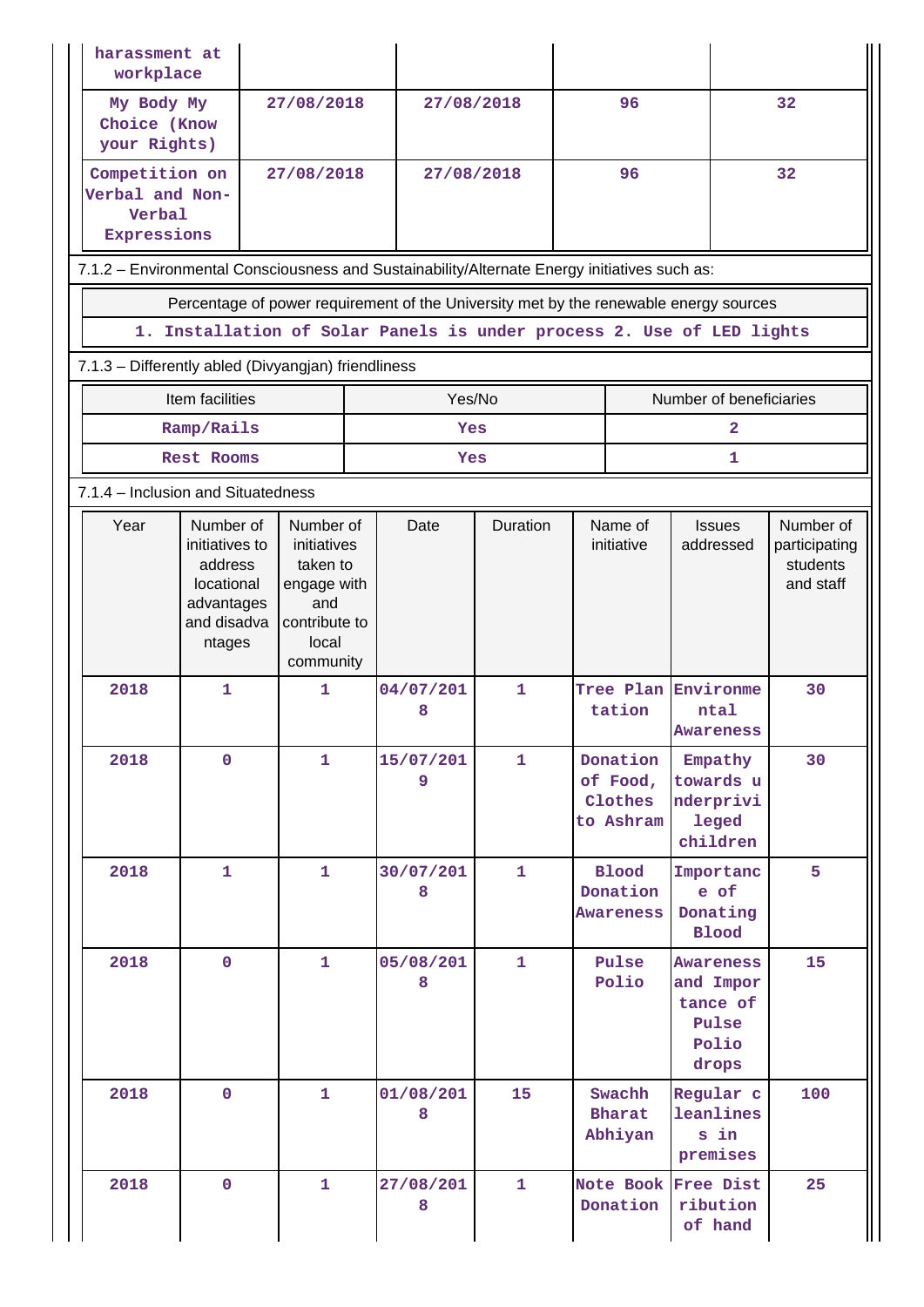|                                                                                                   |                    |              |                     |                                                                                    |                                                                              | made Note<br>Books to<br>underpriv<br>ileged<br>children                                                                                   |              |
|---------------------------------------------------------------------------------------------------|--------------------|--------------|---------------------|------------------------------------------------------------------------------------|------------------------------------------------------------------------------|--------------------------------------------------------------------------------------------------------------------------------------------|--------------|
| 2018                                                                                              | $\mathbf{1}$       | $\mathbf{1}$ | 28/08/201<br>8      | $\mathbf{1}$                                                                       | Street<br>Play                                                               | <b>Awareness</b><br>of Social<br><b>Issues</b><br>like<br>Literacy,<br>Helath<br>and<br>Hygiene,<br><b>AIDS</b><br><b>Awareness</b><br>etc | 20           |
| 2018                                                                                              | $\mathbf 0$        | 1            | 08/09/201<br>8      | $\mathbf{1}$                                                                       | Distribut Environme<br>ion of<br>Cloth and Awareness<br>Cotton<br><b>Bag</b> | ntal                                                                                                                                       | 30           |
| 2019                                                                                              | $\mathbf 0$        | $\mathbf{1}$ | 07/02/201<br>9      | 3                                                                                  | Road<br>Safety<br>Awareness Rules and                                        | Road<br>Safety<br>Regulatio<br>ns                                                                                                          | 20           |
| 2019                                                                                              | $\mathbf 0$        | $\mathbf{1}$ | 04/04/201<br>9      | 7                                                                                  | Activitie<br>s in<br>adopted<br>school                                       | Teaching<br>Slow<br>learners,<br>Music,<br>drawing<br>and<br>dancing                                                                       | 20           |
| 2019                                                                                              | $\mathbf 0$        | 1            | 12/03/201<br>9      | $\mathbf{1}$                                                                       | Exhibitio<br>n                                                               | Promotion<br>of Women<br>self empl<br>oyment<br>Center<br>working<br>for less<br>advantage<br>d women                                      | 30           |
| 2018                                                                                              | $\mathbf{1}$       | $\mathbf{1}$ | 03/09/201<br>8      | 26                                                                                 | <b>Waste</b><br>Recycling                                                    | Collectio<br>n of<br>leftovers<br>from neig<br>hbouring<br>vegetable<br>vendors                                                            | $\mathbf{1}$ |
| 7.1.5 - Human Values and Professional Ethics Code of conduct (handbooks) for various stakeholders |                    |              |                     |                                                                                    |                                                                              |                                                                                                                                            |              |
| <b>Title</b>                                                                                      |                    |              | Date of publication |                                                                                    | Follow up(max 100 words)                                                     |                                                                                                                                            |              |
|                                                                                                   | College Prospectus |              |                     | 04/06/2018<br>College prospectus<br>contains information<br>regarding disciplinary |                                                                              |                                                                                                                                            |              |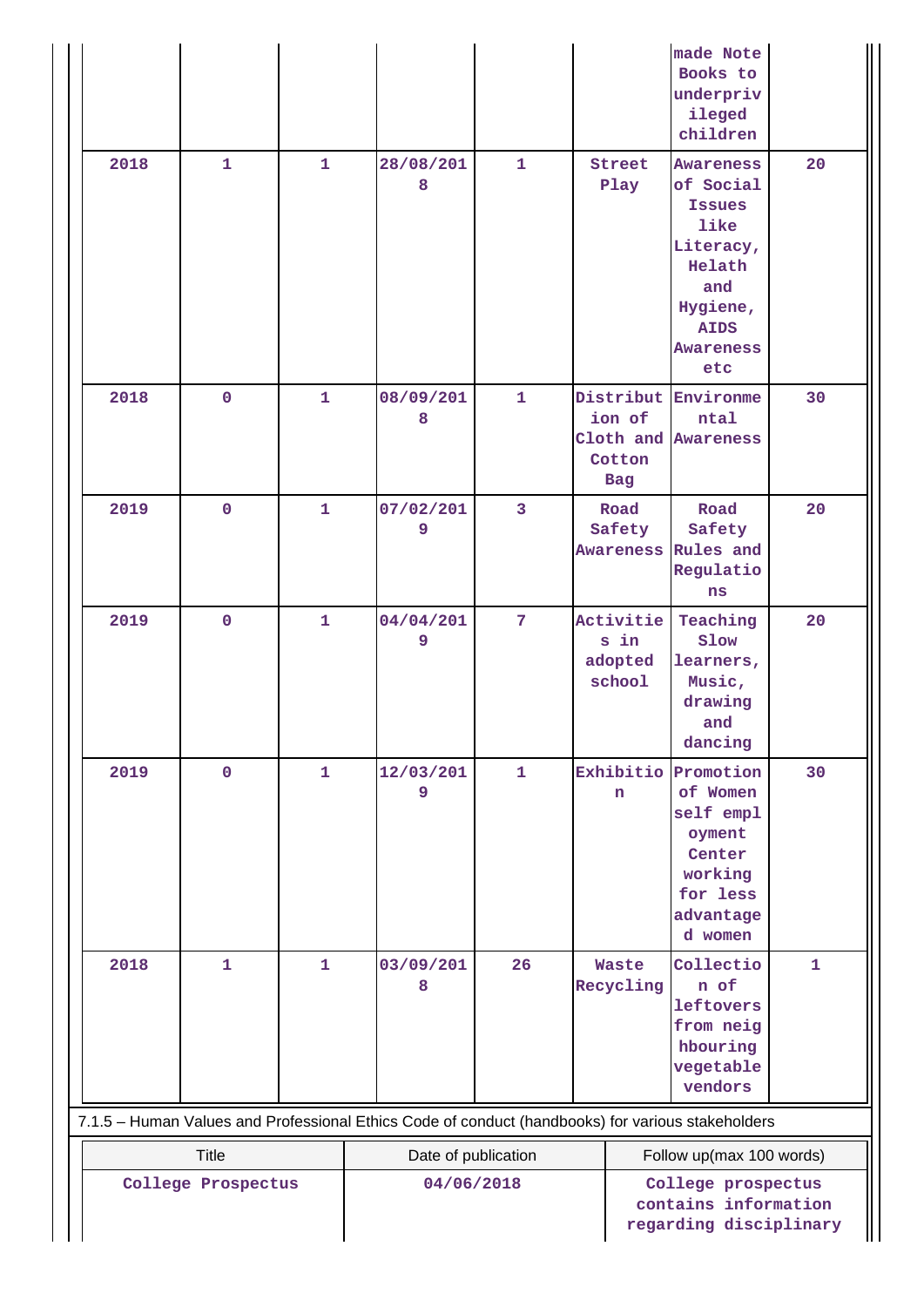|                                                                                              |            |                      |                    |                                                                                                                                                                                                                                                               | rules and regulations and<br>code of conduct |  |
|----------------------------------------------------------------------------------------------|------------|----------------------|--------------------|---------------------------------------------------------------------------------------------------------------------------------------------------------------------------------------------------------------------------------------------------------------|----------------------------------------------|--|
| Code of ethics for staff                                                                     |            | 28/06/2019           |                    | The handbook contains the<br>code of ethics for<br>teaching and non teaching<br>staff. It also contains<br>the service conditions<br>and professional ethics<br>to be followed and<br>maintained by the staff                                                 |                                              |  |
| Leaflet for Parents                                                                          |            | 28/07/2018           |                    | The leaflet contains the<br>mission vision and<br>disciplinary rules and<br>regulations of the<br>college. The leaflet is<br>given to the parents in<br>the beginning of every<br>academic year so that<br>they are aware about the<br>details of the college |                                              |  |
| Leaflet for Gender<br>sensitisation                                                          |            | 09/08/2018           |                    | The leaflet contains<br>information related to<br>Women Development Cell<br>Complaint Mechanism and<br>Redressal. It also<br>contains emergency help<br>line numbers for<br>convenience of students                                                           |                                              |  |
| 7.1.6 - Activities conducted for promotion of universal Values and Ethics                    |            |                      |                    |                                                                                                                                                                                                                                                               |                                              |  |
| Activity                                                                                     |            | <b>Duration From</b> | <b>Duration To</b> |                                                                                                                                                                                                                                                               | Number of participants                       |  |
| Swacha Bharat<br>Abhiyan                                                                     | 25/06/2018 |                      | 30/03/2019         |                                                                                                                                                                                                                                                               | 200                                          |  |
| Lecture on Crime to<br>Non Violence                                                          |            | 02/08/2018           | 02/08/2018         |                                                                                                                                                                                                                                                               | 86                                           |  |
| Lecture on<br>Constitutional<br>Rights and Human<br>Rights                                   | 10/08/2018 |                      | 10/08/2018         |                                                                                                                                                                                                                                                               | 67                                           |  |
| Independence Day<br>Celebration                                                              |            | 15/08/2018           | 15/08/2019         |                                                                                                                                                                                                                                                               | 50                                           |  |
| Elocution<br>Competition on<br>unknown Gandhi                                                |            | 01/10/2018           | 01/10/2018         |                                                                                                                                                                                                                                                               | 15                                           |  |
| Visit to High Court<br>and Session Court                                                     | 03/10/2018 |                      | 03/10/2018         |                                                                                                                                                                                                                                                               | 30                                           |  |
| Visit to Sabarmati<br>Ashram                                                                 |            | 19/10/2018           | 21/10/2018         |                                                                                                                                                                                                                                                               | $\overline{a}$                               |  |
| Republic Day<br>Celebration                                                                  |            | 26/01/2019           | 26/01/2019         |                                                                                                                                                                                                                                                               | 50                                           |  |
| 7.1.7 - Initiatives taken by the institution to make the campus eco-friendly (at least five) |            |                      |                    |                                                                                                                                                                                                                                                               |                                              |  |
| 1. Usage of LED lights in the college premises 2. Awareness drives for waste                 |            |                      |                    |                                                                                                                                                                                                                                                               |                                              |  |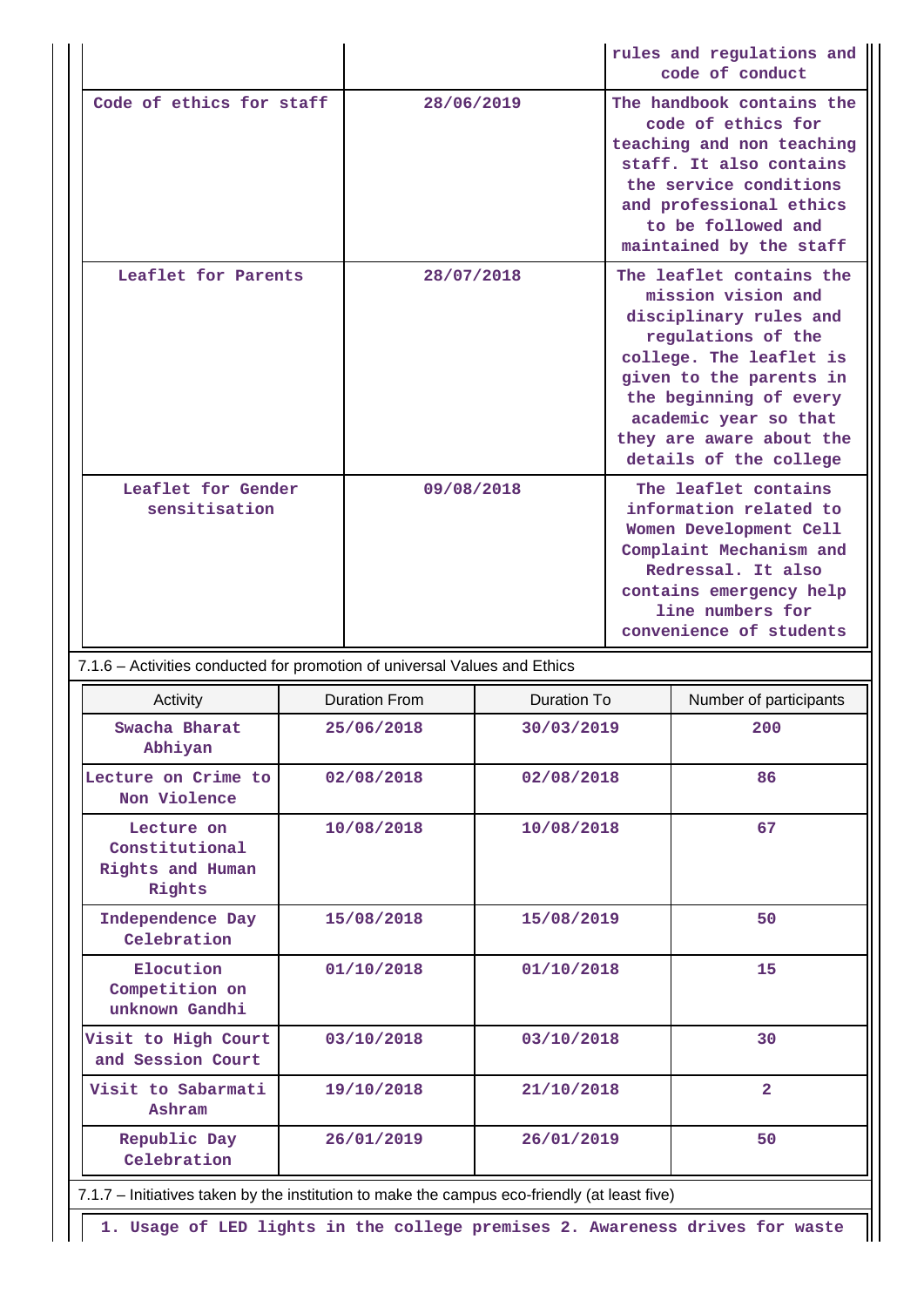**management 3. Distribution of Jute/Paper bags to reduce use of plastic 4. Segregation of wet and dry waste 5. Expert lectures on environmental related**

**issues**

#### **7.2 – Best Practices**

7.2.1 – Describe at least two institutional best practices

 **BEST PRACTICE 1 1) TITLE OF THE PRACTICE • To enhance managerial abilities and leadership qualities amongst learners for holistic development 2) THE CONTEXT – • Considering the challenges of employment and entrepreneurship today, it is essential for learners to develop various skills apart from being academically sound. • Thus, the college has taken this into consideration and worked towards exploring students' organizational skills, talent, communication skills, confidence building, development of team spirit and leadership abilities. • Students have to become equipped with all the necessary skills and abilities that will drive them towards a better future. 3) THE PRACTICE – • Students were given numerous opportunities to display their skills and abilities. • Students were told to explore their area of interest by the faculty members who constantly motivated them to come forward. • The college conducted events related to academics, research, cultural, sports, extension etc. • Every event ensured that it was managed by student leaders and volunteers. • The students were also given training in soft skills and were taught the art of communication through add on programmes and other training programmes. • Students were nominated in statutory committees like CDC, IQAC, Library as well as working committees like Cultural, Sports, Placement, Departments etc. to understand the close working of the college and its activities. • Suggestions from students were also taken in meetings to build an open communication between the college authorities and the students. • More than 60 extension activities were conducted, which has built a sense of empathy in students for the society. • Students were encouraged to host events, participate in the management of National Conference, Intercollegiate festivals and various other events conducted by Departments. 4) EVIDENCE OF SUCCESS • The college is proud to state that a number of students participated in State level socio cultural camps, National level adventure camps, Swachh Bharat Abhiyan / Water conservation camps, Avhan camp, Leadership training camp and Sabarmati educational visit. This has made the learners skilled enough to meticulously handle and manage the events in the college • The enrolment of extension Unit increased from 100 to 200 as the college received permission to start one more unit of NSS. • NSS volunteer bagged Best NSS Volunteer award by University of Mumbai in Mumbai district. • Students successfully managed various activities conducted in the college with little guidance and support of teaching faculty. • This has developed their confidence, communication skills, leadership and managerial abilities to a great extent. 5) PROBLEMS ENCOUNTERED AND RESOURCES REQUIRED – • Lack of time as many are first generation learners and have to support family by working as well as attend college. • Students were not aware of their own skills and capacities. However, faculties by regular interaction motivated the students to explore their abilities and participate in the various activities for their growth and development. BEST PRACTICE 2: 1. TITLE OF THE PRACTICE • Initiatives towards Digitalization in academics and effective administration. 2. THE CONTEXT – • Data Mining of students and staff related to academics and administration has become an important aspect. • It was essential to modify the methodology of work being done academically and also in administration. • Keeping in mind the problems and hassles of the manual admission and collection of student data, digitalization was the best method to ensure a smooth admission process. • It was also essential to develop easy collection of data from faculty members for records and filing. • Students although are well versed with computers, it was necessary to enhance their skills in this area too. • Thus, Digitalization became the main stream activity**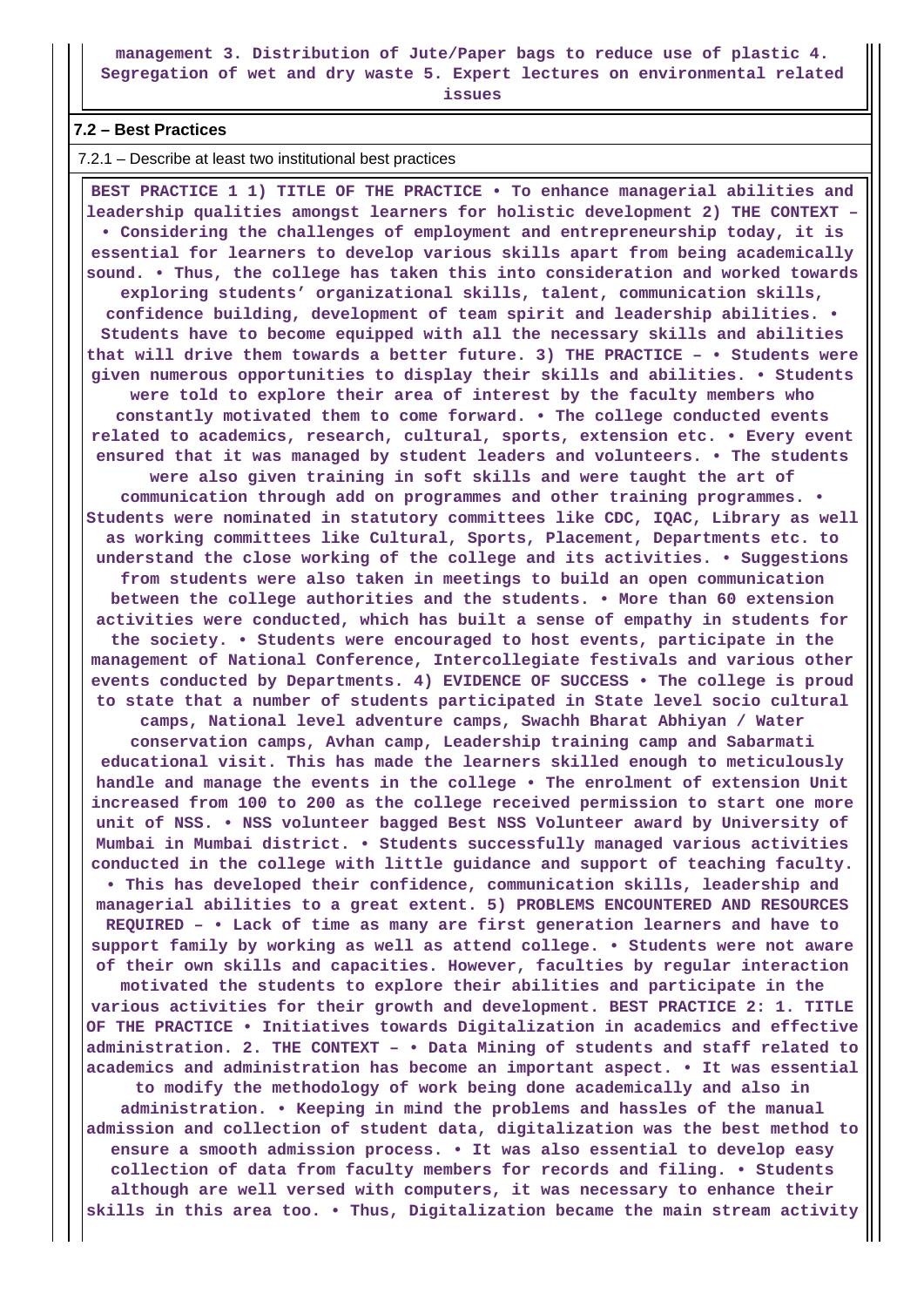**and usage of the same helped accuracy and prompt delivery of the data required. 3. THE PRACTICE – • College purchased a Software which made the online admission system easy for students. • Students had to fill online form. Also, the fees payment was done in the online mode. • Internal examination for Accounting and Finance and Banking and Insurance students were conducted in online mode. • Provision for online assessment in the software was made available. • Data collection from faculties related to papers presented, seminars attended departmental activities etc. were collected through a google form that was custom made by the IQAC and the IT Coordinator. • Demonstration for online examination was given to the students • Demonstration for online assessment as well as online filling of google forms was given by the IT Coordinator to the faculties. 4. EVIDENCE OF SUCCESS – • The admission software enabled office automation and easy fees reconciliation for financial audits. • The burden of manual entry was reduced to a great extent • Relevant reports were automatically generated through the software that needs to be submitted to various authorities. • Online examination gave students leverage to further enhance digital literacy. • Online assessment was also conducted in the software by the faculties. This reduced the burden of manual assessment for teachers. • Use of paper was reduced and also results were generated very easily and quickly • Online filling of data from faculties through google form regarding activities lead to easy access to data that was available in the excel format. This was further used to prepare reports reducing the burden of manual data entry. 5. PROBLEMS ENCOUNTERED AND RESOURCES REQUIRED • Students had to be informed to use the new online admission system. However, adequate information through the prospectus and notice board was provided to them to fill the same. Also, adequate help and guidance was provided personally by the office staff. • As online examination system was introduced for the first time, challenges related internet connection and software was encountered initially, which was tackled smoothly.**

 Upload details of two best practices successfully implemented by the institution as per NAAC format in your institution website, provide the link

<http://gurukulcollegeofcommerce.com/BEST%20PRATICES.pdf>

#### **7.3 – Institutional Distinctiveness**

 7.3.1 – Provide the details of the performance of the institution in one area distinctive to its vision, priority and thrust in not more than 500 words

 **Capacity building of faculty members by enhancing their professional and academic attributes and creating a healthy work culture. The college provides a platform to faculty members to develop their innovative skills by promoting research based teaching and learning process. The staff is encouraged to conduct research oriented activities like Minor Research Grants, Ph.D, participate in various seminars, workshops, and publish papers in UGC based Journals and present in State, National and International Conferences. In the year 2018, 90 faculties have presented research papers. One faculty has received Best Research Paper Award in a National Conference where the paper was published in UGC recognized Journal. 6 Faculty members have also been awarded with Guru Dronacharya Award for their contribution in teaching by Member of Parliament. Faculty members have also participated in Short term courses, Orientation Programmes and other Faculty development Programmes to keep abreast with the contemporary developments organized by UGC HRDC, RUSA, and other recognized institutions. The staff is motivated by giving various monetary and nonmonetary incentives for any kind of special achievement. This includes appreciation by the management in staff meetings, acknowledging staff in campus social gatherings, Ph.D increment, Duty leaves and special leaves as and when required. Appreciation letters are also given by the Management to the staff for acknowledging the hard work put in by them and further encouraging them to**